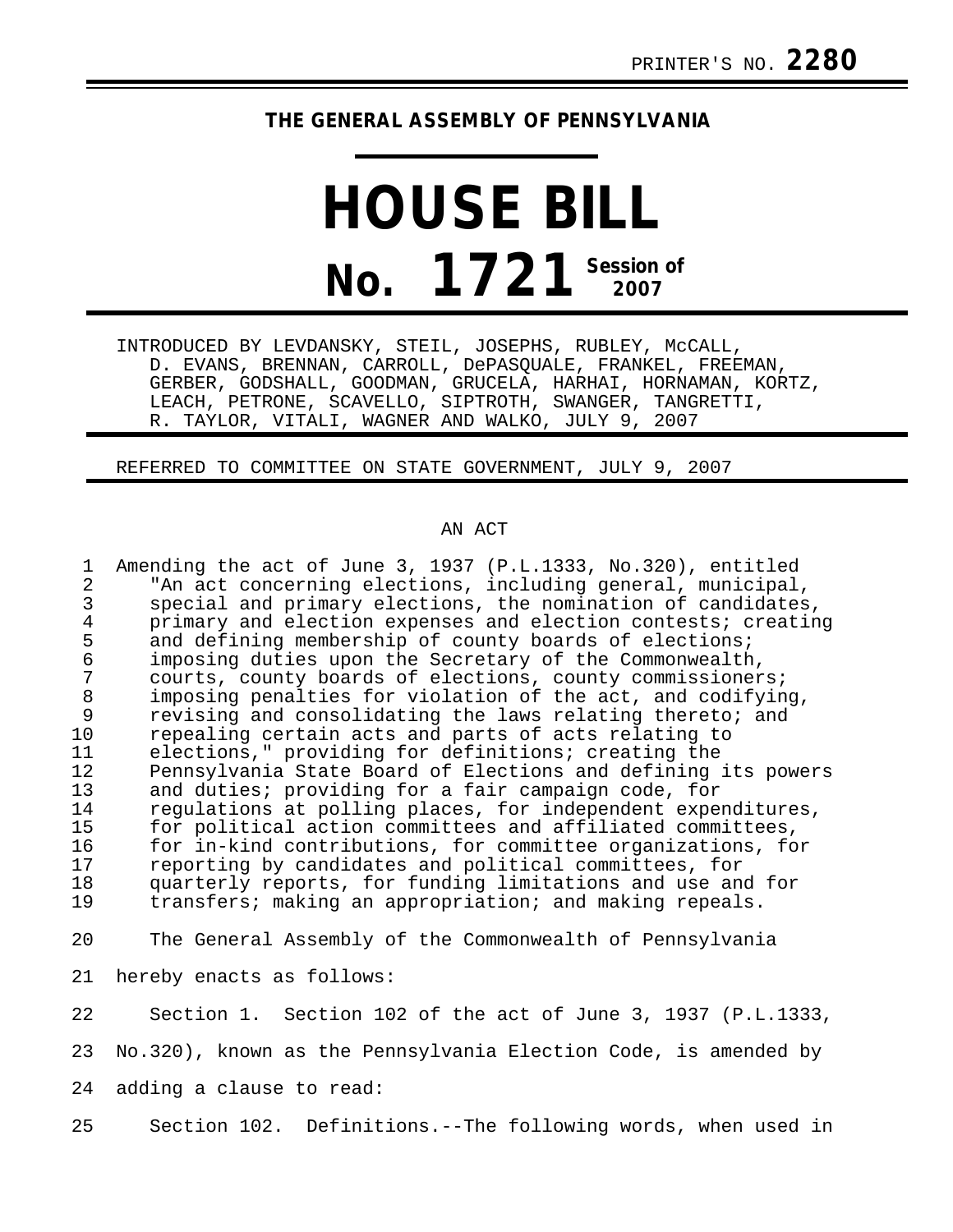1 this act, shall have the following meanings, unless otherwise 2 clearly apparent from the context:

 $3 * * * *$ 

4 (z.5) The words "State board" or "State board of elections" 5 shall mean the Pennsylvania State Board of Elections established 6 by this act.

7 Section 2. Section 201 of the act, amended October 8, 2004 8 (P.L.807, No.97), is repealed:

9 [Section 201. Powers and Duties of the Secretary of the 10 Commonwealth.--The Secretary of the Commonwealth shall exercise 11 in the manner provided by this act all powers granted to him by 12 this act, and shall perform all the duties imposed upon him by 13 this act, which shall include the following:

14 (a) To determine, in accordance with the provisions of this 15 act, the forms of nomination petitions and papers, expense 16 accounts and all other forms and records, the form of which he 17 is required to determine under the provisions of this act.

18 (b) To examine and reexamine voting machines, and to approve 19 or disapprove them for use in this State, in accordance with the 20 provisions of this act.

21 (c) To certify to county boards of elections for primaries 22 and elections the names of the candidates for President and 23 Vice-President of the United States, presidential electors, 24 United States senators, representatives in Congress and all 25 State offices, including senators, representatives, and judges 26 of all courts of record, and delegates and alternate delegates 27 to National Conventions, and members of State committees, and 28 the form and wording of constitutional amendments or other 29 questions to be submitted to the electors of the State at large. 30 (d) To receive and determine, as hereinafter provided, the 20070H1721B2280 - 2 -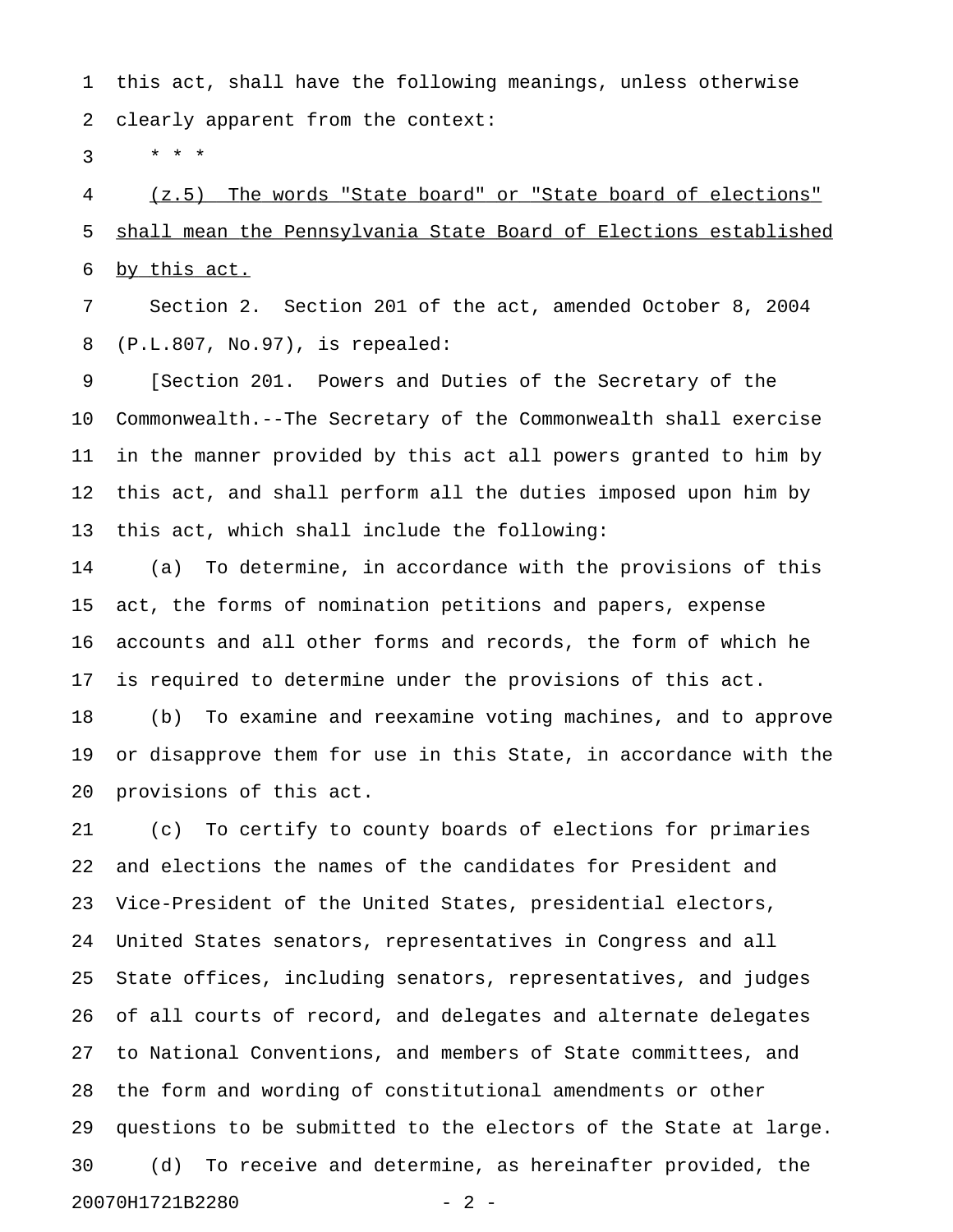1 sufficiency of nomination petitions, certificates and papers of 2 candidates for President of the United States, presidential 3 electors, United States senators, representatives in Congress 4 and all State offices, including senators, representatives and 5 judges of all courts of record, and delegates and alternate 6 delegates to National Conventions and members of State 7 committees.

8 (e) To receive such reports from county boards of elections 9 as are required by this act, and to demand such additional 10 reports on special matters as he may deem necessary.

11 (e.1) To receive from county boards of elections information 12 on voting system errors or difficulties or other election data 13 pursuant to regulation.

14 (f) To receive from county boards of elections the returns 15 of primaries and elections, to canvass and compute the votes 16 cast for candidates and upon questions as required by the 17 provisions of this act; to proclaim the results of such 18 primaries and elections, and to issue certificates of election 19 to the successful candidates at such elections, except in cases 20 where that duty is imposed by law on another officer or board. 21 (f.1) To develop a voluntary professional certification and 22 poll worker training program for county election officials in 23 consultation with county boards of elections.

24 (f.2) To order a county board to conduct a recount or 25 recanvass of an election under section 1404 for a public office 26 which appears on the ballot in every election district in this 27 Commonwealth or for a ballot question which appears on the 28 ballot in every election district in this Commonwealth.

29 (g) To perform such other duties as may be prescribed by 30 law.

20070H1721B2280 - 3 -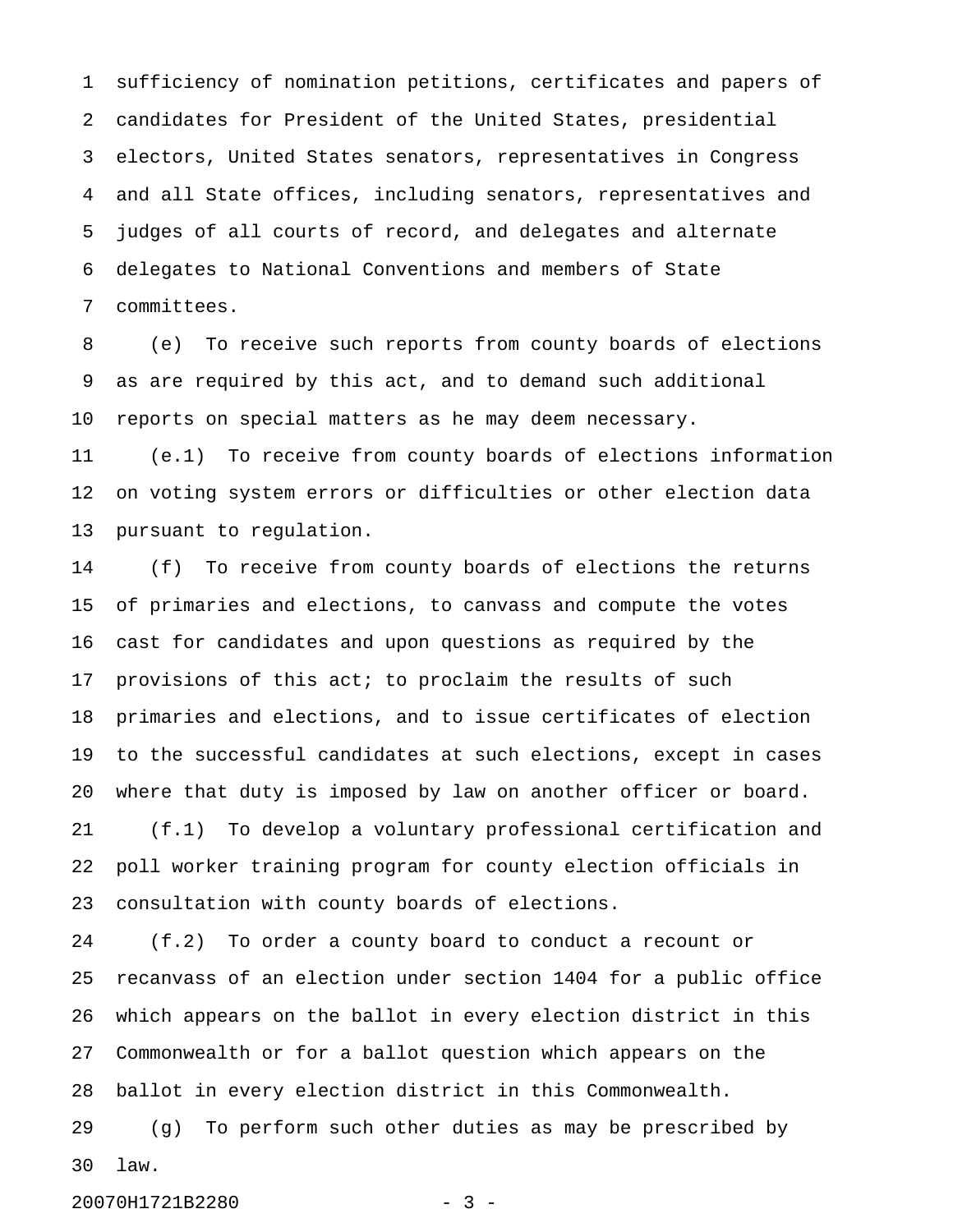1 (h) To establish a system for the remedy of complaints 2 regarding the administration of the provisions of Title III of 3 the Help America Vote Act of 2002 (Public Law 107-252, 42 U.S.C. 4 § 15481 et seq.)]

5 Section 3. Section 201.1 of the act, added February 19, 1986 6 (P.L.29, No.11), is repealed:

7 [Section 201.1. Explanation of Ballot Question.--Whenever a 8 proposed constitutional amendment or other State-wide ballot 9 question shall be submitted to the electors of the Commonwealth 10 in referendum, the Attorney General shall prepare a statement in 11 plain English which indicates the purpose, limitations and 12 effects of the ballot question on the people of the 13 Commonwealth. The Secretary of the Commonwealth shall include 14 such statement in his publication of a proposed constitutional 15 amendment as required by Article XI of the Constitution of 16 Pennsylvania. The Secretary of the Commonwealth shall certify 17 such statement to the county boards of elections who shall 18 publish such statement as a part of the notice of elections 19 required by section 1201 or any other provision of this act. The 20 county board of elections shall also require that at least three 21 copies of such statement be posted in or about the voting room 22 outside the enclosed space with the specimen ballots and other 23 instructions and notices of penalties. In election questions 24 which affect only one county or portion thereof, the county 25 board of elections shall fulfill these requirements in the place 26 of the Attorney General and the Secretary of the Commonwealth.] 27 Section 4. Sections 202 and 203 of the act are repealed: 28 [Section 202. Records and Documents to Be Open to Public 29 Inspection.--The records of the Secretary of the Commonwealth 30 and all returns, nomination petitions, certificates and papers, 20070H1721B2280 - 4 -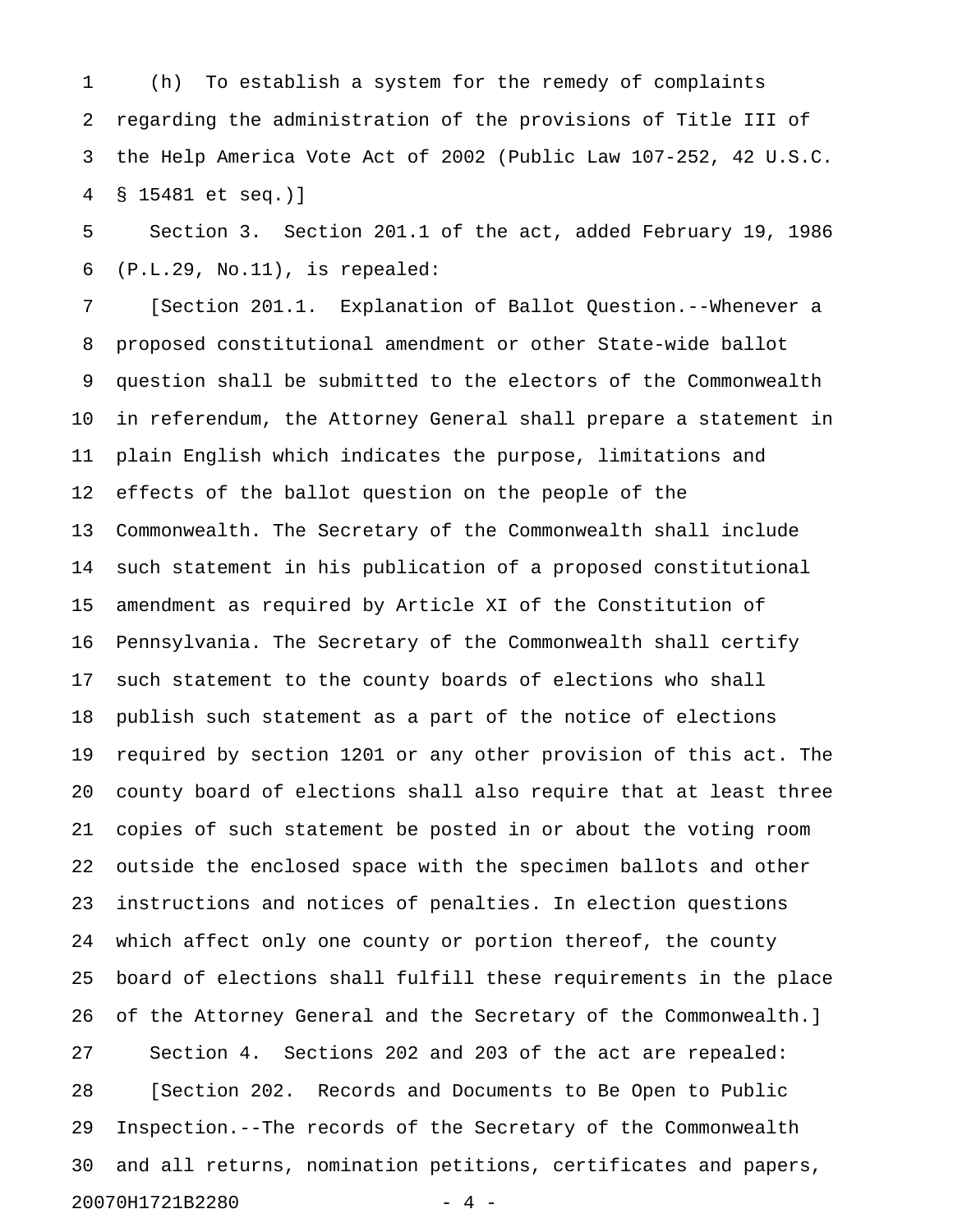1 other petitions, accounts, contracts, reports and other 2 documents and records in his custody shall be open to public 3 inspection, and may be inspected and copied by any qualified 4 elector of the State during ordinary business hours at any time 5 when they are not necessarily being used by the Secretary of the 6 Commonwealth, or his deputy or employes having duties to perform 7 in reference thereto: Provided, however, That such public 8 inspection thereof shall only be in the presence of the 9 Secretary of the Commonwealth, or his deputy or one of his 10 authorized employes, and shall be subject to proper regulation 11 for safekeeping of the records and documents, and subject to the 12 further provisions of this act.

13 Section 203. Preservation of Records.--All documents and 14 records in the office of the Secretary of the Commonwealth shall 15 be preserved therein for a period of two years, unless otherwise 16 provided in this act.]

17 Section 5. Section 204 of the act, amended or added December 18 9, 2002 (P.L.1246, No.150) and May 12, 2006 (P.L.178, No.45), is 19 repealed:

20 [Section 204. Voting Standards Development Board.--(a) 21 There is hereby established within the Department of State a 22 Voting Standards Development Board comprised of seven members 23 for the purpose of developing uniform and nondiscriminatory 24 standards that define what constitutes a vote.

25 (b) The board shall be comprised of the following members: 26 (1) The Secretary of the Commonwealth or his designee. 27 (2) Two county directors of election appointed by the 28 President pro tempore of the Senate, one of whom shall be from a 29 county in which votes are cast on paper ballots.

30 (3) One county director of elections appointed by the 20070H1721B2280 - 5 -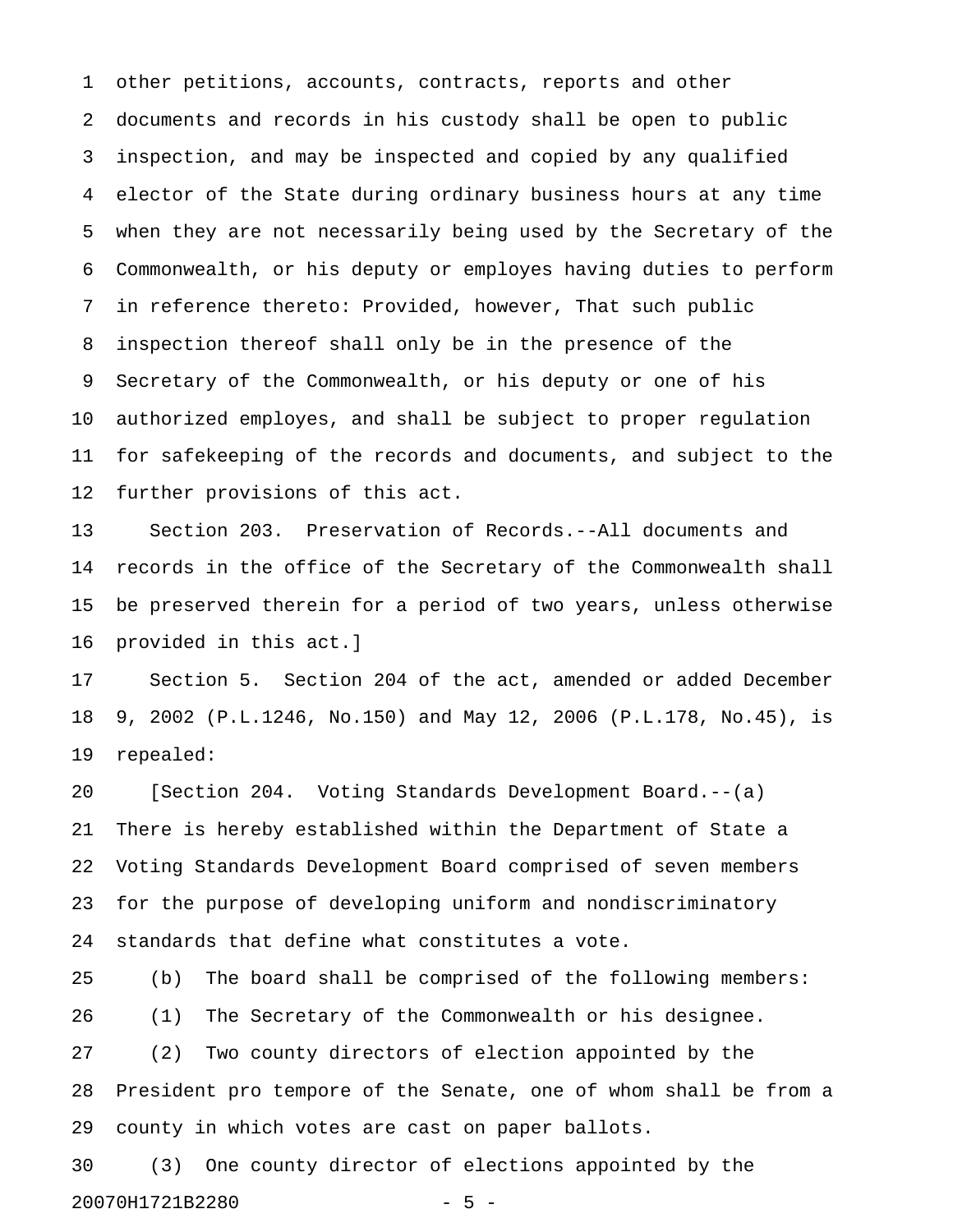1 Minority Leader of the Senate, who shall be from a county in 2 which votes are cast on punch card voting systems.

3 (4) Two county directors of election appointed by the 4 Speaker of the House of Representatives, one of whom shall be 5 from a county in which votes are cast on direct recording 6 electronic voting systems.

7 (5) One county director of elections appointed by the 8 Minority Leader of the House of Representatives, who shall be 9 from a county in which votes are cast on optical scan voting 10 systems.

11 (c) The Secretary of the Commonwealth shall serve as chair 12 of the board. Each member shall serve until the expiration of 13 his term. A vacancy shall be filled in the same manner as the 14 original appointment.

15 (d) The board shall meet as needed to fulfill the 16 requirements of this section.

17 (e) Four members of the board shall constitute a quorum, and 18 an affirmative vote of a majority of the members of the board is 19 required for the issuance of standards in accordance with 20 subsection (h).

21 (f) The board may establish any rules necessary for its 22 operation, consistent with the provisions of subsection (e). 23 (g) The members of the board shall receive no compensation 24 for their services on the board but shall be reimbursed by the 25 department for ordinary and necessary expenses incurred in the 26 performance of their duties.

27 (h) (1) The board shall have the power and duty to develop 28 uniform and nondiscriminatory standards that define what 29 constitutes a valid vote cast through a paper ballot and what 30 constitutes a valid vote through each type of electronic voting 20070H1721B2280 - 6 -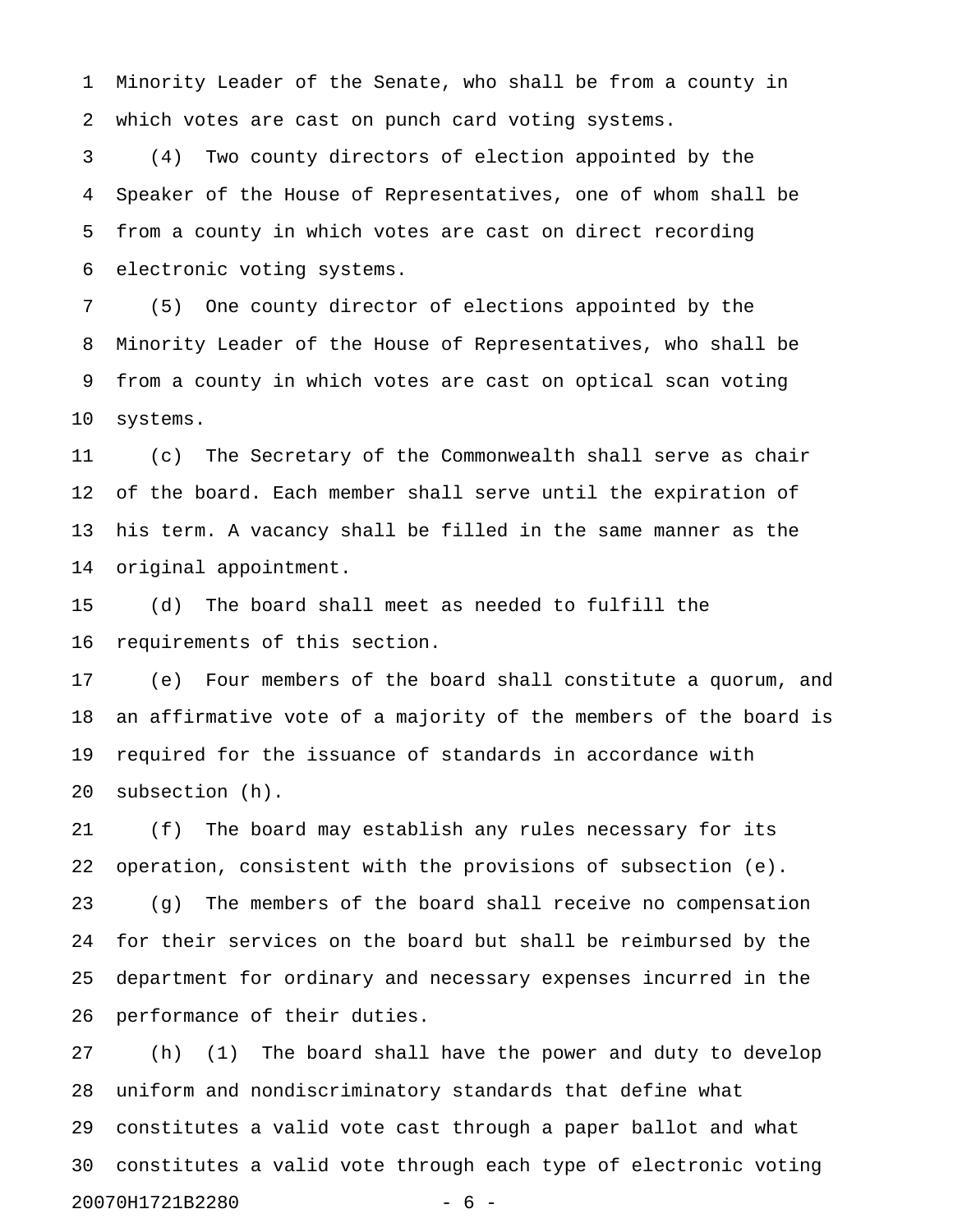1 system used in the Commonwealth. On or before July 1, 2003, the 2 board shall adopt standards for paper ballots and each type of 3 electronic voting system. The department shall cause these 4 standards to be published as a notice in the Pennsylvania 5 Bulletin.

6 (2) The standards adopted by the board and published by the 7 Department of State in the Pennsylvania Bulletin Volume 33 8 Number 31 on August 2, 2003, shall, for the general election in 9 2004 and any primary, municipal, special and general election in 10 2006 and 2007, have the force and effect of law.] 11 Section 6. Section 205 of the act, added December 9, 2002

12 (P.L.1246, No.150), is repealed:

13 [Section 205. State Plan Advisory Board.--(a) There is 14 hereby established within the Department of State a State Plan 15 Advisory Board comprised of fifteen members for the purpose of 16 advising the Secretary of the Commonwealth on the development of 17 the State Plan required by the Help America Vote Act of 2002 18 (Public Law 107-252, 42 U.S.C. § 15301 et seq.).

19 (b) The board shall be comprised of the following members: 20 (1) One director of elections from a county of the first 21 class.

22 (2) One director of elections from a county of the second 23 class.

24 (3) The chairperson of the political party with the highest 25 number of registered voters in the Commonwealth.

26 (4) The chairperson of the political party with the second 27 highest number of registered voters in the Commonwealth.

28 (5) Eleven members appointed by the Secretary of the 29 Commonwealth as follows:

30 (i) Seven directors of elections, one from a county of the 20070H1721B2280 - 7 -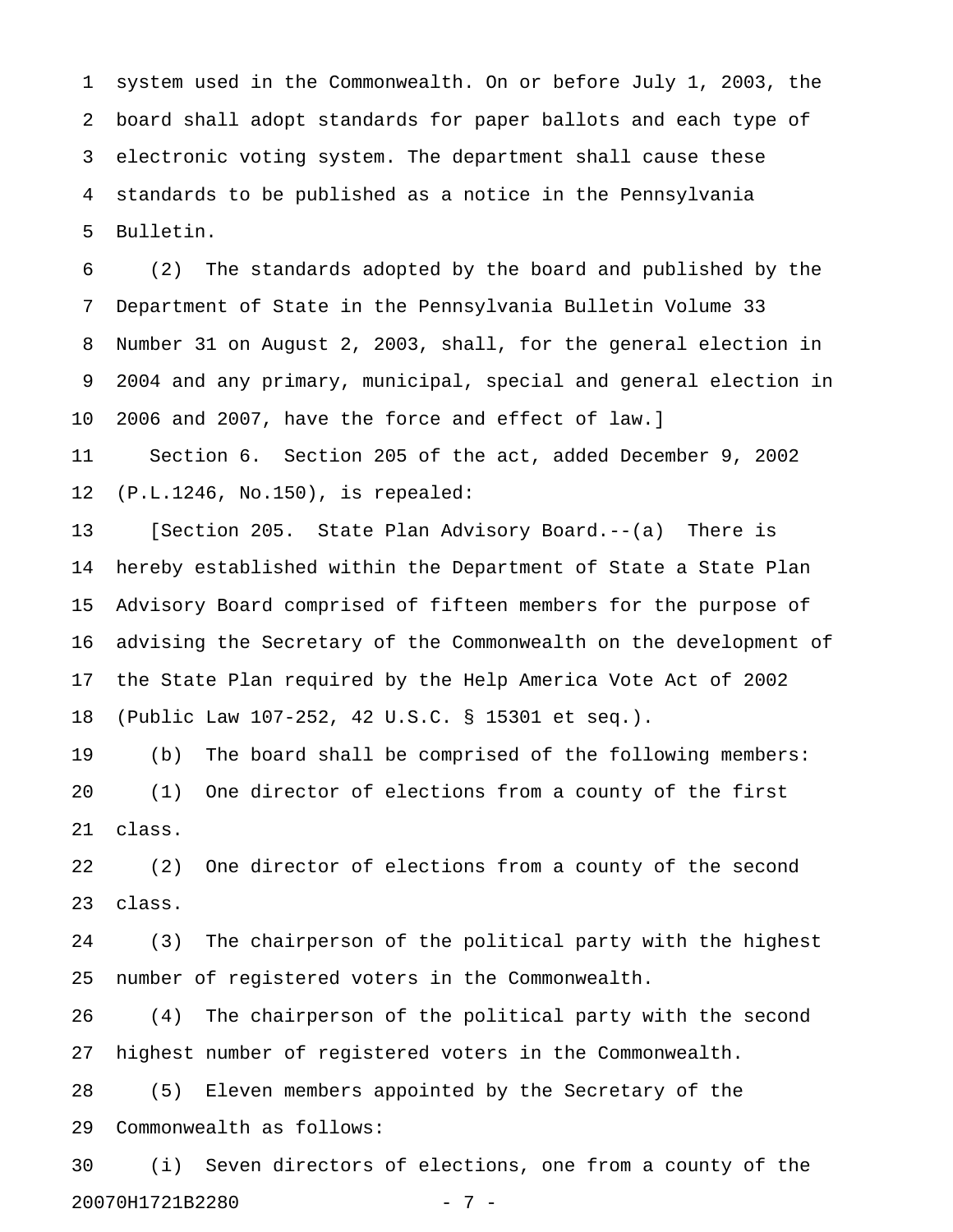1 second class A and one each from a county of the third, fourth, 2 fifth, sixth, seventh and eighth class.

3 (ii) One representative of an organization of disabled 4 Pennsylvania veterans.

5 (iii) One representative of an organization of blind and 6 visually impaired Pennsylvanians.

7 (iv) Two representatives of the public at large, who shall 8 be registered electors of the Commonwealth.

9 (c) The board shall elect a chairman from among its members. 10 Each member appointed by the secretary shall serve for a term of 11 five years. A vacancy shall be filled in the same manner as the 12 original appointment.

13 (d) The board shall meet as needed to fulfill the 14 requirements of this section.

15 (e) Eight members of the board shall constitute a quorum. A 16 vote of the majority of the members of the board is required for 17 the issuance of recommendations in accordance with subsection 18 (h).

19 (f) The board may establish any rules necessary for its 20 operation consistent with the provisions of subsection (e). 21 (g) The members of the board shall receive no compensation 22 for their services on the board but shall be reimbursed by the 23 department for ordinary and necessary expenses incurred in the 24 performance of their duties.

25 (h) The board shall have the power and duty to advise the 26 Secretary of the Commonwealth on the development of the State 27 Plan, which the secretary must develop and submit to the Federal 28 Election Assistance Commission in accordance with the Help 29 America Vote Act of 2002. The board shall make recommendations 30 on all aspects of the State Plan described in section 254 of the 20070H1721B2280 - 8 -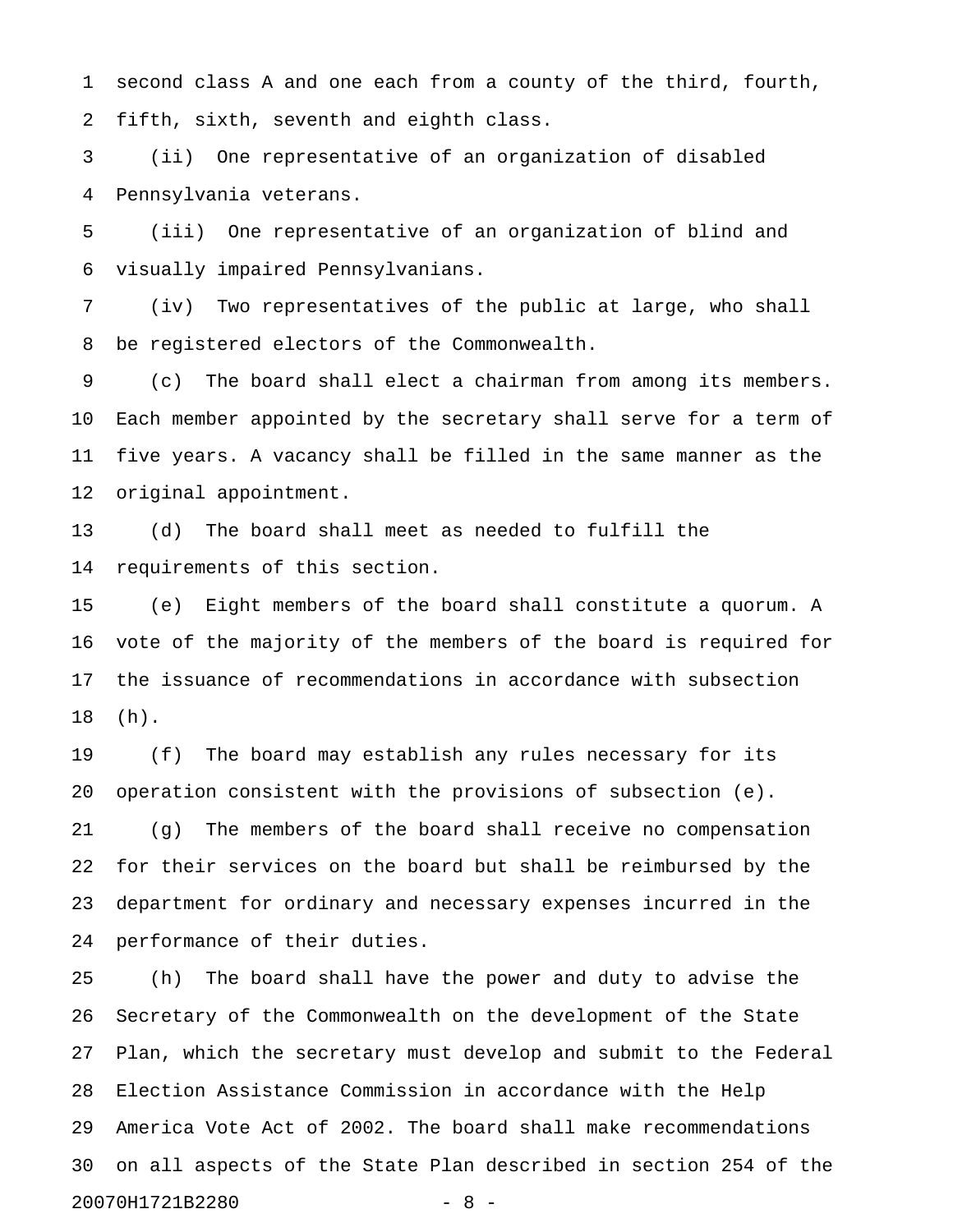1 Help America Vote Act of 2002.]

| 2  | Section 7. The act is amended by adding sections to read:        |
|----|------------------------------------------------------------------|
| 3  | Section 206. The Pennsylvania State Board of Elections.--(a)     |
| 4  | The Pennsylvania State board of elections is hereby established  |
| 5  | as an independent board within the executive branch of the       |
| 6  | Commonwealth. The State board of elections shall consist of six  |
| 7  | members appointed by the Governor with the advice and consent of |
| 8  | two-thirds of all members of the Senate. No more than three      |
| 9  | members of the State board appointed under this subsection may   |
| 10 | be affiliated with the same political party. No two members      |
| 11 | shall reside in the same county.                                 |
| 12 | (b) Members of the State board of elections shall serve for      |
| 13 | a term of six years except that of the members first appointed   |
| 14 | (i) two of the members not affiliated with the same political    |
| 15 | party shall be appointed for terms of two years; (ii) two of the |
| 16 | members not affiliated with the same political party shall be    |
| 17 | appointed for four-year terms; and (iii) two of the members not  |
| 18 | affiliated with the same political party shall be appointed for  |
| 19 | <u>six-year terms.</u>                                           |
| 20 | (c) No member shall be appointed to more than one full six-      |
| 21 | year term; Provided, however, That a member of the State board   |
| 22 | of elections may serve until his successor has been appointed    |
| 23 | and qualified.                                                   |
| 24 | (d) Members shall be chosen on the basis of their maturity,      |
| 25 | experience, integrity, impartiality and good judgment. Each      |
| 26 | person appointed as a member of the State board of elections     |
| 27 | shall be a citizen and legal resident of the Commonwealth for a  |
| 28 | period of not less than one year.                                |
| 29 | (e) No individual, while a member or employe of the State        |
| 30 | board shall:                                                     |

20070H1721B2280 - 9 -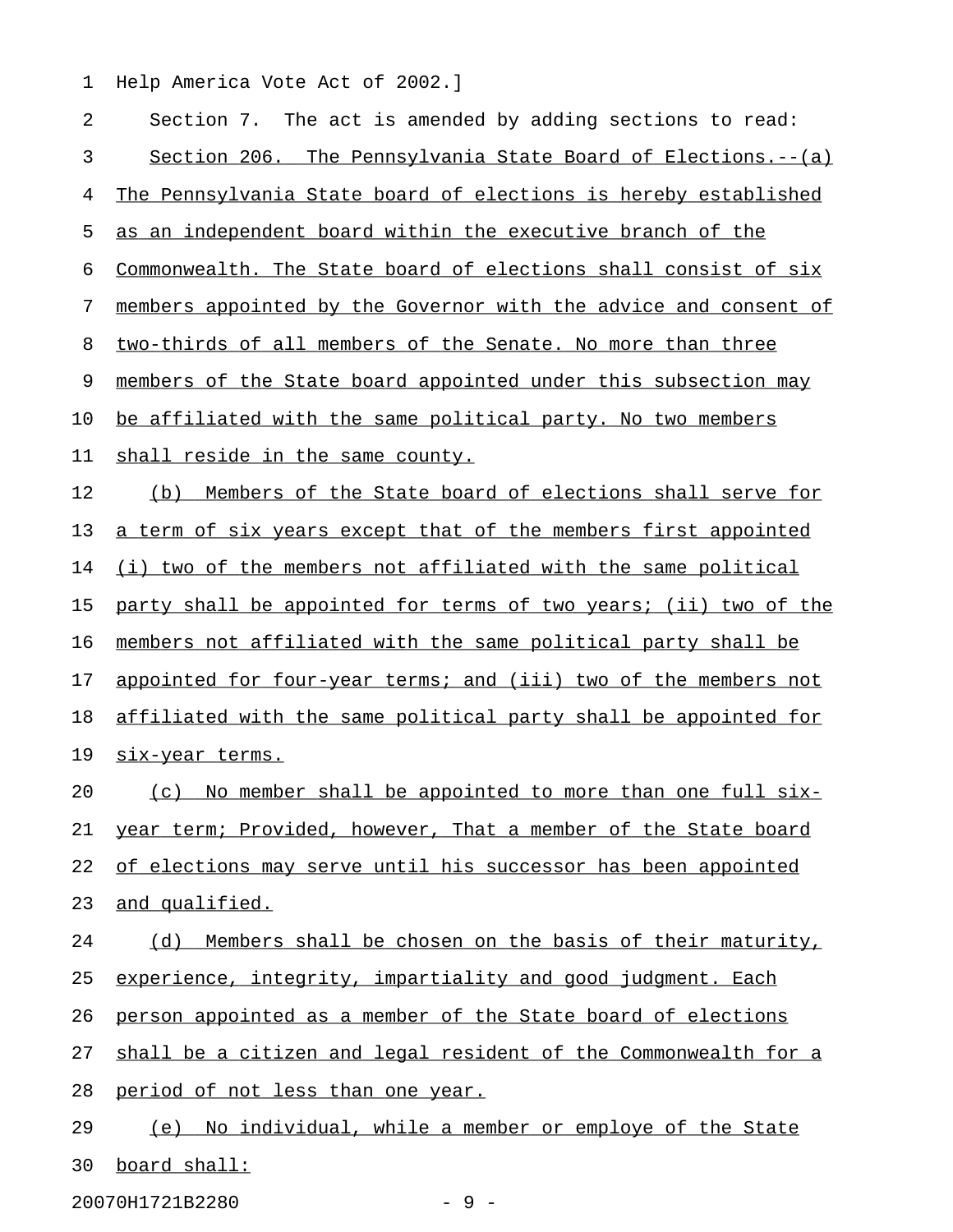| 1  | Hold public office or campaign for any public office.<br>(1)     |
|----|------------------------------------------------------------------|
| 2  | (2) Hold office in any political party or political              |
| 3  | committee.                                                       |
| 4  | (3) Actively participate in any political campaign.              |
| 5  | (4) Directly or indirectly attempt to influence any decision     |
| 6  | by a governmental body, other than a court of law, or as a       |
| 7  | representative of the State board on a matter within the         |
| 8  | jurisdiction of the State board.                                 |
| 9  | (5) Be employed by the Commonwealth in any other capacity        |
| 10 | whether or not for compensation.                                 |
| 11 | (f) A majority of the State board by resolution, shall           |
| 12 | declare vacant the position on the State board of any member who |
| 13 | takes part in activities prohibited by subsection (e). An        |
| 14 | individual appointed to fill a vacancy occurring other than by   |
| 15 | the expiration of a term of office shall be appointed for the    |
| 16 | unexpired term of the member he succeeds and is eligible for     |
| 17 | appointment to one full six-year term thereafter.                |
| 18 | The State board shall elect a chairman and a vice<br>(q)         |
| 19 | chairman from among its members for a term of one year. No       |
| 20 | member may serve as chairman more often than once during any     |
| 21 | term of office to which he is appointed. The chairman and the    |
| 22 | vice chairman shall not be affiliated with the same political    |
| 23 | party. The vice chairman shall act as chairman in the absence or |
| 24 | disability of the chairman or in the event of a vacancy in such  |
| 25 | office.                                                          |
| 26 | (h) The State board shall meet at least once a month and at      |
| 27 | such other times as it deems necessary.                          |
| 28 | (i) Four members of the State board shall constitute a           |
| 29 | guorum and the vote of a majority of the members present is      |
| 30 | required for any action or recommendation of the State board.    |
|    | 20070H1721B2280<br>$-10 -$                                       |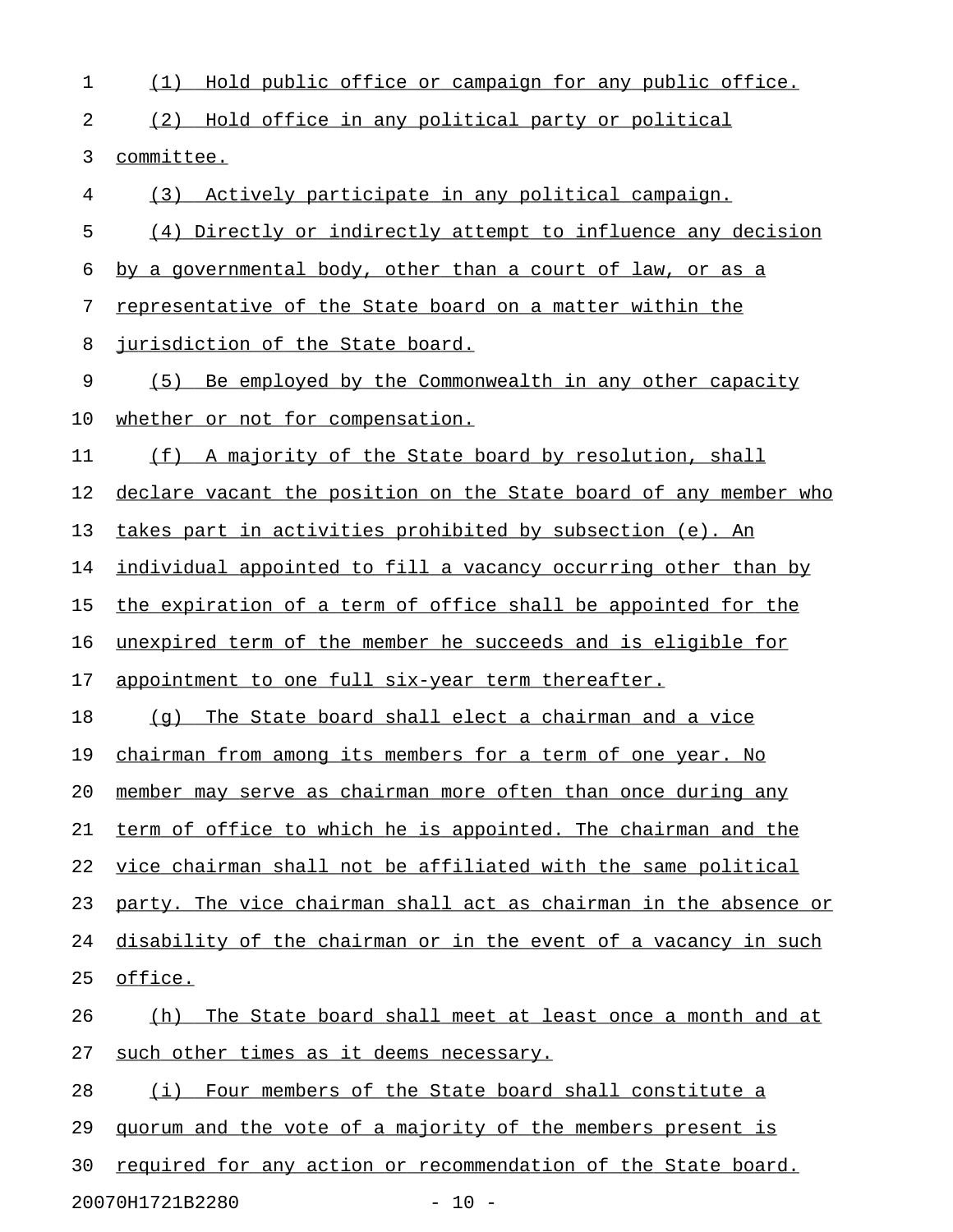1 The chairman and any four members of the State board may call a 2 meeting, provided advance written notice is mailed to each 3 member and to any person who requests notice of such meetings. 4 (j) Members of the State board shall be compensated at a 5 rate of seventeen thousand five hundred dollars (\$17,500) per 6 year and shall receive reimbursement for their actual and 7 necessary expenses while performing the business of the State 8 board of elections. 9 (k) The State board shall employ an executive director, a 10 general counsel and such other staff as is necessary to carry 11 out its duties pursuant to this act. The executive director 12 shall be responsible for the administrative operations of the 13 State board of elections and shall perform such other duties as 14 may be delegated or assigned to him by the members of the State 15 board, except the State board shall not delegate the making of 16 requlations to the executive director. A general counsel shall 17 be the chief legal officer of the State board and shall have the 18 same powers and duties as prescribed in Chapter 4 of the act of 19 October 15, 1980 (P.L.950, No.164), known as the "Commonwealth 20 Attorneys Act." The State board of elections may obtain the 21 services of experts and consultants as necessary to carry out 22 its duties pursuant to this act. 23 Section 207. Powers and Duties of the Pennsylvania State 24 Election Board.--The Pennsylvania State Election Board shall 25 exercise in the manner provided by this act all powers granted 26 to it by this act, and shall perform all the duties imposed upon 27 it by this act, which shall include the following: 28 (1) The State board of elections shall assume all the powers 29 and duties which this act, or any other act, imposes upon the 30 Secretary of the Commonwealth or the Department of State

20070H1721B2280 - 11 -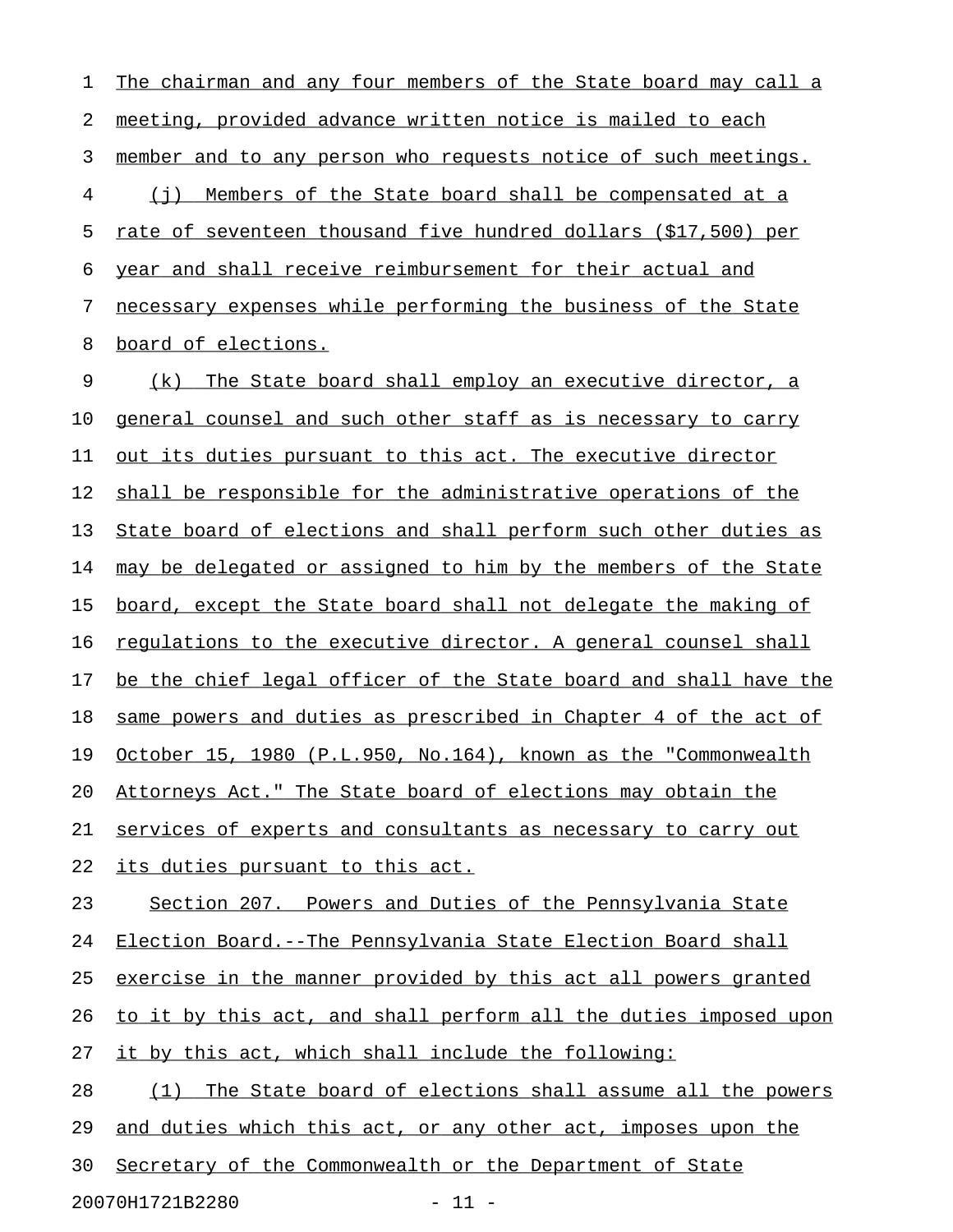| 1  | relating to the conduct of elections and voter registration. The |
|----|------------------------------------------------------------------|
| 2  | Secretary of the Commonwealth shall, however, retain those       |
| 3  | responsibilities placed on the office by Article XI of the       |
| 4  | Constitution of Pennsylvania.                                    |
| 5  | To issue instructions and promulgate rules and<br>(2)            |
| 6  | regulations relating to the administration of and the insurance  |
| 7  | of uniformity in the election process, election campaign         |
| 8  | practices and campaign financing practices consistent with the   |
| 9  | provisions of law.                                               |
| 10 | To determine the forms of nomination petitions and<br>(3)        |
| 11 | papers, expense accounts and all other forms and records, in     |
| 12 | accordance with this act.                                        |
| 13 | To examine and reexamine voting machines and electronic<br>(4)   |
| 14 | voting systems, and to approve or disapprove them for use in     |
| 15 | this Commonwealth, in accordance with the provisions of this     |
| 16 | act.                                                             |
| 17 | To receive and determine, as hereinafter provided, the<br>(5)    |
| 18 | sufficiency of nomination petitions, certificates and papers of  |
| 19 | candidates for President of the United States, presidential      |
| 20 | electors, United States senators, representatives in Congress    |
| 21 | and all State offices, including senators, representatives and   |
| 22 | judges of all courts of record, and delegates and alternate      |
| 23 | delegates to National Conventions and members of State           |
| 24 | committees.                                                      |
| 25 | (6) To certify to county boards of elections for primaries       |
| 26 | and elections the names of the candidates for President and      |
| 27 | Vice-President of the United States, presidential electors,      |
| 28 | United States senators, representatives in Congress and all      |
| 29 | State offices, including senators, representatives, and judges   |
| 30 | of all courts of record, and delegates and alternate delegates   |
|    | $-12 -$<br>20070H1721B2280                                       |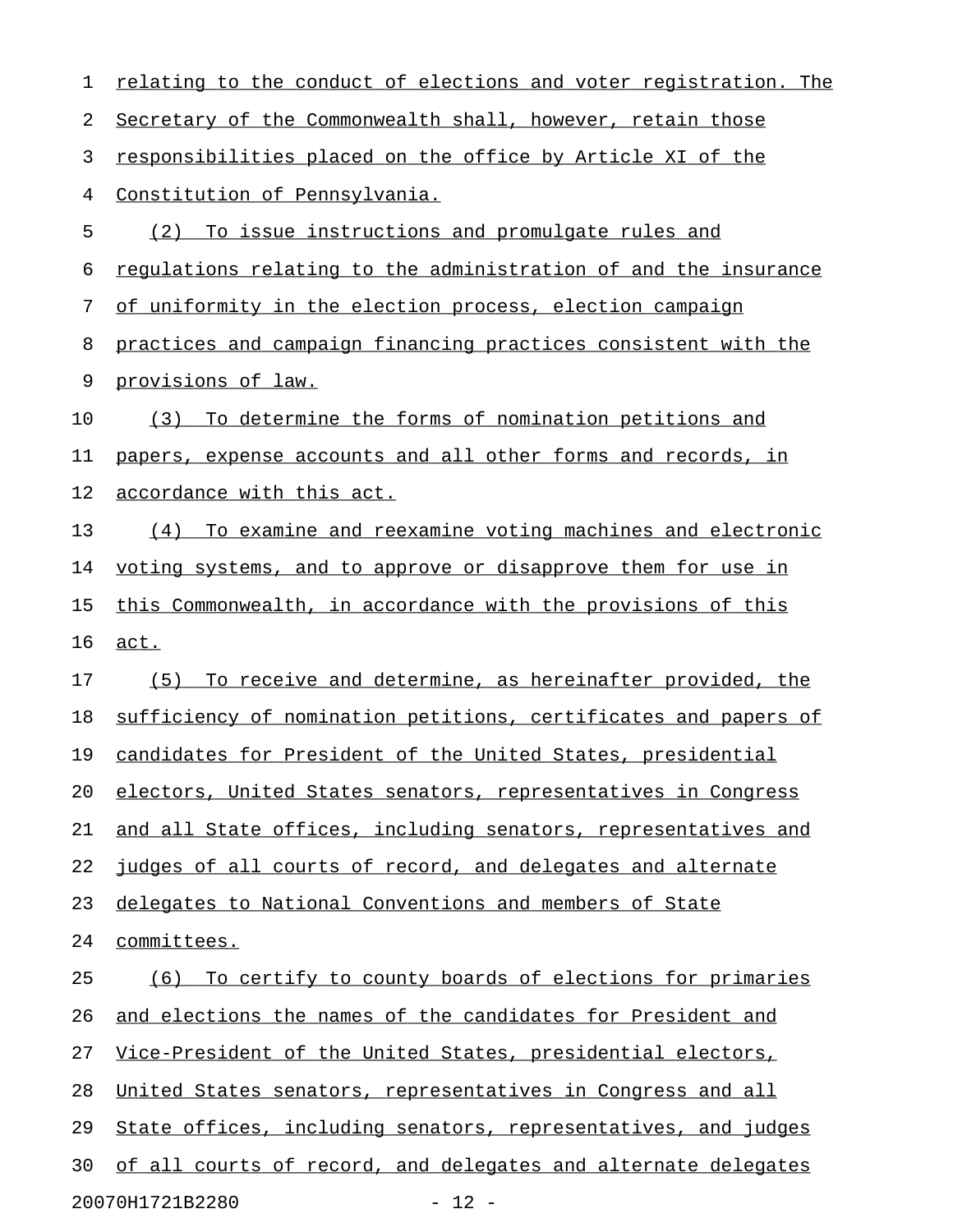1 to National Conventions, and members of State committees, and 2 the form and wording of constitutional amendments or other 3 questions to be submitted to the electors of the State at large. 4 (7) To receive such reports from county boards of elections 5 as are required by this act, and to demand such additional 6 reports on special matters as it may deem necessary. 7 (8) To receive from county boards of elections the returns 8 of primaries and elections, to canvass and compute the votes 9 cast for candidates and upon questions as required by the 10 provisions of this act; to proclaim the results of such 11 primaries and elections, and to issue certificates of election 12 to the successful candidates at such elections, except in cases 13 where that duty is imposed by law on another officer or board. 14 (9) To serve as the State clearing house for information in 15 respect to the administration of elections and pursuant to that 16 duty, the State board shall enter into contracts for the purpose 17 of conducting independent studies of the administration of 18 elections. Studies made under this paragraph shall be published 19 by the State board and copies made available to the General 20 Assembly and to the general public upon payment of the cost of 21 duplication. Nothing in this paragraph shall be construed to 22 authorize the State board to include comments or recommendations 23 in any study. If the need arises for any comment or 24 recommendations, they shall be included as an appendix to such 25 study. 26 (10) To conduct any investigation necessary to carry out the 27 provisions of this act. 28 (11) To conduct private or public hearings. 29 (12) To administer oaths or affirmations, subpoena 30 witnesses, compel their attendance, examine them under oath or

20070H1721B2280 - 13 -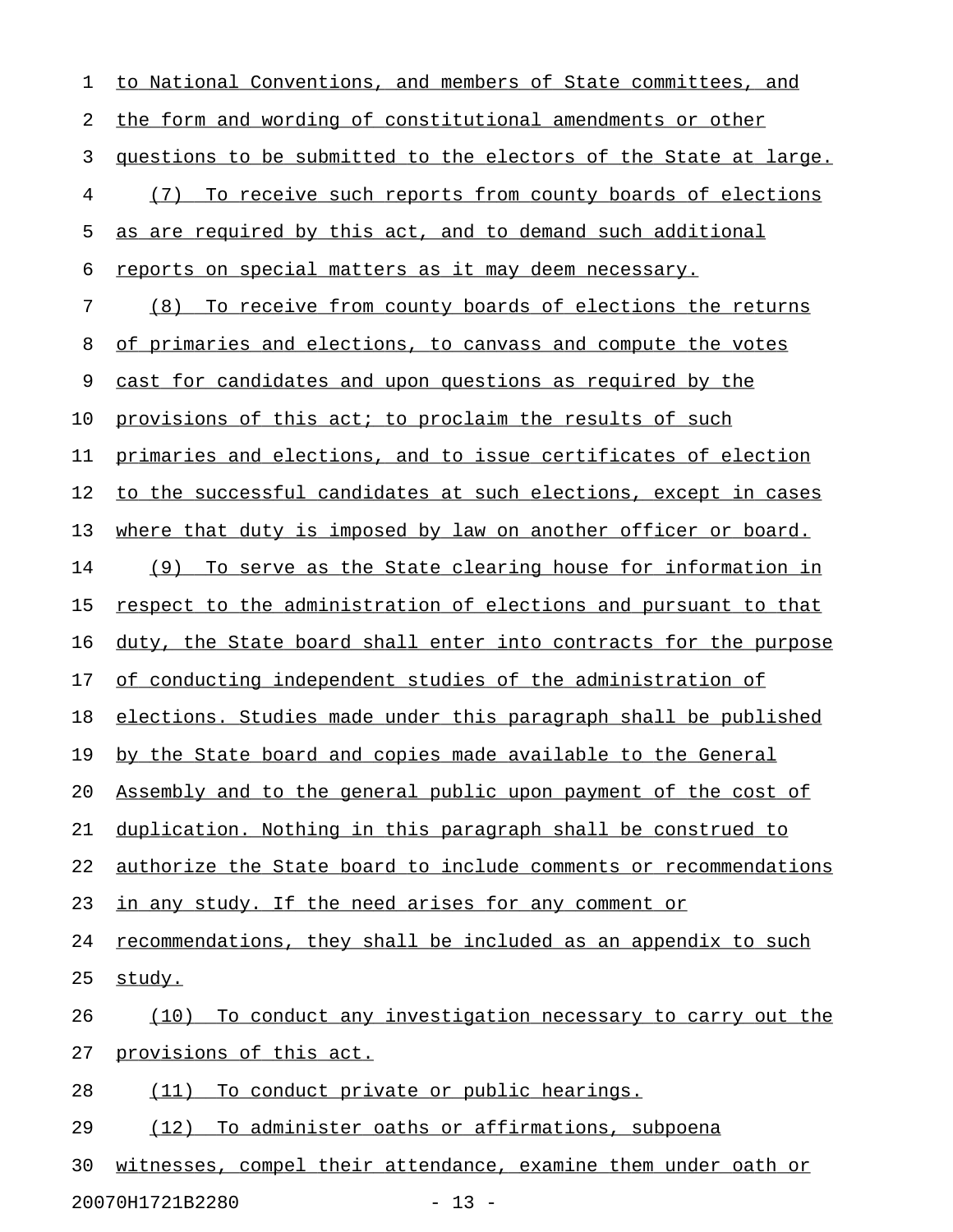1 affirmation and require the production of any books, records, 2 documents or other evidence it may deem relevant or material. 3 (13) To seek immunity in accordance with the provisions of 4 42 Pa.C.S. § 5946 (relating to competency of certain witnesses 5 where political subdivision is a party), in any investigation 6 relating to any crime or offense with respect to which, by 7 express provisions of statute, a competent authority is 8 authorized to confer immunity; Provided, however, That such 9 immunity shall be conferred only after the Attorney General and 10 appropriate district attorney are afforded the opportunity to be 11 heard respecting any objections which either may have to the 12 conferring thereof. 13 (14) To institute or direct a county board of elections to 14 institute such judicial proceedings as may be necessary to 15 enforce compliance with any provision of this act or any 16 requlation promulgated thereunder including, but not limited to, 17 application, on notice served upon the respondent in the manner 18 directed by the court at least six hours prior to the time of 19 return thereon, to the court of common pleas, for an order 20 prohibiting the continued or threatened violation thereof of for 21 such other or further relief as the court may deem just and 22 proper. 23 (15) To develop an electronic reporting system to process 24 the statements of campaign receipts, contributions, transfers 25 and expenditures required to be filed with the State board of 26 elections pursuant to the provisions of this act. 27 (16) To establish a training program on the electronic 28 reporting system required in subsection 16 and make it available 29 to any candidate or committee. 30 (17) To recommend legislation and administrative measures as

20070H1721B2280 - 14 -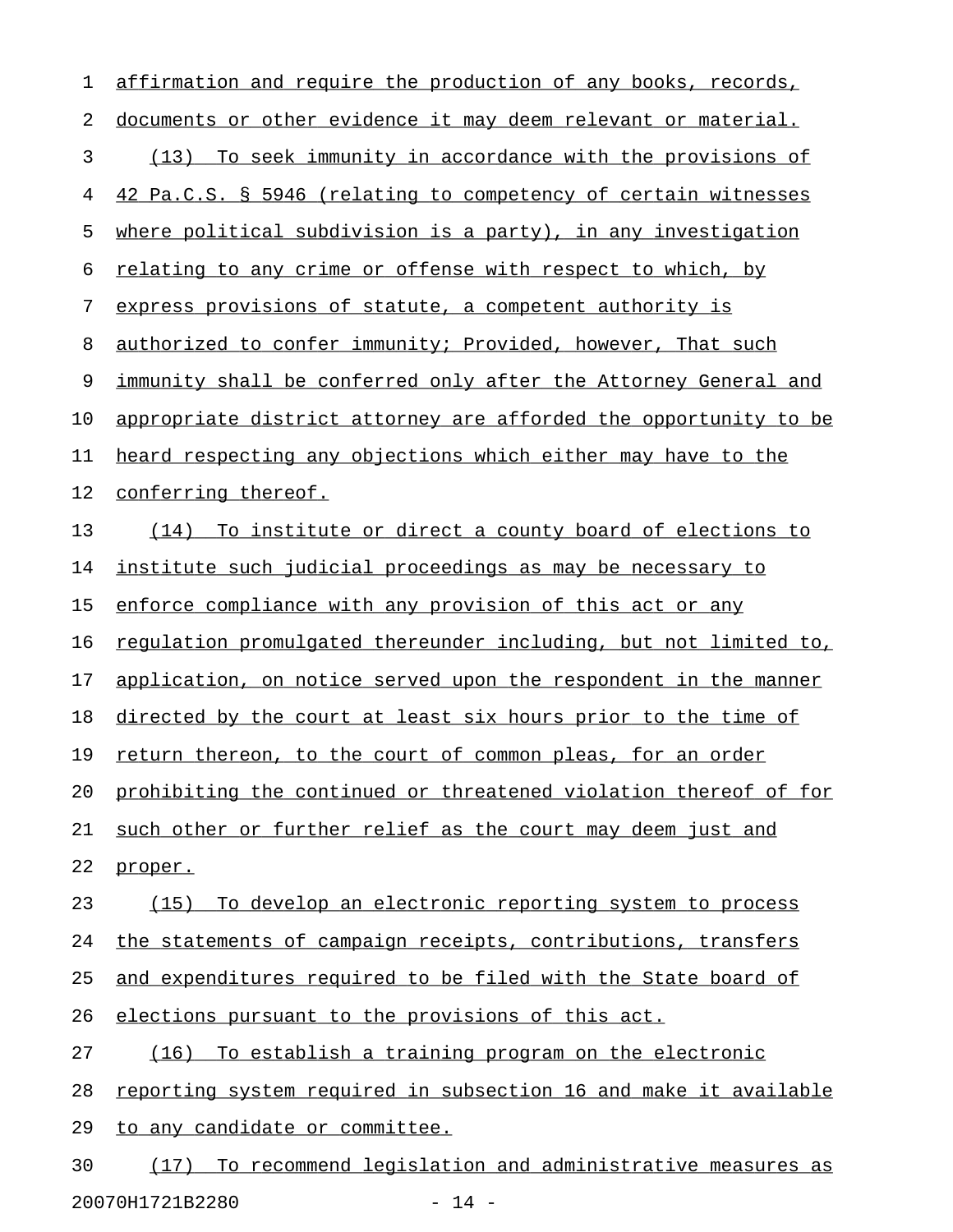| 1  | it finds appropriate to promote uniform, fair, honest and        |
|----|------------------------------------------------------------------|
| 2  | efficiently administered elections.                              |
| 3  | (18)<br>To monitor the adequacy and effectiveness of the         |
| 4  | election laws and report thereon at least annually to the        |
| 5  | Governor and the General Assembly.                               |
| 6  | To compile the information required with respect to the<br>(19)  |
| 7  | operation of the National Voter Registration Act of 1993 (Public |
| 8  | Law 103-31, 42 U.S.C. § 1973gg et Seq.) and report the           |
| 9  | information annually to the Governor, the General Assembly and   |
| 10 | the Federal Election Commission together with an assessment of   |
| 11 | the operation of such acts and any recommendations for change    |
| 12 | and improvements in compliance.                                  |
| 13 | (20)<br>To take all appropriate steps to encourage the broadest  |
| 14 | possible voter participation in elections including the          |
| 15 | administration of a program of voter registration form           |
| 16 | distribution by participating State agencies as prescribed by    |
| 17 | the "Pennsylvania Voter Registration Act."                       |
| 18 | To provide written advice to any person upon his<br>(21)         |
| 19 | request with respect to such person's duties under this act.     |
| 20 | Such advice shall be provided within five working days of the    |
| 21 | request, provided the time may be extended for good cause. It    |
| 22 | shall be evidence of good faith conduct in any civil or criminal |
| 23 | proceeding, if the requester, at least five working days prior   |
| 24 | to the alleged violation requested written advice from the State |
| 25 | board in good faith, disclosed truthfully all the material facts |
| 26 | and committed the acts either in reliance of the advice or       |
| 27 | because of the failure of the State board to provide advice      |
| 28 | within five days of the requests or such later extended time.    |
| 29 | (22) To perform such duties as may be prescribed by law.         |
| 30 | Section 208. Explanation of Ballot Question.--Whenever a         |
|    | 20070H1721B2280<br>$-15 -$                                       |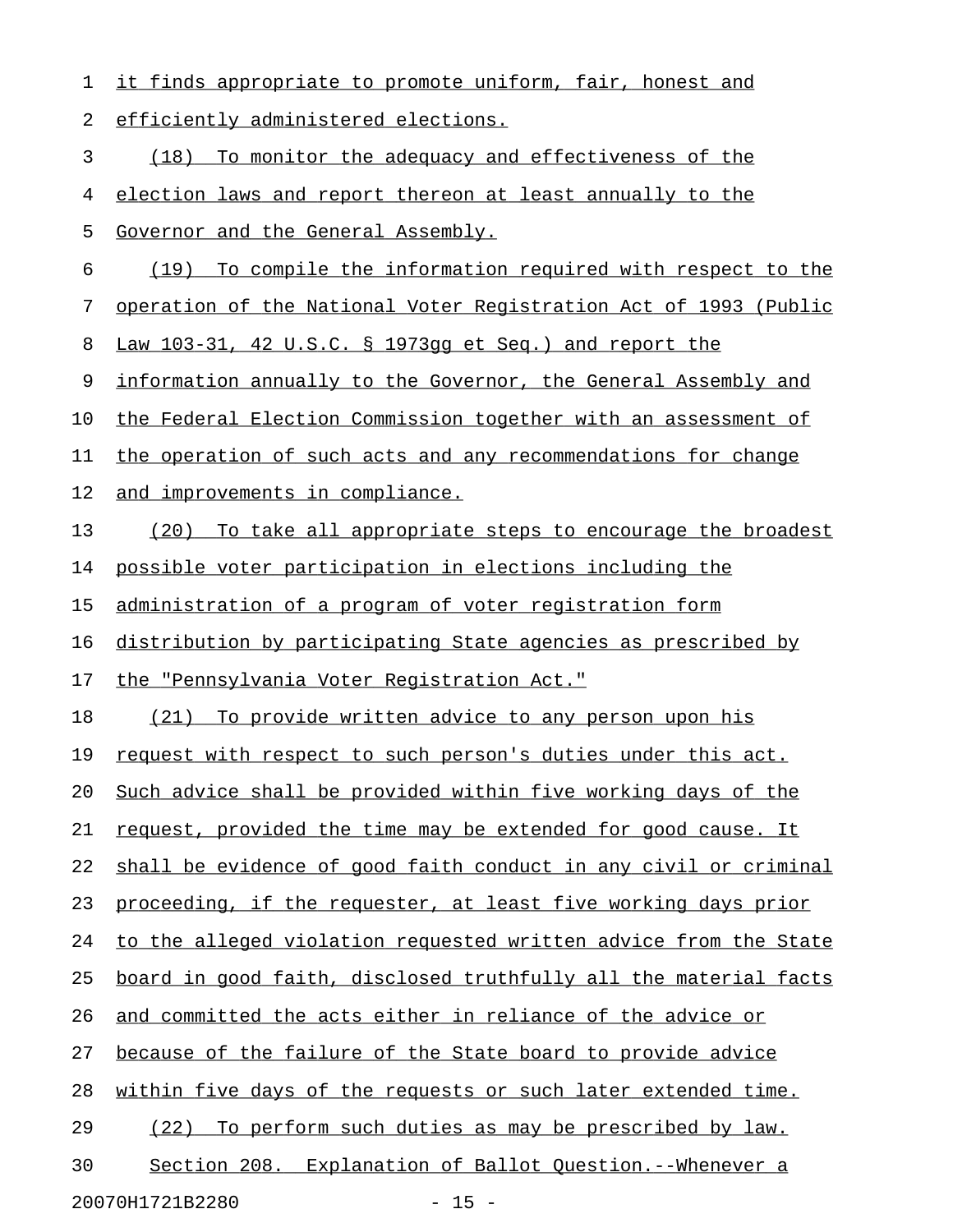| 1  | proposed constitutional amendment or other State-wide ballot     |
|----|------------------------------------------------------------------|
| 2  | question shall be submitted to the electors of the Commonwealth  |
| 3  | in referendum, the State board shall prepare a statement in      |
| 4  | plain English which indicates the purpose, limitations and       |
| 5  | effects of the ballot question on the people of the              |
| 6  | Commonwealth. The State board of elections shall certify the     |
| 7  | statement to the Secretary of the Commonwealth who shall include |
| 8  | it in his publication of a proposed constitutional amendment as  |
| 9  | required by Article XI of the Constitution of Pennsylvania. The  |
| 10 | State board shall certify such statement to the county boards of |
| 11 | elections who shall publish such statement as a part of the      |
| 12 | notice of elections required by section 1201 or any other        |
| 13 | provision of this act. The county board of elections shall also  |
| 14 | require that at least three copies of such statement be posted   |
| 15 | in or about the voting room outside the enclosed space with the  |
| 16 | specimen ballots and other instructions and notices of           |
| 17 | penalties. In election questions which affect only one county or |
| 18 | portion thereof, the county board of elections shall fulfill     |
| 19 | these requirements in the place of the Attorney General and the  |
| 20 | Secretary of the Commonwealth.                                   |
| 21 | Section 209. Records and Documents to be Open to Public          |
| 22 | Inspection.--The records of the State board of elections and all |
| 23 | returns, nomination petitions, certificates and papers, other    |
| 24 | petitions, accounts, contracts, reports and other documents and  |
| 25 | records in its custody shall be open to public inspection, and   |
| 26 | may be inspected and copied by any qualified elector of the      |
| 27 | State during ordinary business hours at any time when they are   |
| 28 | not necessarily being used by the State board, or its Executive  |
| 29 | Director or one of his authorized employes, and shall be subject |
| 30 | to proper regulation for safekeeping of the records and          |
|    | $-16 -$<br>20070H1721B2280                                       |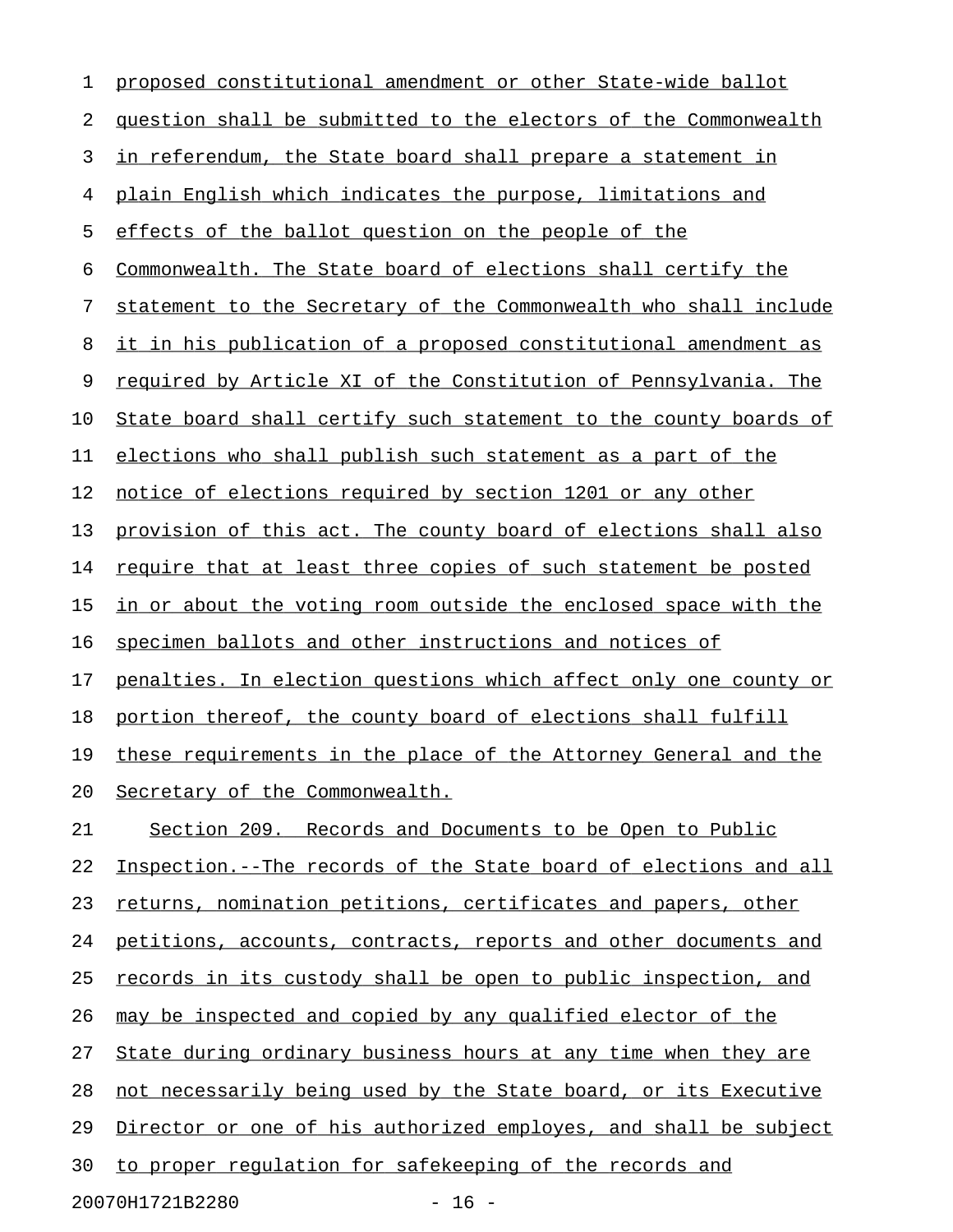| 1  | documents, and subject to the further provisions of this act.        |
|----|----------------------------------------------------------------------|
| 2  | Section 210. Preservation of Records.--All documents and             |
| 3  | records in the office of the State board of elections shall be       |
| 4  | preserved therein for a period of five years, unless otherwise       |
| 5  | provided in this act.                                                |
| 6  | Section 211. State Board of Elections; Enforcement Powers.--         |
| 7  | The State board of elections shall have jurisdiction of,<br>(a)      |
| 8  | and be responsible for, the execution and enforcement of the         |
| 9  | provisions of Articles XVI and XVI-A of this act and other           |
| 10 | statutes governing campaigns, elections and related procedures.      |
| 11 | (b)<br>Whenever the State board of elections or other board of       |
| 12 | elections shall determine, on its own initiative or upon             |
| 13 | complaint, or otherwise, that there is substantial reason to         |
| 14 | believe a violation of this act or requlation promulgated            |
| 15 | thereunder has occurred, it shall expeditiously make an              |
| 16 | investigation which may include investigation of reports and         |
| 17 | statements made or failed to be made by the complainant and any      |
| 18 | political committee supporting his candidacy if the complainant      |
| 19 | <u>is a candidate or, if the complaint was made by an officer or</u> |
| 20 | member of a political committee, of reports and statements made      |
| 21 | or failed to be made by such political committee and any             |
| 22 | candidates supported by it. A county board of elections shall        |
| 23 | have jurisdiction over campaign expense reports or statements        |
| 24 | filed in its office; Provided however, That the State board of       |
| 25 | elections, in lieu of making such an investigation, may direct       |
| 26 | the appropriate county board of elections to conduct an              |
| 27 | investigation. The State board of elections may request, and         |
| 28 | shall receive, the assistance of the Pennsylvania State Police       |
| 29 | in any investigation it shall conduct.                               |
| 30 | (c) If, after an investigation, the State board of elections         |

20070H1721B2280 - 17 -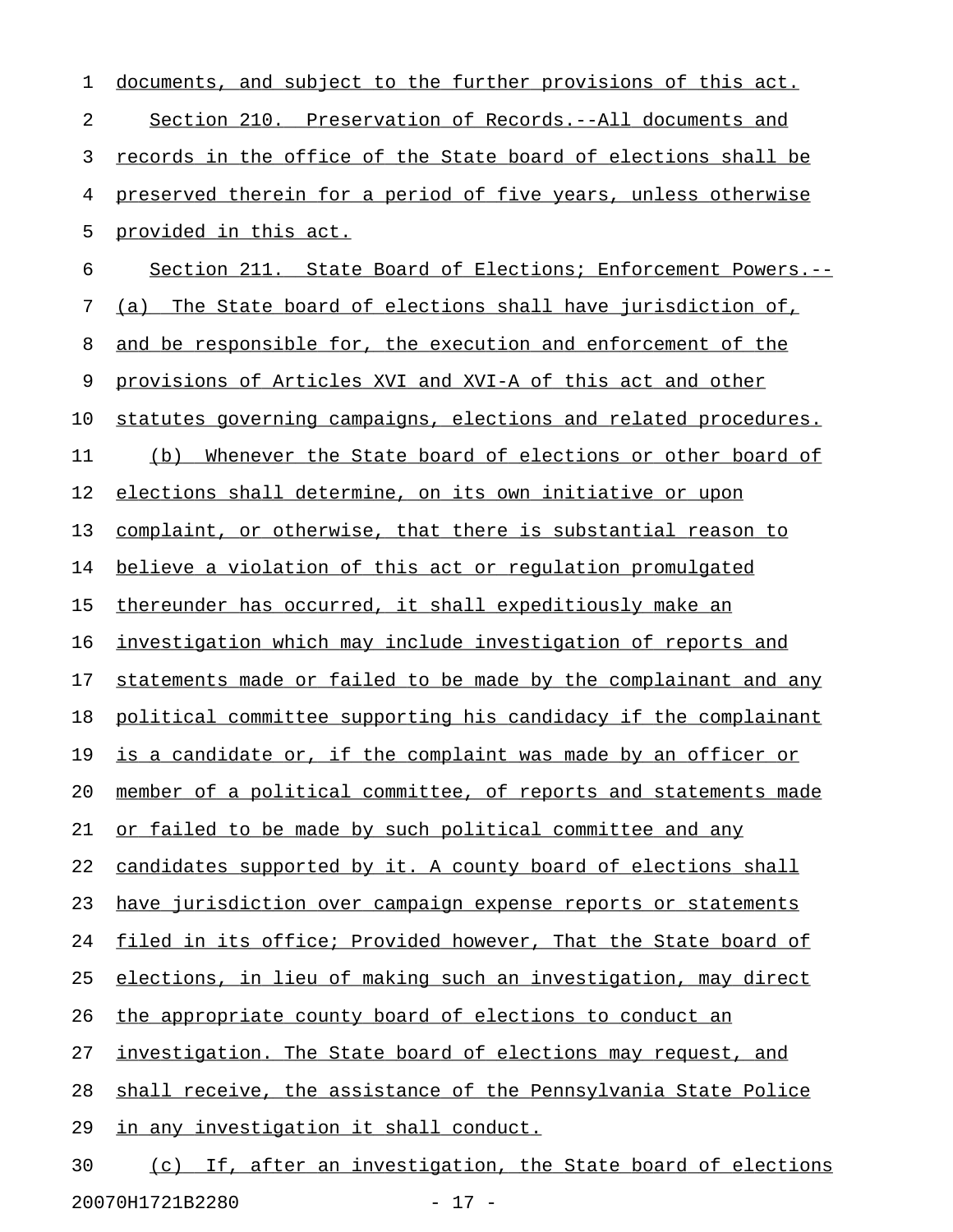| 1  | or county board of elections finds reasonable grounds to believe       |
|----|------------------------------------------------------------------------|
| 2  | that a violation warranting criminal prosecution has taken             |
| 3  | place, it shall forthwith refer the matter to the proper law           |
| 4  | enforcement officer in accordance with section 1642 (a) and (b)        |
| 5  | and shall make available to such law enforcement officer all           |
| 6  | relevant papers, documents, testimony and findings relevant to         |
| 7  | its investigation. In the case where the State board has               |
| 8  | directed the county board to conduct an investigation, the             |
| 9  | county board shall report their findings to the State board who        |
| 10 | may refer the matter in accordance with this subsection.               |
| 11 | (d) The State board of elections or in the case of reports             |
| 12 | filed originally at the county, the county board of elections          |
| 13 | may, where appropriate, commence a judicial proceeding with            |
| 14 | respect to the filing or failure to file any statement of              |
| 15 | receipts, expenditures or contributions, under the provisions of       |
| 16 | this act. The State board of elections may direct the                  |
| 17 | appropriate board of elections to commence the proceeding.             |
| 18 | (e) The State board of elections may promulgate rules and              |
| 19 | <u>regulations consistent with law to effectuate the provisions of</u> |
| 20 | <u>this section.</u>                                                   |
| 21 | Section 212. Fair Campaign Code.-- (a) In addition to the              |
| 22 | powers and duties elsewhere enumerated in this act, the State          |
| 23 | board of elections, after holding public hearings, shall adopt a       |
| 24 | "fair campaign code" setting forth ethical standards of conduct        |
| 25 | for persons, political parties and committees engaged in               |
| 26 | election campaigns.                                                    |
| 27 | (b) Copies of the code shall be provided to each candidate,            |
| 28 | political party or political committee, no later than March 31         |
| 29 | of each year, upon request, by the board of elections with which       |
| 30 | the candidate, political party or political committee must file        |
|    |                                                                        |

20070H1721B2280 - 18 -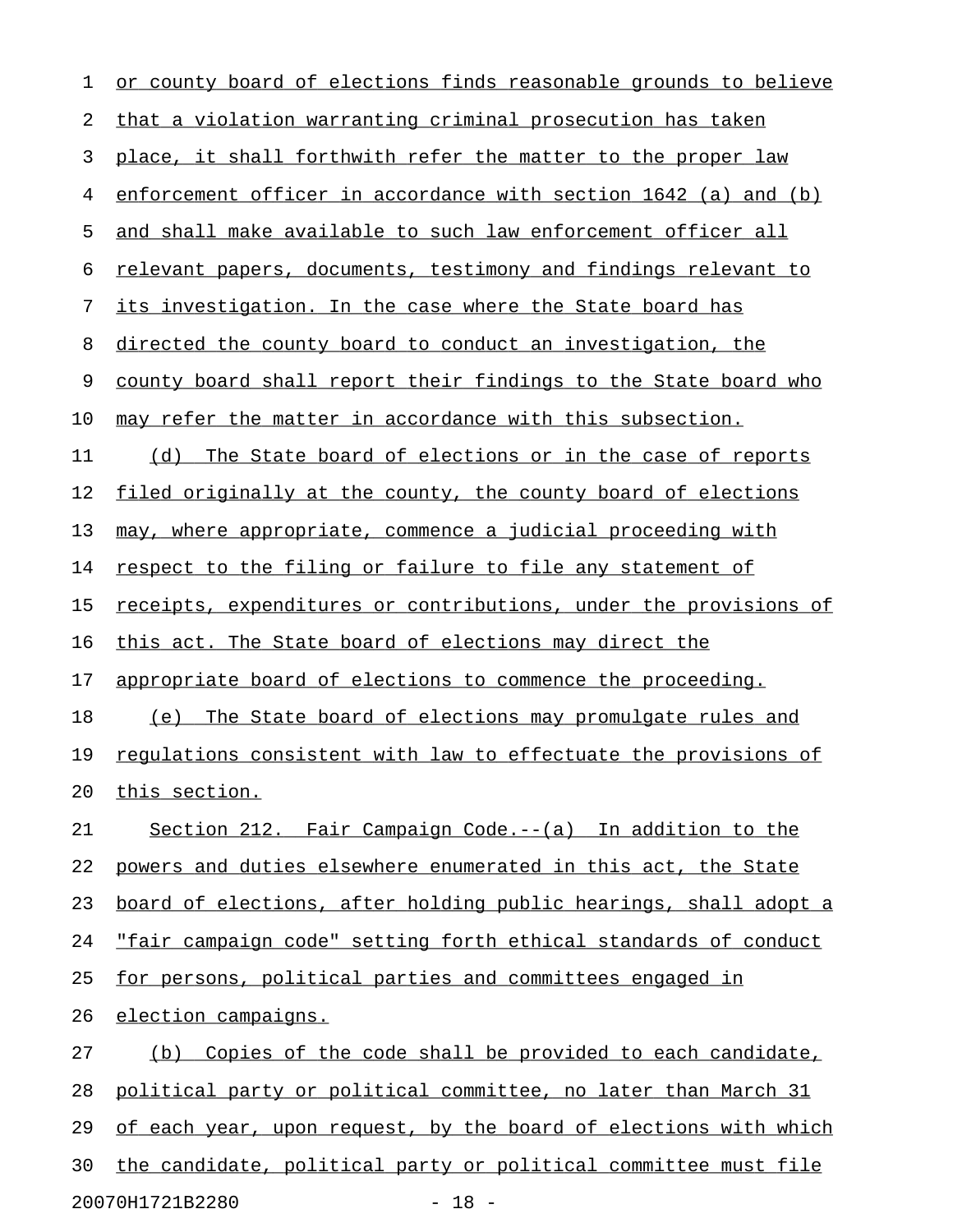| 1  | campaign expense reports pursuant to Article XVI of this act.    |
|----|------------------------------------------------------------------|
| 2  | (c) All candidates who voluntarily agree to adhere to the        |
| 3  | code shall file a signed copy of the code with the State board   |
| 4  | of elections or county board of elections as the case may be.    |
| 5  | Section 213. Powers and Duties of State Board of Elections       |
| 6  | Respecting Elections and Crimes Against Elective Franchise.--    |
| 7  | Authority is hereby conferred upon the State board of elections  |
| 8  | to appoint a special investigator to institute investigation of  |
| 9  | cases arising under this act, and to appoint such additional     |
| 10 | special investigators and employes as it may deem necessary, and |
| 11 | fix their compensation, within the limits of appropriation       |
| 12 | available therefor and assign enforcing this act. Moneys         |
| 13 | appropriated for carrying out the provisions of this section     |
| 14 | shall be paid out of the State Treasury upon certification of    |
| 15 | the State board.                                                 |
| 16 | The State board or any of its special investigators shall        |
| 17 | have power to issue subpoenas or subpoenas duces tecum,          |
| 18 | administer oaths and examine witnesses under oath, for the       |
| 19 | purpose of investigating any matter within the jurisdiction      |
| 20 | herein prescribed for the purpose of aiding the State board in   |
| 21 | enforcing the provisions of this act. Such subpoenas shall be    |
| 22 | issued in the name of the State board of elections. Such         |
| 23 | subpoenas may be served by any special investigator or by any    |
| 24 | police officer or peace officer.                                 |
| 25 | Any person who shall omit, neglect or refuse to obey a           |
| 26 | subpoena attested in the name of the State board of elections or |
| 27 | who shall refuse to testify under or in pursuance thereof shall  |
| 28 | be forwarded to the court for contempt proceedings.              |
| 29 | Any special investigator may call upon any member of the         |
| 30 | police, sheriff, deputy sheriff, constable or other public       |
|    |                                                                  |

20070H1721B2280 - 19 -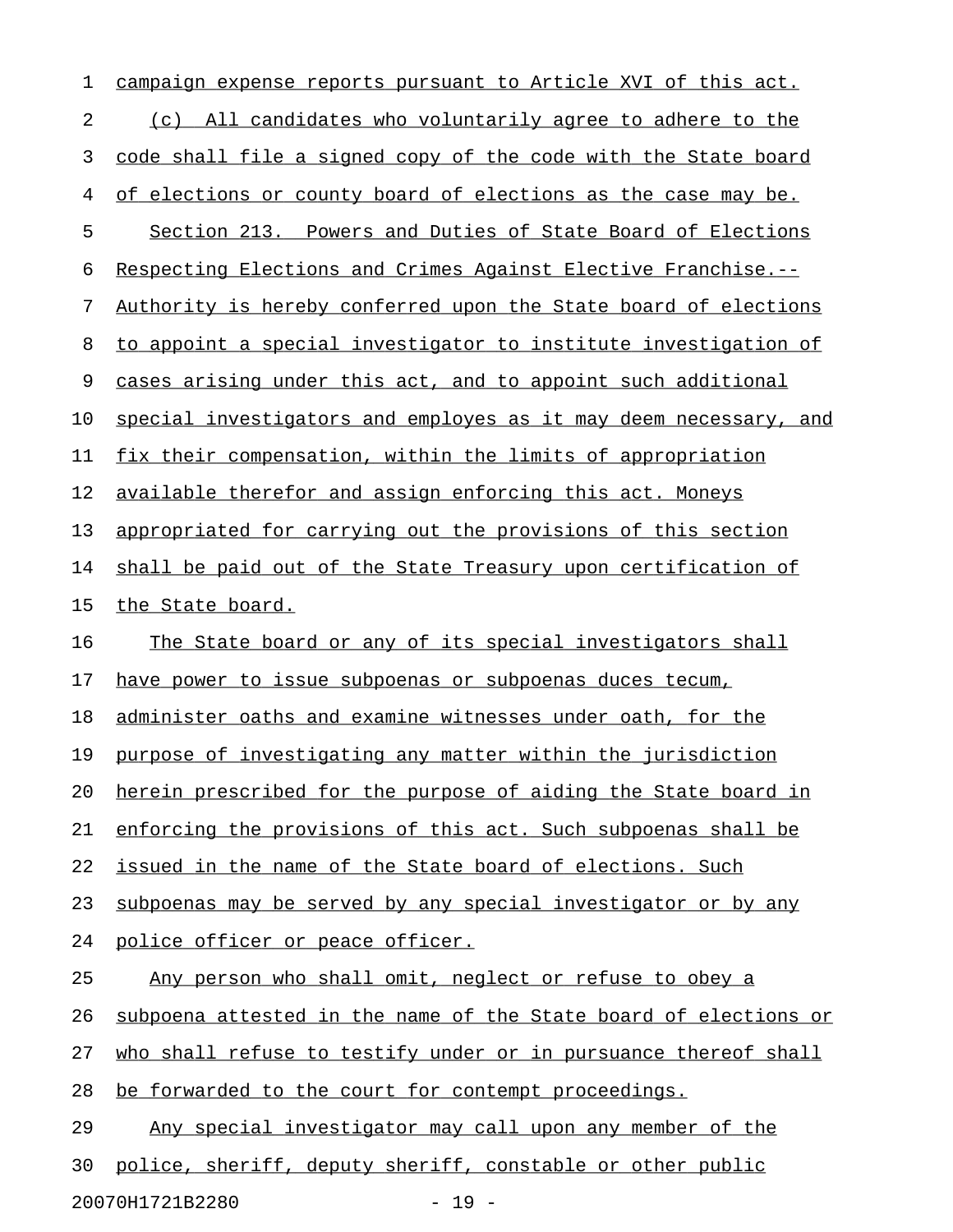1 officer, or any person, to assist him in carrying out the 2 provisions of this section. Any officer or person who shall fail 3 to render the assistance so demanded or who shall willfully 4 hinder or delay such special investigator in the exercise of any 5 power or the performance of any duty shall be quilty of a 6 misdemeanor of the third degree. 7 Section 8. Section 1220(d) is amended to read: 8 Section 1220. Requlations in Force at Polling Places.--\* \* \* 9 (d) All persons, except election officers, clerks, machine 10 inspectors, overseers, watchers, persons in the course of 11 voting, persons lawfully giving assistance to voters, 12 investigators or other representatives or members of the county 13 or State board of elections, and peace and police officers, when 14 permitted by the provisions of this act, must remain at least 15 ten (10) feet distant from the polling place during the progress 16 of the voting. 17 \* \* \* 18 Section 9. Section 1621(d), (e) and (l) of the act, added 19 October 4, 1978 (P.L.893, No.171) and July 21, 1979 (P.L.189, 20 No.63), are amended and the section is amended by adding clauses 21 to read: 22 Section 1621. Definitions.--As used in this article, the 23 following words have the following meanings: 24 \* \* \* 25 (d) The word "expenditure" shall mean: 26 (1) The payment, distribution, loan or advancement of money 27 or any valuable thing by a candidate, political committee or 28 other person for the purpose of influencing the outcome of an 29 election; Provided, however, That such payment, distribution, 30 loan or advancement of money or any valuable thing must be made 20070H1721B2280 - 20 -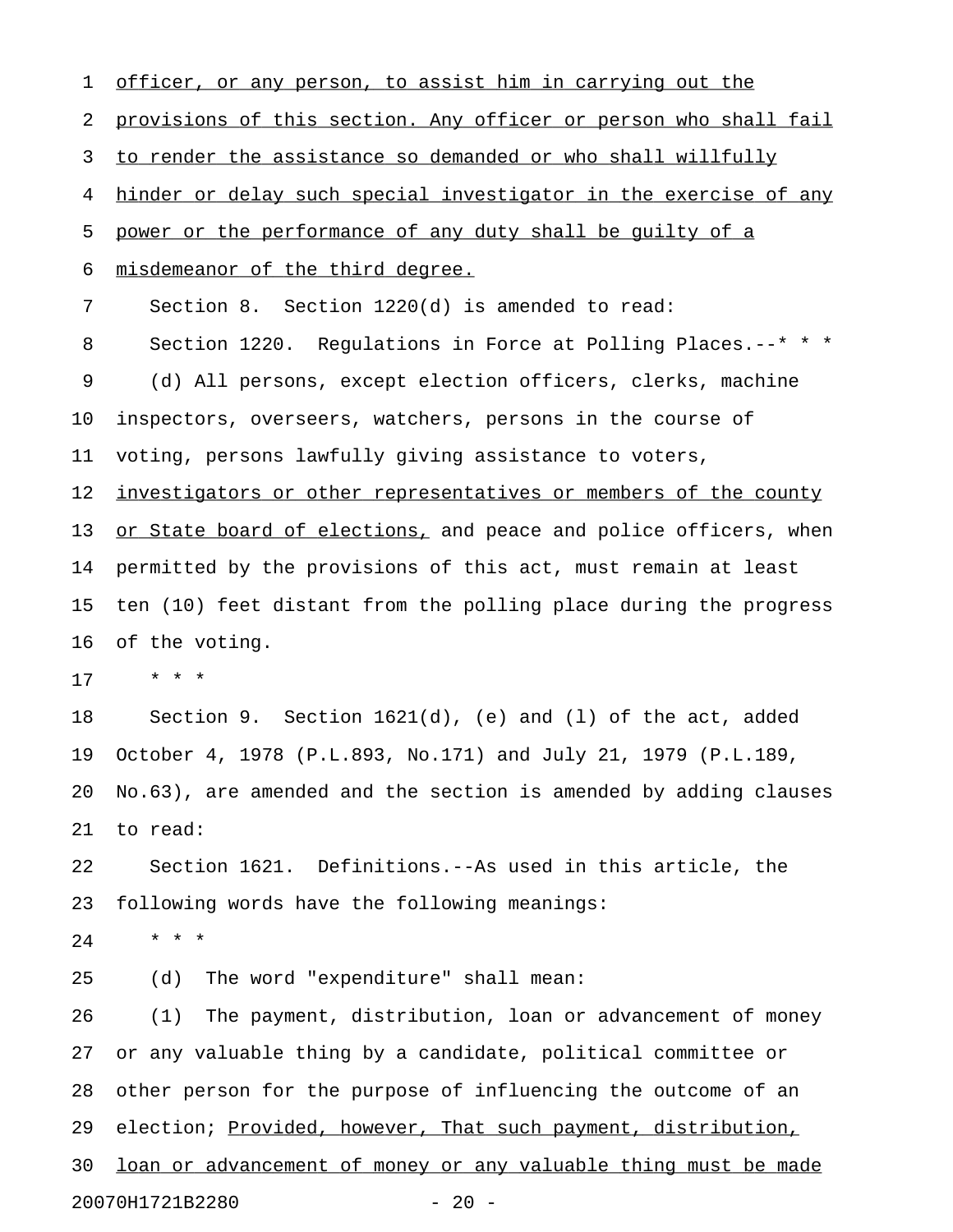1 only for legitimate and verifiable campaign expenses and not for 2 any inherently personal purpose. "Inherently personal purpose" 3 means a purpose that, by its nature, confers a personal benefit, 4 including a home mortgage, rent, utility payment, clothing 5 purchase, noncampaign automobile expense, country club 6 membership, vacation or a trip of a noncampaign nature, 7 household food items, tuition payments, admission to a sporting 8 event, concert, theater or other form of entertainment. 9 (2) The payment, distribution, loan, advance or transfer of 10 money or other valuable thing between or among political 11 committees; 12 (3) The providing of a service or other valuable thing for 13 the purpose of influencing the outcome of a nomination or 14 election of any person to any public office to be voted for in 15 this Commonwealth; or 16 (4) The payment or providing of money or other valuable 17 thing by any person other than a candidate or political 18 committee, to compensate any person for services rendered to a 19 candidate or political committee. 20 (5) The term "expenditure" shall not include campaign 21 expenditures made by a candidate for which the candidate is 22 reimbursed by his or her political committee within the 23 reporting period the expenditure was made. Such expenditure made 24 by the candidate is subject, however, to the requirements of

25 section  $1626(c)$ .

26 (e) [The words "independent expenditure" shall mean an 27 expenditure by a person made for the purpose of influencing an 28 election without cooperation or consultation with any candidate 29 or any political committee authorized by that candidate and 30 which is not made in concert with or at the request or 20070H1721B2280 - 21 -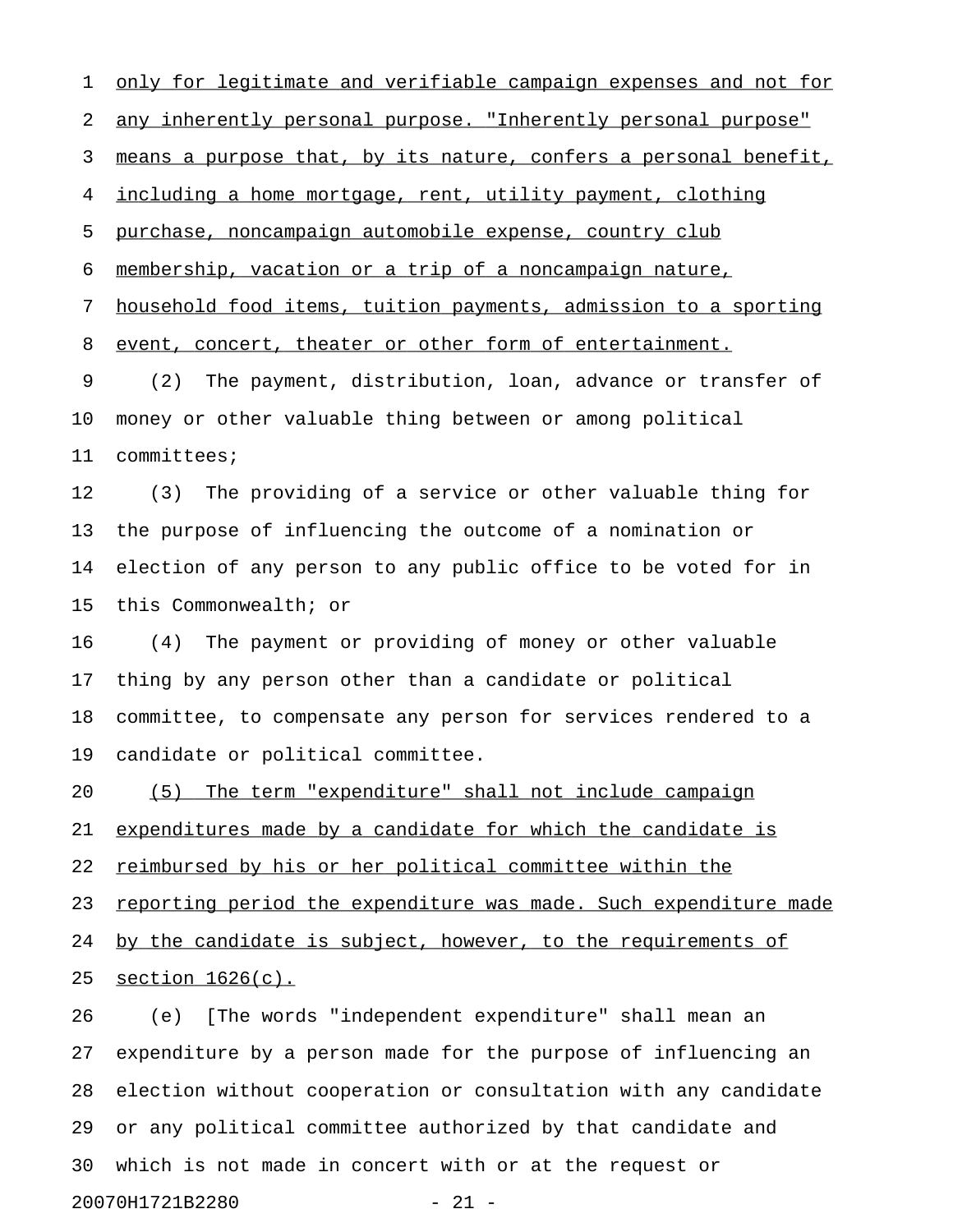1 suggestion of any candidate or political committee or agent 2 thereof.] 3 The words "independent expenditure" shall mean an expenditure 4 by a person for a communication expressly advocating the 5 election or defeat of a clearly identified candidate which is 6 not made with the cooperation or prior consent of, in 7 consultation or concert with or at the request or suggestion of 8 a candidate or any agent or authorized committee of the 9 candidate. Mere knowledge alone of the occurrence of an 10 expenditure shall not preclude it from being an independent 11 expenditure. For purposes of this definition: 12 (1) The word "agent" shall mean any person who has actual 13 oral or written authority, either express or implied, to make or 14 to authorize the making of expenditures on behalf of a 15 candidate, or shall mean any person who has been placed in a 16 position within the campaign organization where it would 17 reasonably appear that in the ordinary course of campaign-18 related activities he may authorize expenditures. 19 (2) The words "clearly identified candidate" shall mean that 20 the name of the candidate appears, a photograph or drawing of 21 the candidate appears or the identity of the candidate is 22 otherwise apparent by unambiguous reference. 23 (3) The words "expressly advocating" shall mean any 24 communication that advocates the election or defeat of a 25 candidate by:  $26$  (i) containing the name of the candidate, a picture of the 27 candidate or expressions such as "vote for", "elect", "support", 28 "vote against", "defeat" or "reject" or a campaign slogan or 29 words that in context can have no reasonable meaning other than 30 to advocate the election or defeat of one or more clearly

20070H1721B2280 - 22 -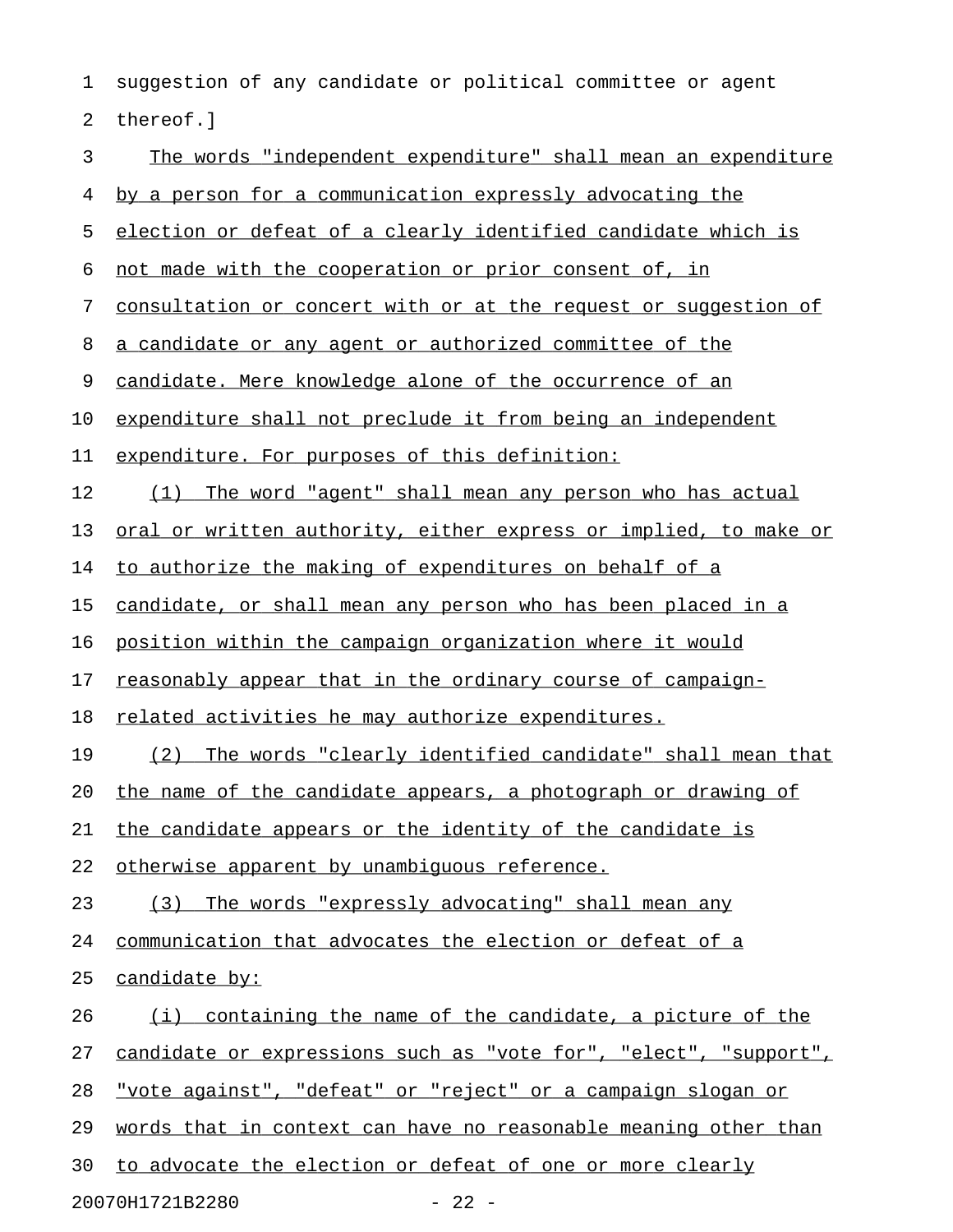| 1  | identified candidates;                                             |
|----|--------------------------------------------------------------------|
| 2  | $(i$ ii)<br>referring to one or more clearly identified candidates |
| 3  | in a paid advertisement that is transmitted through radio or       |
| 4  | television within 60 calendar days preceding the date of an        |
| 5  | election of the candidate; or                                      |
| 6  | (iii) expressing unmistakable and unambiguous support for or       |
| 7  | opposition to one or more clearly identified candidates when       |
| 8  | taken as a whole and with limited reference to external events     |
| 9  | such as the proximity to an election.                              |
| 10 | The word "expressly advocating" does not include the publication   |
| 11 | or distribution of a communication that:                           |
| 12 | Presents information in an educational manner solely<br>(A)        |
| 13 | about the voting record or position on a campaign issue of two     |
| 14 | (2) or more candidates.                                            |
| 15 | Is not made in coordination with a candidate, political<br>(B)     |
| 16 | party or agent of the candidate or party, or a candidate's agent   |
| 17 | or a person who is coordinating with a candidate or a              |
| 18 | candidate's agent.                                                 |
| 19 | (C) Does not contain a phrase such as "vote for," "reelect,"       |
| 20 | "support," "vote against," "defeat," or "reject" or other slogan   |
| 21 | or words along with the name or picture of the candidate that in   |
| 22 | context can have no reasonable meaning other than to urge the      |
| 23 | election or defeat of one or more clearly identified candidates.   |
| 24 | The words "made with the cooperation or prior consent<br>(4)       |
| 25 | of, in consultation or concert with or at the request or           |
| 26 | suggestion of a candidate or any agent or authorized committee     |
| 27 | of the candidate" shall mean any arrangement, coordination or      |
| 28 | direction by the candidate or his agent prior to the               |
| 29 | publication, distribution, display or broadcast of the             |
| 30 | communication. An expenditure shall be presumed to be so made      |
|    | 20070H1721B2280<br>$-23 -$                                         |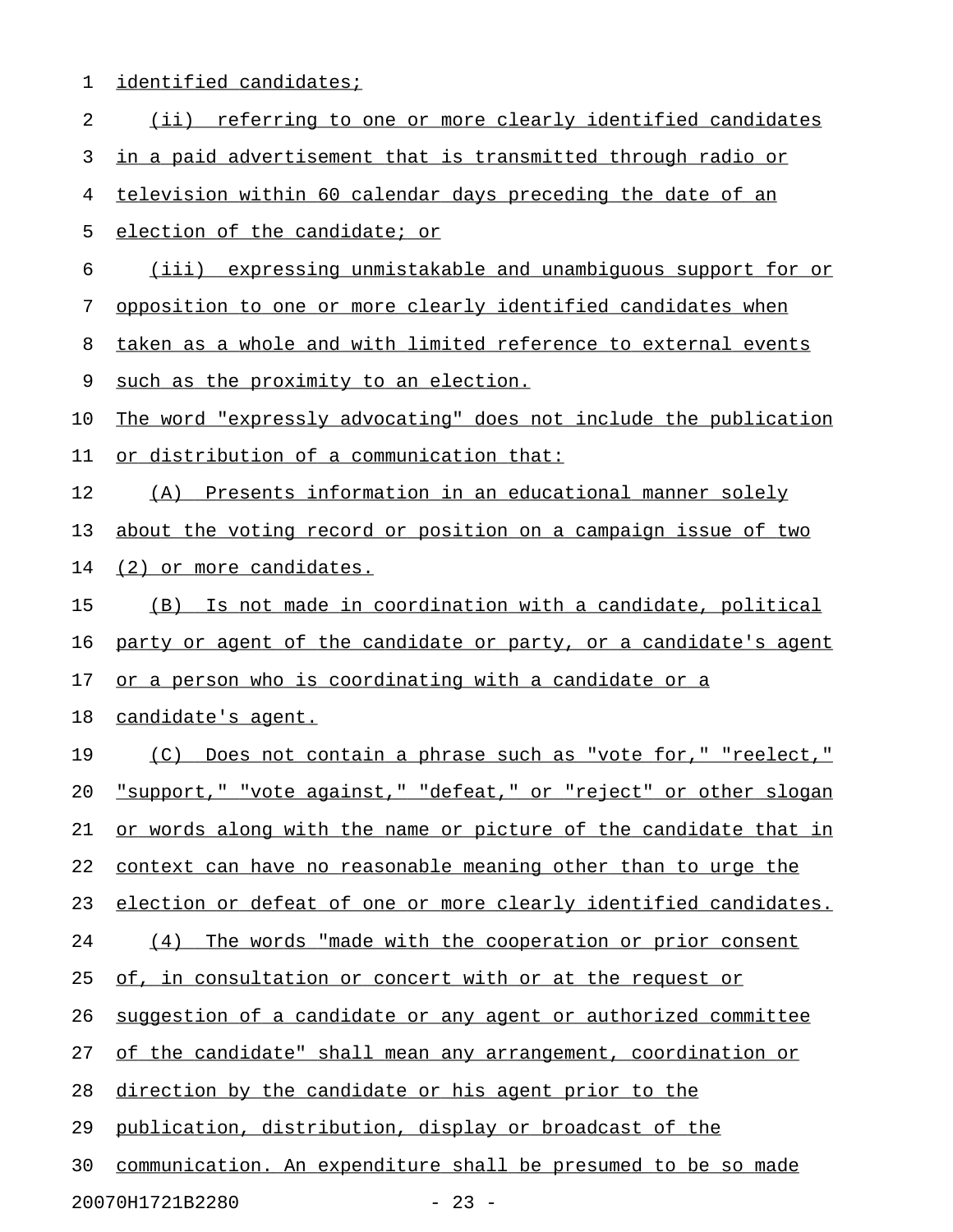1 when it is:

2 (i) Based on information about the candidate's plans, 3 projects or needs provided to the expending person by the 4 candidate or by the candidate's agents, with a view toward 5 having an expenditure made. 6 (ii) Made by or through any person who is or has been 7 authorized to raise or expend funds, who is or has been an 8 officer of an authorized committee, including a political party 9 committee, or who is or has been receiving any form of 10 compensation from the candidate, the candidate's committee or 11 agent.  $12 + * * * *$ 13 (l) The words "Political Action Committee" shall mean any 14 political committee as defined in subsection (h) which receives 15 contributions and makes expenditures to, or on behalf of, any 16 candidate other than a candidate's own authorized political 17 committees or the political committees of any State, county, 18 city, borough, township, ward or other regularly constituted 19 party committee of any political party or political body.  $\underline{A}$ 20 political action committee which is established, maintained or 21 controlled by a sponsoring organization such as a corporation, 22 labor organization, membership association or trade association 23 shall include in its registered name the full name of its 24 sponsoring organization.  $25 \times * * *$ 26 (n) The words "affiliate" or "affiliated committee" shall 27 include: 28 (1) Any committee established or authorized by a candidate

29 as part of his or her campaign for the same election for office.

30 (2) Any committee established, financed, maintained or

20070H1721B2280 - 24 -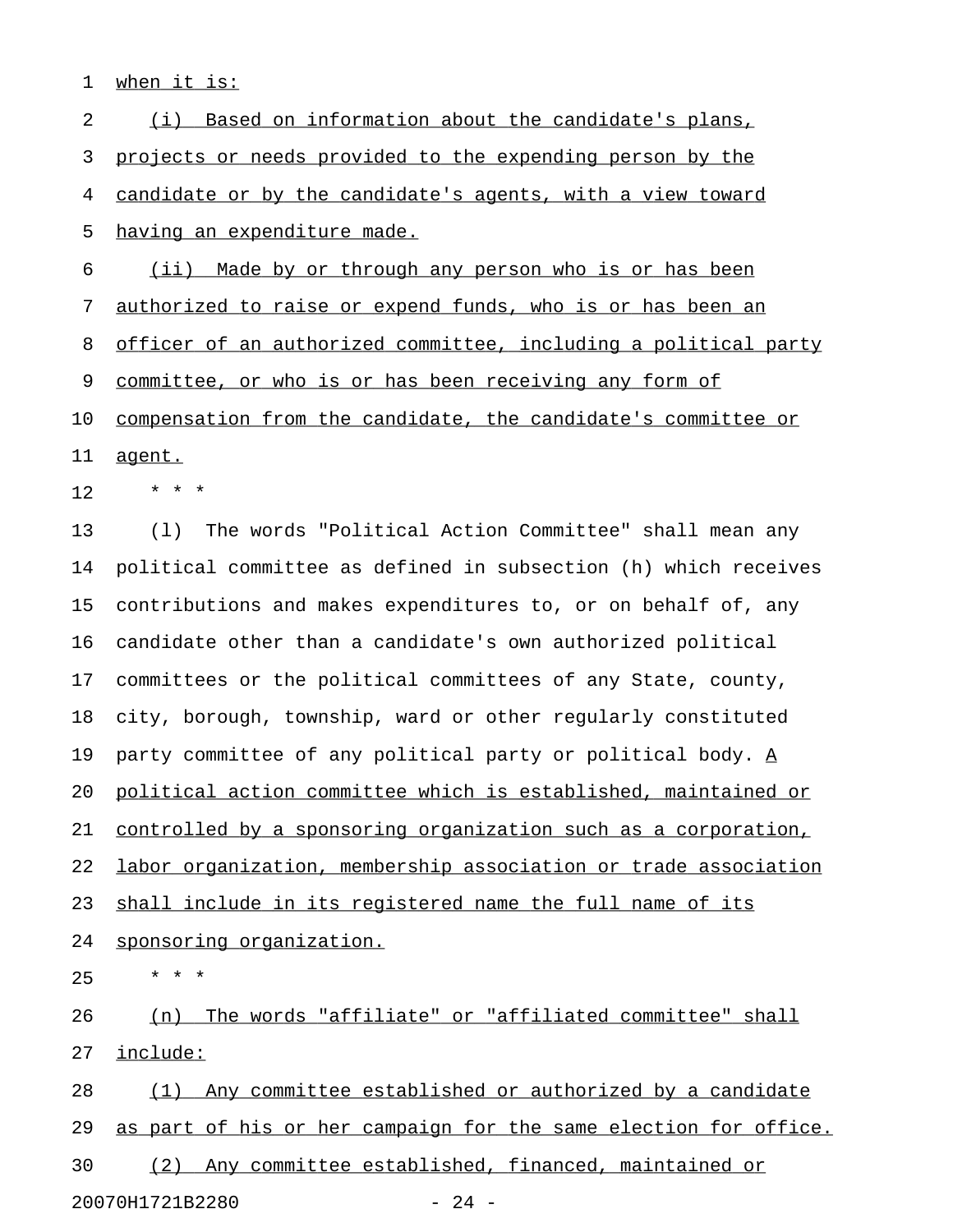| 1  | controlled by the same corporation, labor organization, person      |
|----|---------------------------------------------------------------------|
| 2  | or group of persons, including any parent, subsidiary, branch,      |
| 3  | division, department or local unit thereof. Local units may         |
| 4  | <u>include, in appropriate cases, a franchisee, licensee or</u>     |
| 5  | regional association.                                               |
| 6  | (o) The words "in-kind contribution" shall mean a                   |
| 7  | contribution of goods, services, property or any valuable thing     |
| 8  | <u>offered free or at less than the usual and normal charge for</u> |
| 9  | such goods or services, but shall not include any legal or          |
| 10 | accounting services rendered to or on behalf of any political       |
| 11 | committee of a political party, an authorized committee of a        |
| 12 | candidate or any other political committee, if such services are    |
| 13 | solely for the purpose of ensuring compliance with this article.    |
| 14 | Such legal or accounting services, however, shall be reported       |
| 15 | <u>pursuant to section 1631.</u>                                    |
| 16 | Section 10. Section 1622(b) of the act, added October 4,            |
| 17 | 1978 (P.L.893, No.171), is amended to read:                         |
| 18 | Section 1622. Organization of Political Committees;                 |
| 19 | Treasurer and Assistant Treasurer; Records of Candidate and         |
| 20 | Committees.--                                                       |
| 21 | * * *                                                               |
| 22 | Every candidate [who authorizes a committee or<br>(b)               |
| 23 | committees, ] for public office must authorize a political          |
| 24 | committee to receive and disburse funds on behalf of this           |
| 25 | candidacy, and shall name a sole treasurer[, irrespective of the    |
| 26 | number of committees so authorized, ] to receive and disburse all   |
| 27 | funds for said [committees.] committee. No more than one such       |
| 28 | committee shall be formed per office sought. Nothing herein         |
| 29 | shall be construed to prohibit a candidate from receiving or        |
| 30 | expending moneys on his behalf or a treasurer of a political        |

20070H1721B2280 - 25 -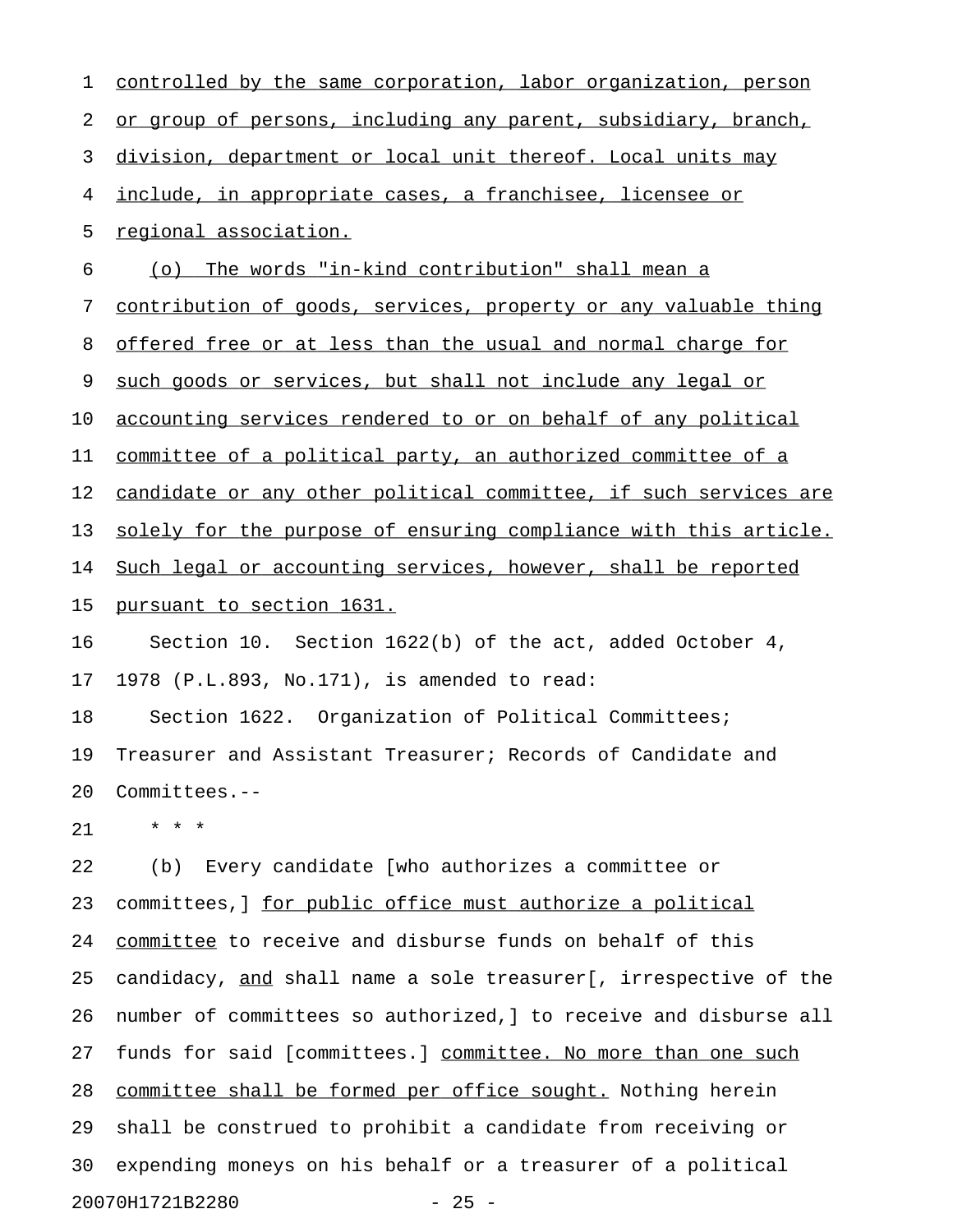1 party committee or a committee authorized to receive and 2 distribute funds on behalf of more than one (1) candidate from 3 receiving or expending moneys on behalf of said candidates, 4 notwithstanding the appointment of a sole treasurer. A sole 5 treasurer may delegate authority, in writing, to any number of 6 assistant treasurers to receive and disburse moneys collected on 7 behalf of a candidate for election. Nothing in this section 8 shall prohibit authorized individuals from selling tickets or 9 soliciting funds when funds are deposited in the campaign 10 account of the candidate.

11 \* \* \*

12 Section 11. Section 1626(a), (b), (d), (e) and (g) of the 13 act, amended or added October 4, 1978 (P.L.893, No.171), July 14 11, 1980 (P.L.600, No.128) and July 10, 1981 (P.L.256, No.84), 15 are amended and the section is amended by adding a subsection to 16 read:

17 Section 1626. Reporting by Candidate and Political 18 Committees and other Persons.--

19 (a) Each treasurer of a political committee and each 20 candidate for election to public office shall file with the 21 appropriate supervisor reports of receipts and expenditures on 22 forms, designed by the [Secretary of the Commonwealth] State 23 <u>board of elections</u>, if the amount received or expended or 24 liabilities incurred shall exceed the sum of two hundred fifty 25 dollars (\$250). Should such an amount not exceed two hundred 26 fifty dollars (\$250), then the candidate or, in the case of a 27 political committee, the treasurer of the committee shall file a 28 sworn statement to that effect with the appropriate supervisor 29 rather than the report required by this section[.]: Provided, 30 however, That if the amount received or expended by a candidate 20070H1721B2280 - 26 -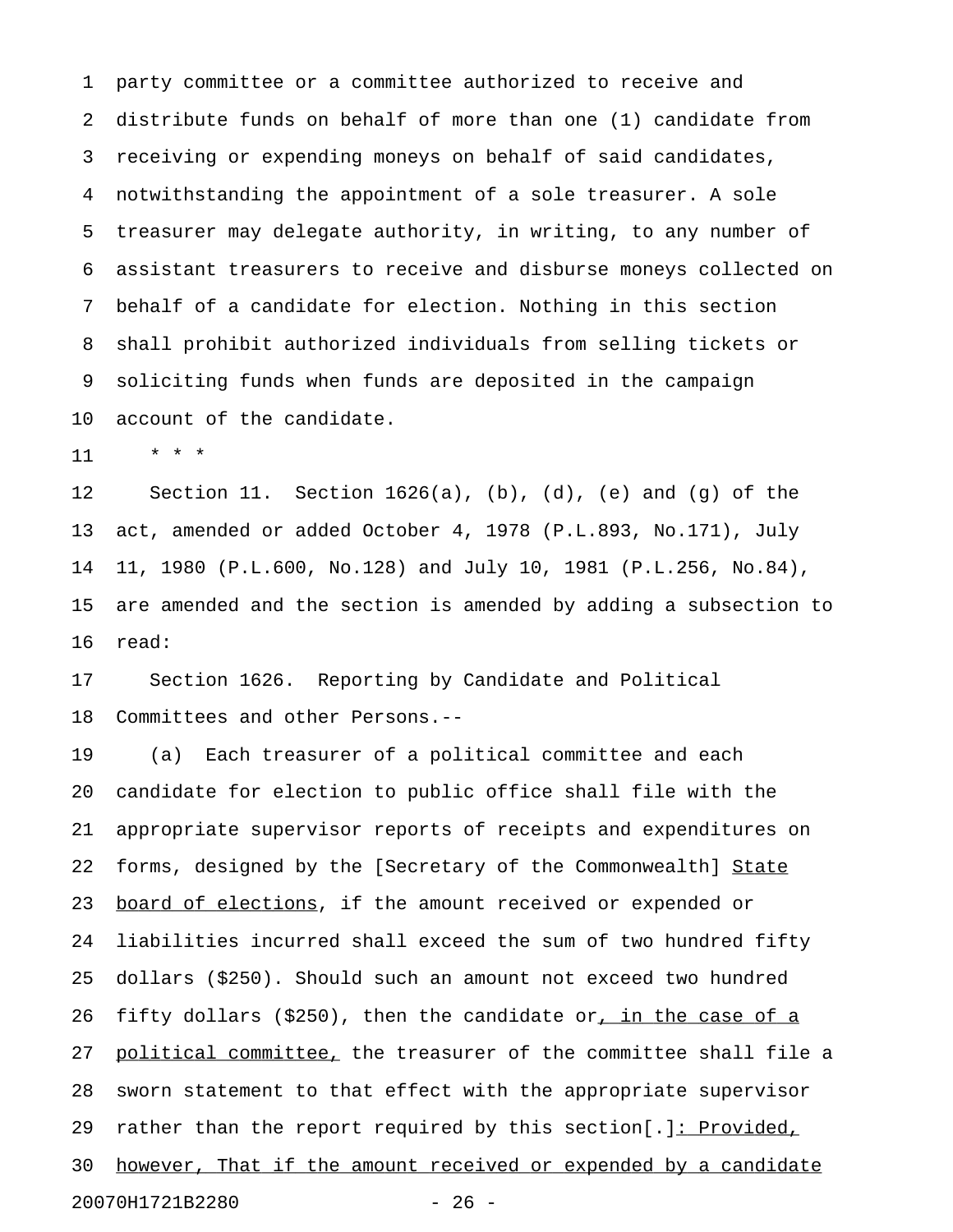1 does not exceed two hundred fifty dollars (\$250) he or she may 2 comply with this section by signing an affidavit to that effect 3 on his/her political committee's report or statement.

4 (b) Each report shall include the following information: 5 (1) The full name, mailing address, specific occupation and 6 specific name of the employer, if any, or the principal place of 7 business, if self-employed, of each person who has made one or 8 more contributions to or for such committee or candidate within 9 the reporting period in an aggregate amount or value in excess 10 of [two hundred fifty dollars (\$250)] <u>one hundred dollars</u> 11 (\$100), together with the amount and date of such contributions. 12 The accuracy of the information furnished to the candidate or 13 committee shall be the responsibility of the contributor.

14 (2) The full name and mailing address of each person [who] 15 and political committee that has made one or more contributions 16 to or for such committee or candidate within the reporting 17 period in an aggregate amount or value in excess of fifty 18 dollars (\$50), together with the amount and date of such 19 contributions. The accuracy of the information furnished by the 20 contributor shall be the responsibility of the contributor.

21 (3) The total sum of individual contributions made to or for 22 such committee or candidate during the reporting period and not 23 reported under clauses (1) and (2): Provided, however, That when 24 individual contributions under fifty dollars (\$50) made to one 25 single fundraising event in which the total sum raised was two 26 thousand five hundred dollars (\$2,500) or more the report must 27 list the names and addresses of all contributors to that

28 fundraiser.

29 (4) Each and every expenditure, the date made, the full name 30 and address of the person to whom made and the purpose for which 20070H1721B2280 - 27 -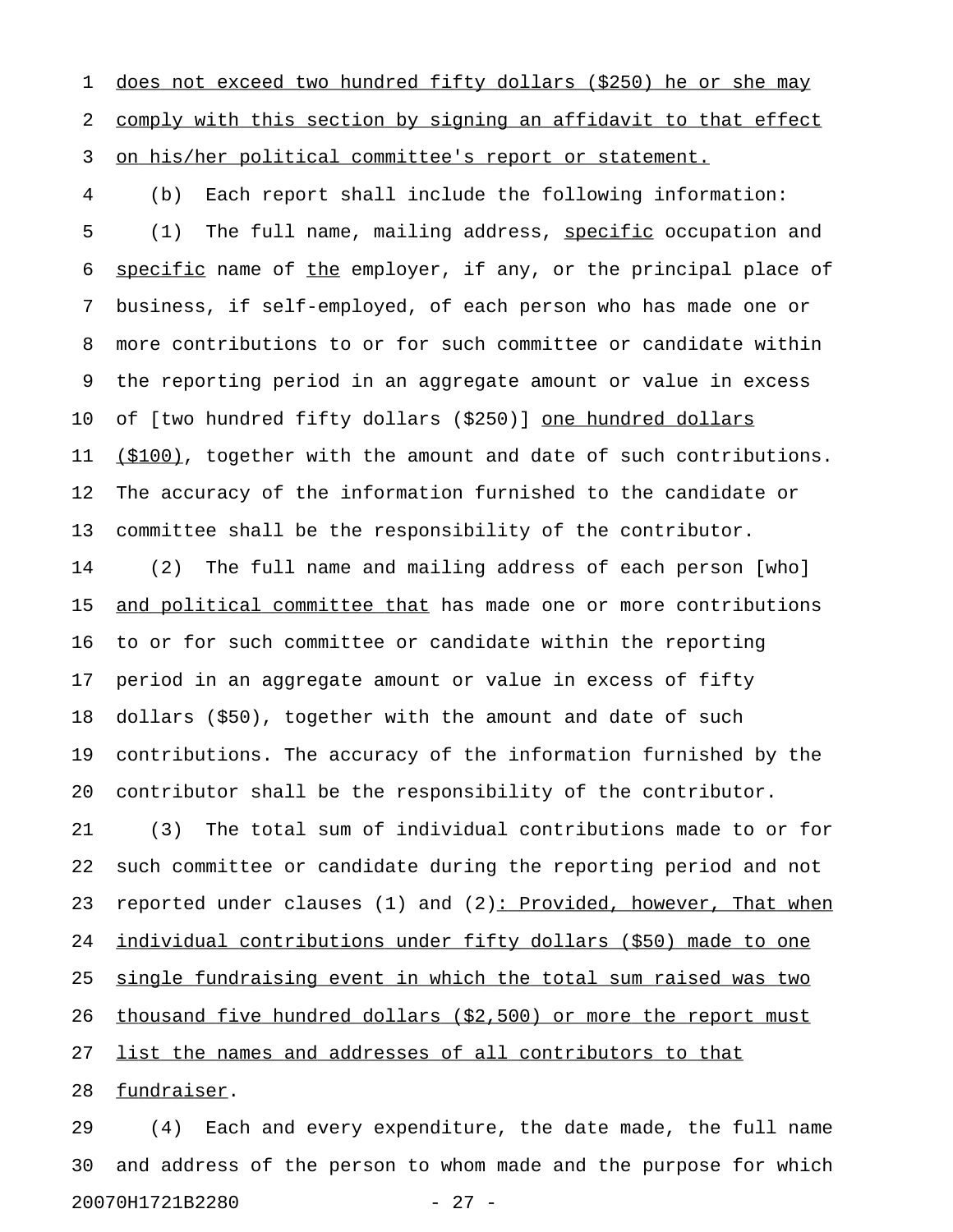1 such expenditure was made.

2 (5) Any unpaid debts and liabilities, with the nature and 3 amount of each, the date incurred and the full name and address 4 of the person owed.

5 (6) The account shall include any unexpended balance of 6 contributions or other receipts appearing from the last account 7 filed.

8 \* \* \*

9 (d) [Pre-election reports] Reports by candidates for all 10 public offices to be voted for [by the electors of the State at 11 large] and all political committees, which have expended money 12 for the purpose of influencing the election of such candidate, 13 shall be filed not later than the sixth Tuesday before and the 14 second Friday before an election, provided that the initial pre-15 election report [of each month and] shall be complete as of 16 fifty (50) days prior to the election and the subsequent pre-17 election report shall be complete as of fifteen (15) days prior 18 to the election. [Pre-election reports by all other candidates 19 and political committees which have received contributions or 20 made expenditures for the purpose of influencing an election 21 shall be filed not later than the second Friday before an 22 election, provided that such report be complete as of fifteen 23 (15) days prior to the election.]

24 (e) All candidates or political committees, required to file 25 under this section, shall also file [a] an initial post-election 26 report not later than thirty (30) days after an election which 27 shall be complete as of twenty (20) days after the election[.] 28 and a subsequent post-election report on January 31 of the year 29 after the election which shall be complete as of December 31 of 30 the prior year. Candidates defeated in the primary election must 20070H1721B2280 - 28 -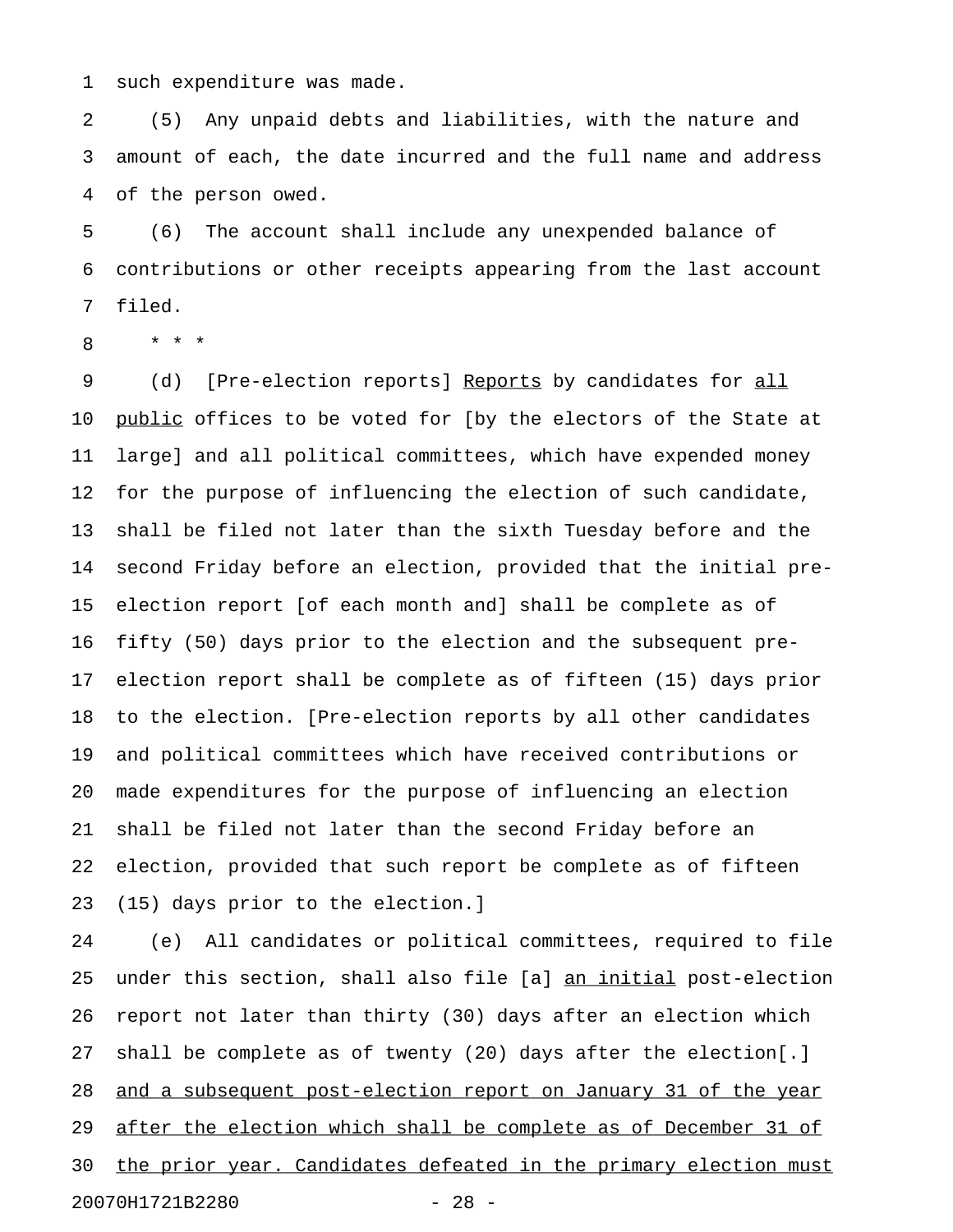1 file the initial post-election report by the deadline specified 2 in this subsection and continue to file reports in accordance 3 with section 1627. In the case of a special election the initial 4 post-election report shall be complete as of ten (10) days after 5 such special election.

6 \* \* \*

7 [(g) Every person, other than a political committee or 8 candidate, who makes independent expenditures expressly 9 advocating the election or defeat of a clearly identified 10 candidate, or question appearing on the ballot, other than by 11 contribution to a political committee or candidate, in an 12 aggregate amount in excess of one hundred dollars (\$100) during 13 a calendar year shall file with the appropriate supervisor, on a 14 form prepared by the Secretary of the Commonwealth, a report 15 which shall include the same information required of a candidate 16 or political committee receiving such a contribution and, 17 additionally, the name of the candidate or question supported or 18 opposed. Reports required by this subsection shall be filed on 19 dates on which reports by political committees making 20 expenditures are required to report under this section.] 21 \* \* \*

22 (k) All reports filed with the State board of elections 23 shall be filed via electronic media in the manner prescribed by 24 the State board. All such reports shall be accompanied by the 25 affidavit prescribed by section 1629 of this act. Any candidate 26 or political committee not able to file the report or statement 27 required by this section using electronic media shall request an 28 exemption from the State board of elections. The candidate or 29 political committee upon approval of the State board of 30 elections shall file reports and statements on forms developed 20070H1721B2280 - 29 -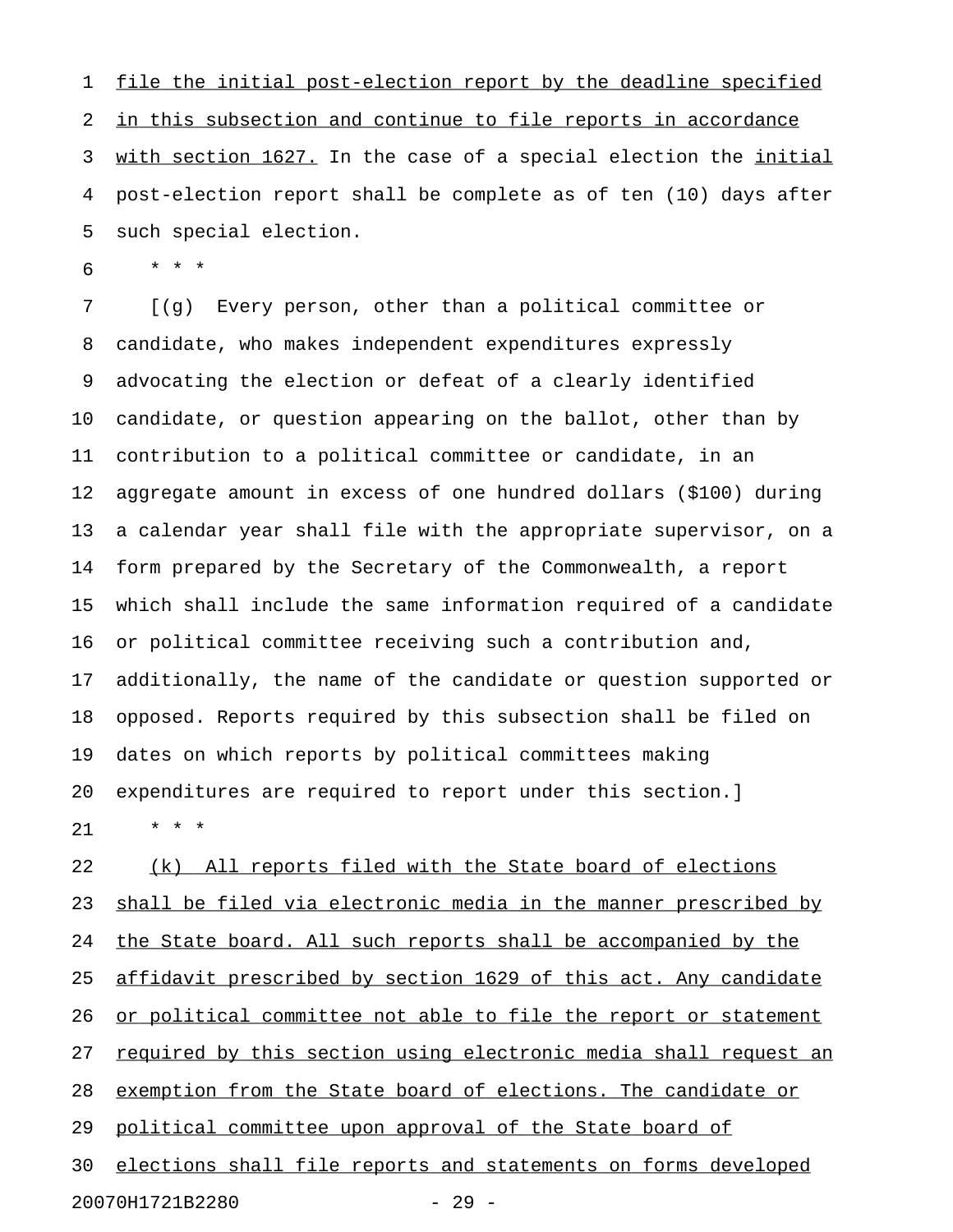## 1 by the State board.

2 Section 12. Section 1627 of the act, amended July 11, 1980 3 (P.L.591, No.127) and July 11, 1980 (P.L.625, No.129), is 4 amended to read:

5 Section 1627. [Annual Reports] Quarterly Reports; 6 Termination of Committees.--

7 (a) All political committees and candidates, [including 8 those committees and candidates] not filing reports under 9 section 1626 (d) and (e), shall file [a report on January 31 of 10 each year which shall be complete as of December 31 of the prior 11 year. Such reports shall be filed annually at this time until 12 there is no balance or debt in the report of the candidate or 13 political committee. Such reports shall be cumulative. However, 14 if there has been no change in the account, then the candidate 15 or political committee shall file a statement to that effect 16 with the appropriate supervisor. Each form designated by the 17 Secretary of the Commonwealth for filing a report or statement 18 required by section 1626(e) shall contain a block which may be 19 marked by the candidate or political committee designating it a 20 termination report or statement. If such report or statement is 21 so designated, or if an authorized candidate elects to file no 22 report or statement pursuant to section 1626.1, no annual report 23 need be filed under this section unless contributions were 24 received or expenditures made subsequent to the time period for 25 filing of such termination report. However, no candidate or 26 political committee may terminate by way of a statement where 27 the unpaid balance indicated in the previous report was greater 28 than two hundred fifty dollars (\$250). In the case of annual 29 reports said report shall cover the campaign activity of a 30 candidate or political committee from the last prior report or 20070H1721B2280 - 30 -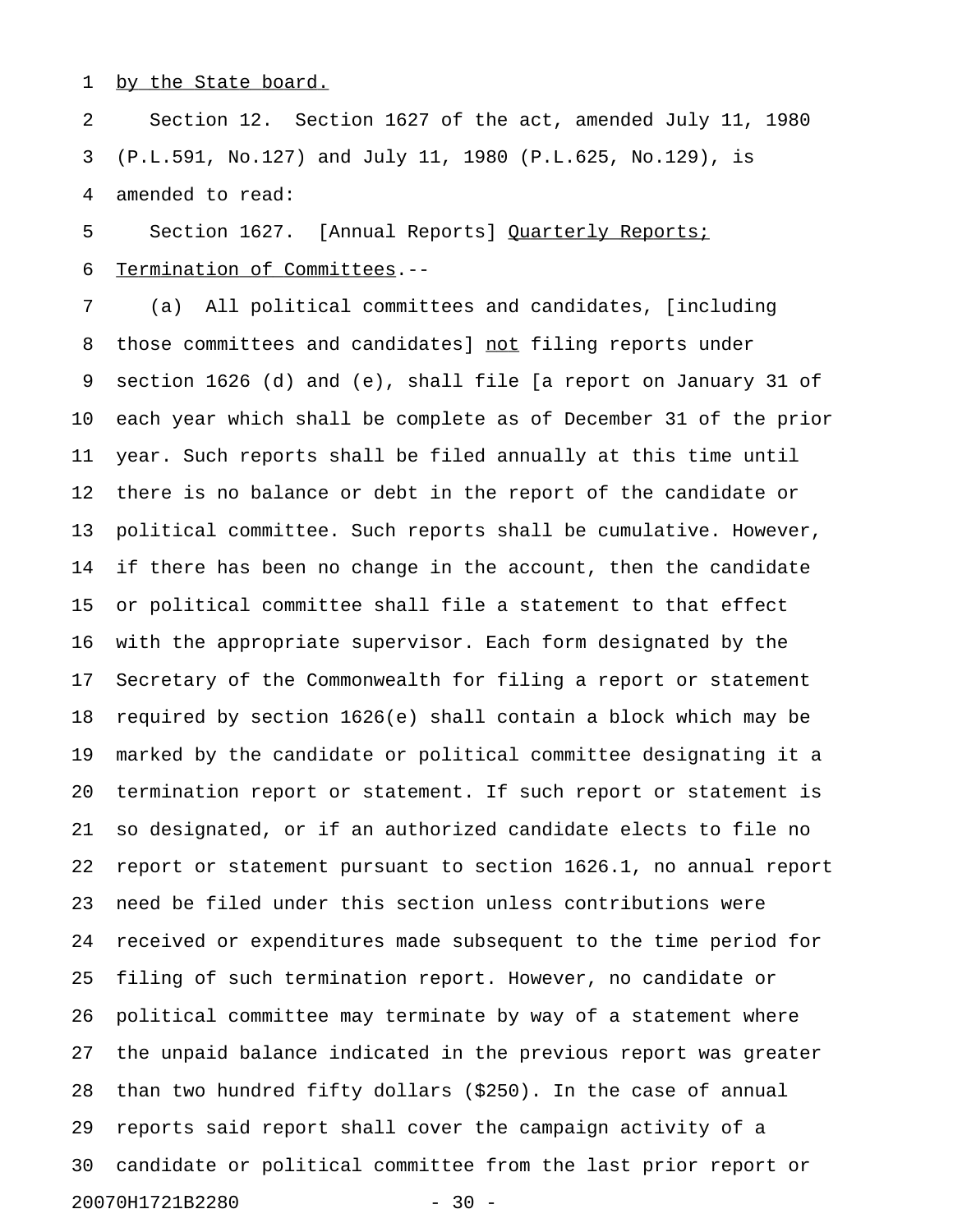1 statement.] quarterly reports. Such reports shall be filed on 2 the fifteenth day following the last day of the third, sixth, 3 ninth and twelfth month of each year and shall be complete as of 4 the end of such months. Reports must be filed until such time 5 that there is no balance or debt in the report of the candidate 6 or political committee. Such reports shall be cumulative. A 7 report must be filed even if there was no change in the account 8 since the last filing. Each form designated by the State board 9 of elections for filing a report required by section 1626(e) 10 shall contain a block which may be marked by the candidate or 11 political committee designating it a termination report or 12 statement. No candidate or political committee may terminate 13 unless such candidate or committee has a zero balance. No 14 candidate or committee may terminate by way of a statement. In 15 the case of quarterly reports, said report shall cover the 16 campaign activity of a candidate or political committee from the 17 last prior report or statement. Once terminated, a political 18 committee must comply with sections 1623 and 1624 before 19 receiving contributions or making expenditures. 20 [(b) Any political committee required to be registered under 21 this act and not reporting under section 1626 shall file an 22 annual report under this section. However, if a political

23 committee makes aggregate expenditures as defined in section 24 1621 in an amount less than two hundred fifty dollars (\$250) or 25 incurs aggregate debt in an amount less than two hundred fifty 26 dollars (\$250) during the calendar year to influence an 27 election, it need not file an annual report; provided that this 28 exception shall not be applicable to a candidate's political 29 committee or to a State or county committee of a political party 30 or political body or to a political action committee of a 20070H1721B2280 - 31 -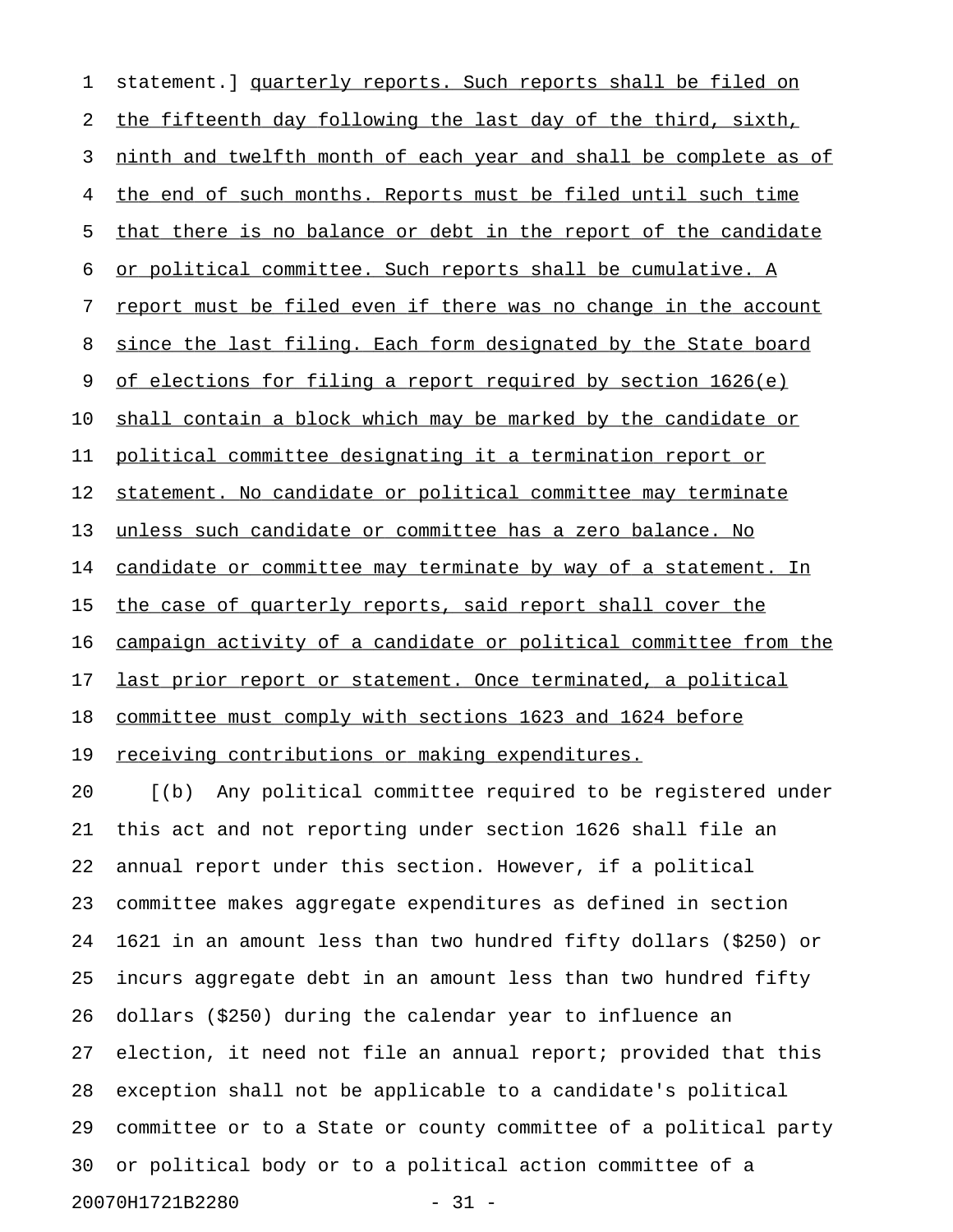1 corporation or unincorporated association.]

2 Section 13. Section 1628 of the act, amended February 13, 3 1998 (P.L.72, No.18), is amended to read:

4 Section 1628. Late Contributions [and Independent 5 Expenditures].--Any candidate or political committee, authorized 6 by a candidate and created solely for the purpose of influencing 7 an election on behalf of that candidate, which receives any 8 contribution or pledge of five hundred dollars (\$500) or more[, 9 and any person making an independent expenditure, as defined by 10 this act, of five hundred dollars (\$500) or more] after the 11 final pre-election report has been deemed completed shall report 12 such contribution[, pledge or expenditure] or pledge to the 13 appropriate supervisor. Such report shall be sent by the 14 candidate, chairman or treasurer of the political committee 15 within twenty-four (24) hours of receipt of the contribution. 16 [It shall be the duty of the supervisor to confirm the substance 17 of such report.] The report shall be made by telegram, mailgram, 18 overnight mail [or], facsimile or other electronic transmission. 19 Any candidate in his own behalf, or chairman, treasurer or 20 candidate [in] on behalf of the political committee or the 21 candidate's campaign committee may also comply with this section 22 by appearing personally before such supervisor and reporting 23 such late contributions or pledges.

24 Section 14. The act is amended by adding a section to read: 25 Section 1628.1. Independent Expenditures.--

26 (a) An expenditure not defined under section 1621 as an 27 independent expenditure shall be an in-kind contribution to the 28 candidate and an expenditure by the candidate, unless otherwise 29 exempted.

30 (b) The financing of the dissemination, distribution or 20070H1721B2280 - 32 -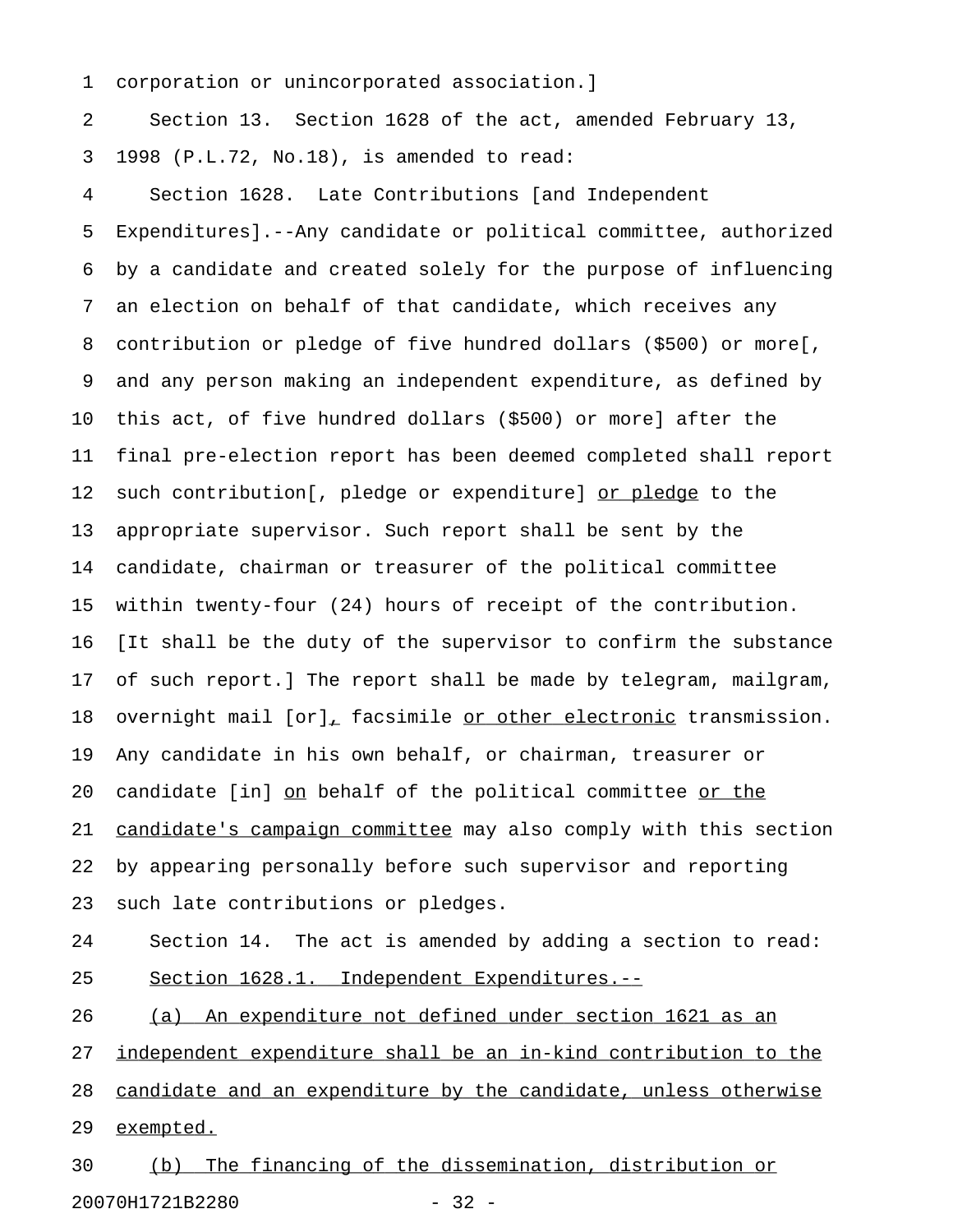| republication, in whole or in part, of any broadcast or any       |
|-------------------------------------------------------------------|
| written, graphic or other form of campaign materials prepared by  |
| the candidate, his campaign committees or their authorized        |
| agents shall be considered a contribution for the purpose of      |
| contribution limitations and reporting responsibilities by the    |
| person making the expenditure but shall not be considered an      |
| expenditure by the candidate or his authorized committees unless  |
| made with the cooperation or with the prior consent of, or in     |
| consultation with, or at the request or suggestion of, a          |
| candidate or any authorized agent or committee thereof.           |
| Every person who makes an independent expenditure<br>(c)          |
| aggregating in excess of two hundred fifty dollars (\$250) during |
| a calendar year in any election shall file a signed statement     |
| and a copy of the material paid for with the independent          |
| expenditure in accordance with the provisions of section 1631     |
| within twenty-four (24) hours of making the expenditure. In       |
| addition, the person who makes an independent expenditure shall   |
| send a copy of the material submitted to each candidate for       |
| whose benefit the expenditures were made in that race by          |
| overnight mail, facsimile or courier service.                     |
| (d) The signed statement submitted by the person making the       |
| expenditure shall include the following information:              |
| (1) The reporting person's name, mailing address, occupation      |
| and name of employer, if any, or in the case of a separate        |
| segregated committee, the name and address of the connected       |
| organization.                                                     |
| The name and mailing address of the person to whom the<br>(2)     |
| expenditure was made.                                             |
| The amount, date and purpose of each expenditure.<br>(3)          |
| (4) A statement which indicated whether the expenditure was       |
|                                                                   |

20070H1721B2280 - 33 -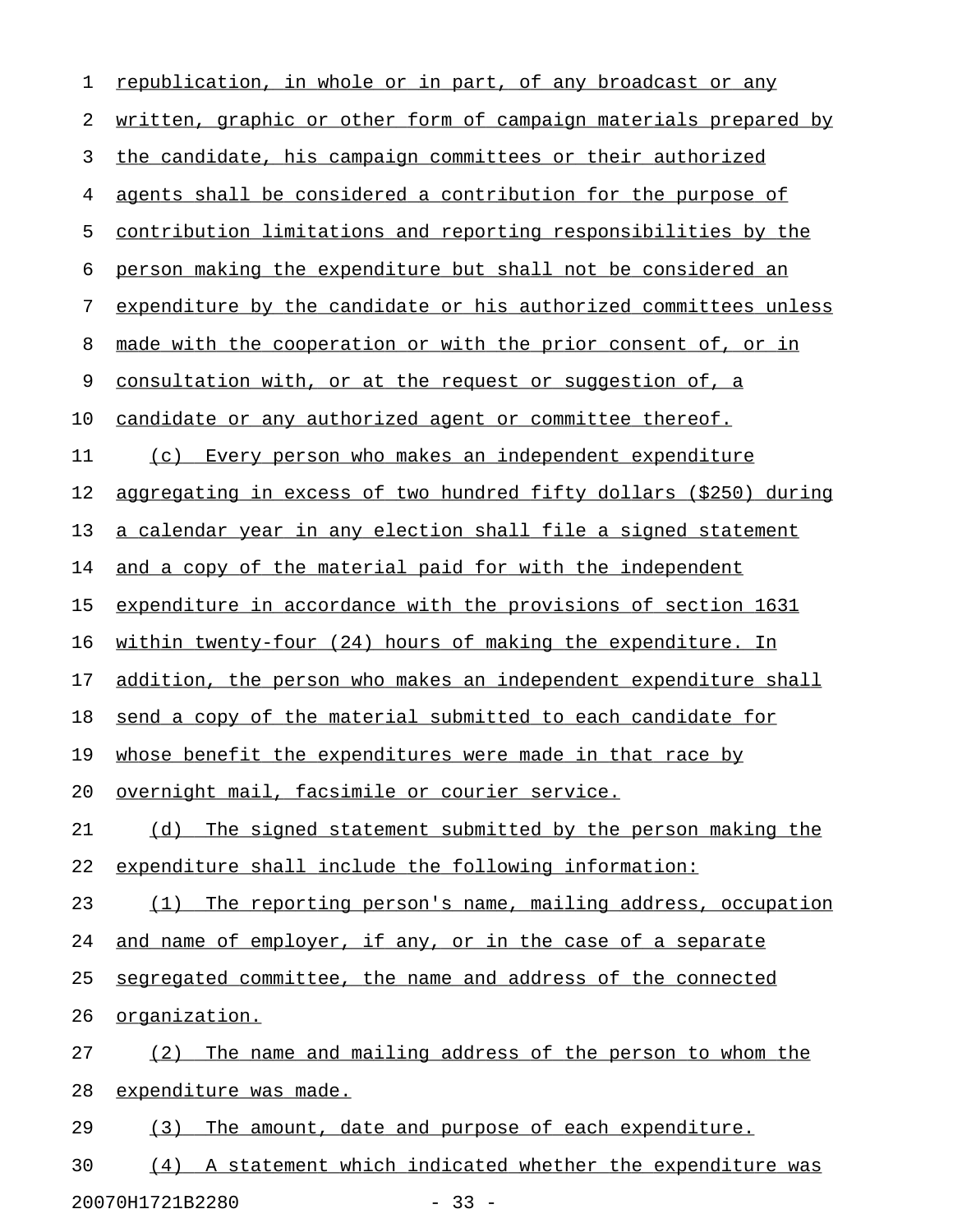1 in support of or in opposition to a candidate, together with the 2 candidate's name and office sought. 3 (5) A notarized certification under penalty of perjury as to 4 whether the expenditure was made with the cooperation or prior 5 consent of, in consultation or concert with or at the request or 6 suggestion of any candidate or any authorized committee or agent 7 of any candidate. 8 (6) The identification of each person who made a 9 contribution in excess of two hundred dollars (\$200) to the 10 person filing the report, which contribution was made for the 11 purpose of furthering the reported independent expenditure. 12 (e) Within twenty-four (24) hours of receipt of the material 13 described in subsection (d), each candidate for whose benefit 14 the expenditure was made shall file a statement under the 15 provisions of section 1631 if either of the following apply: 16 (1) the materials expressly advocate the election of his 17 candidacy; or 18 (2) the materials expressly advocate the defeat of his 19 opponent. 20 (f) The statement submitted by each candidate for whose 21 benefit the expenditure was made shall identify the date of the 22 expenditure as provided for by the expending person and include 23 a notarized certification under penalty of perjury as to whether 24 the expenditure was made in cooperation, consultation or concert 25 with the person making the expenditure or at the request or 26 suggestion of the candidate or any authorized committee or agent 27 of the candidate. The statement shall be signed by each 28 candidate for whose benefit the expenditure was made. 29  $(q)$  The statement submitted by a candidate shall identify 30 the date of the expenditure as provided for by the expending

20070H1721B2280 - 34 -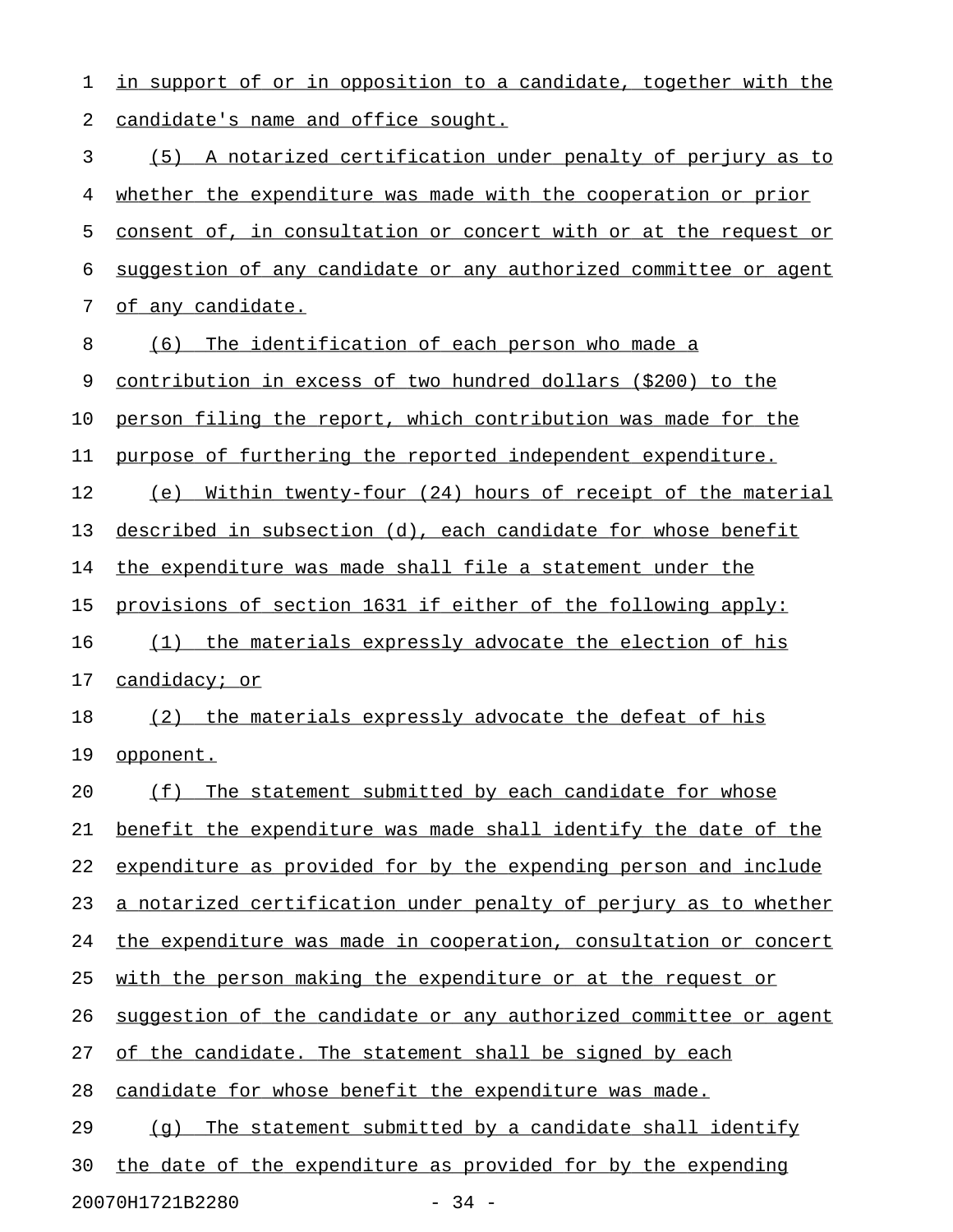| 1  | person and include a notarized certification under penalty of    |
|----|------------------------------------------------------------------|
| 2  | perjury as to whether the expenditure was made in cooperation,   |
| 3  | consultation or concert with the person making the expenditure   |
| 4  | or at the request or suggestion of the candidate or any          |
| 5  | authorized committee or agent of the candidate. The statement    |
| 6  | shall be signed by the candidate.                                |
| 7  | No expenditure by an authorized committee of a candidate<br>(h)  |
| 8  | on behalf of that candidate shall qualify as an independent      |
| 9  | expenditure.                                                     |
| 10 | (i) (1) Any person who does not report an expenditure of         |
| 11 | funds as required under subsection (e) commits a misdemeanor of  |
| 12 | the first degree and shall, upon conviction, be subject to a     |
| 13 | fine of not more than ten thousand dollars (\$10,000), or to     |
| 14 | imprisonment for up to five (5) years, or both.                  |
| 15 | (2) A person shall not be deemed elected to a public office      |
| 16 | under the laws of this Commonwealth, or enter upon the duties    |
| 17 | thereof, or receive any salary or emoluments therefrom, if the   |
| 18 | affidavit required in subsection (f) has not been submitted as   |
| 19 | described.                                                       |
| 20 | (3) Any candidate who does not submit the affidavit as           |
| 21 | required under subsection (f) commits a misdemeanor of the       |
| 22 | second degree and shall, upon conviction, be subject to a fine   |
| 23 | of not more than five thousand dollars (\$5,000), or to          |
| 24 | imprisonment for up to two (2) years, or both. All actions       |
| 25 | pursuant to enforcement of this subsection shall be initiated in |
| 26 | the Commonwealth Court.                                          |
| 27 | Section 15. Section $1632(a)$ and (c) of the act, amended or     |
| 28 | added December 13, 1979 (P.L.551, No.124) and July 11, 1980      |
| 29 | (P.L.591, No.127), are amended to read:                          |
| 30 | Section 1632. Late Filing Fee; Certificate of Filing.--          |
|    | 20070H1721B2280<br>$-35 -$                                       |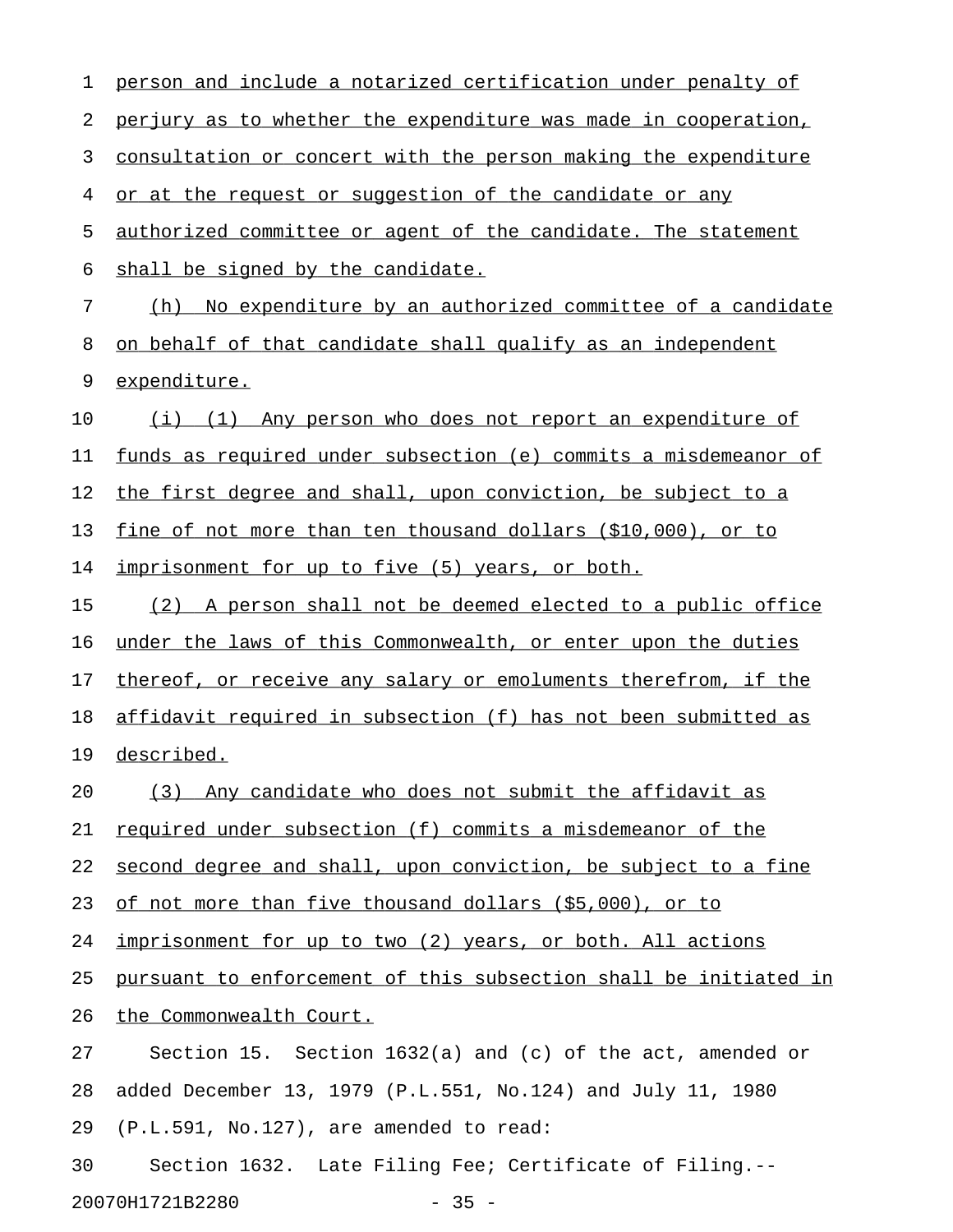1 (a) A late filing fee for each report or statement of 2 expenditures and contributions which is not filed within the 3 prescribed period shall be imposed as follows. Such fee shall be 4 [ten dollars (\$10)] twenty dollars (\$20) for each [day] of the 5 first two days or part of a day excluding Saturdays, Sundays and 6 holidays that a report is overdue. An additional fee of [ten 7 dollars (\$10)] one hundred dollars (\$100) is due for each [of 8 the first six (6) days] additional day that a report is overdue. 9 The maximum fee payable with respect to a single report [is two 10 hundred fifty dollars (\$250)] shall not exceed the amount of 11 contributions received during the prescribed reporting period or 12 one thousand dollars (\$1,000), whichever is greater. A 13 supervisor shall receive an overdue report or statement even if 14 any late filing fee due has not been paid but the report or 15 statement shall not be considered filed until all fees have been 16 paid upon the receipt by the supervisor of an overdue report. No 17 further late filing fees shall be incurred once the report or 18 statement is filed notwithstanding the fact that the report or 19 statement is not considered filed. The late filing fee is the 20 [personal] liability of the candidate or treasurer of a 21 political committee [and cannot be paid from contributions to 22 the candidate or committee, nor may such fee be considered an 23 expenditure]. A report or statement of expenditures and 24 contributions shall be deemed to have been filed within the 25 prescribed time if the letter transmitting the report or 26 statement which is received by the supervisor is transmitted by 27 first class mail and is postmarked by the United States Postal 28 Service on the day prior to the final day on which the report or 29 statement is to be received: Provided, That this sentence shall 30 not be applicable to the reporting requirements contained in 20070H1721B2280 - 36 -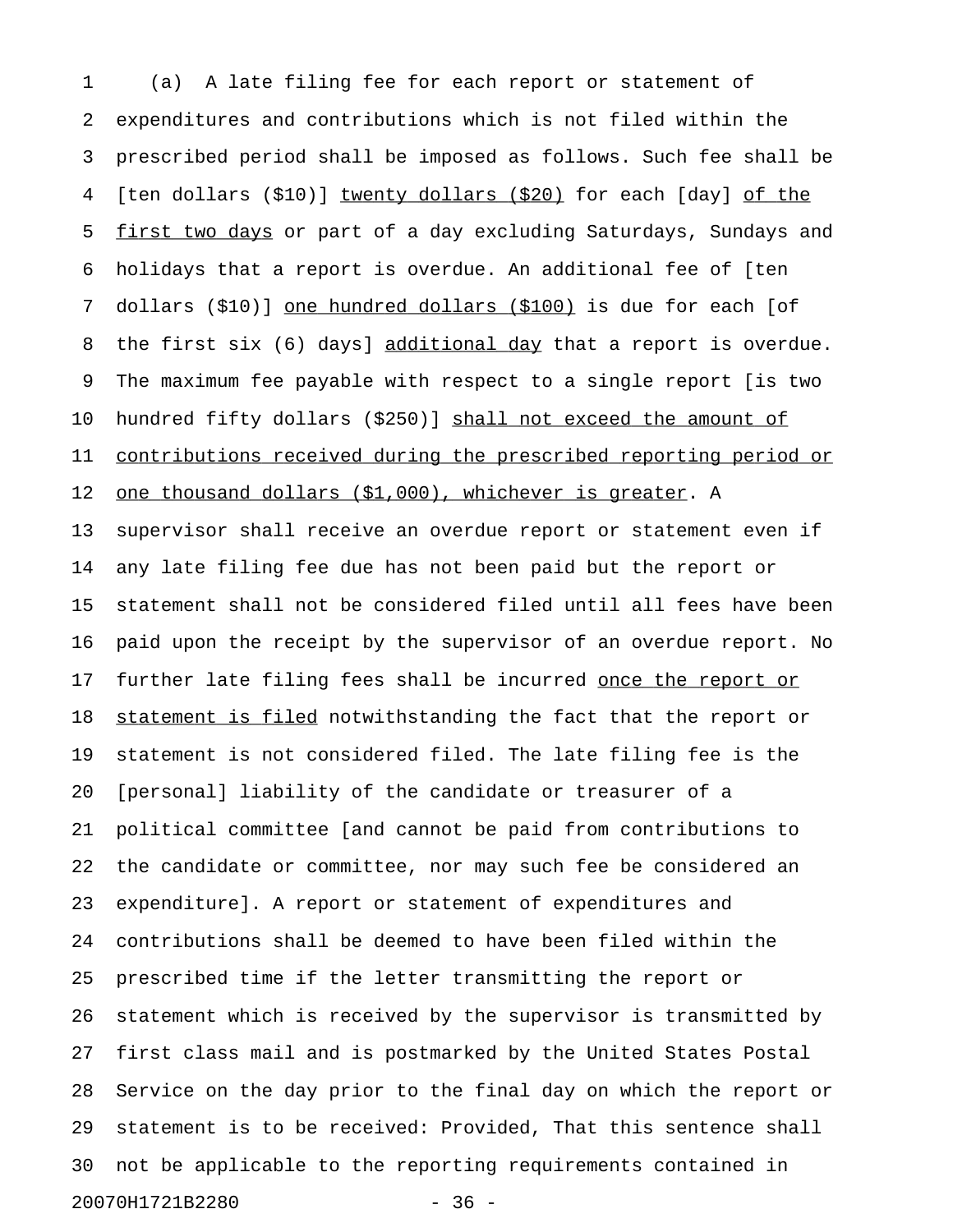1 section 1628.

2  $* * * *$ 

3 [(c) No late filing fees shall be imposed under this section 4 for pre-election filings due any primary, special, or municipal 5 election held through November 6, 1979. Late filing fees paid 6 for any primary, special, or municipal election held through 7 November 6, 1979 shall be refunded after any candidate or 8 committee in violation has filed the required pre-primary, pre-9 special, pre-municipal, post-primary, post-special, or post-10 municipal election report. No late filing fee shall be imposed 11 under this section, for the required post-primary election 12 report for the primary election held May 15, 1979 where such 13 post-primary election report is filed on or before July 16, 14 1979. No late filing fee shall be imposed under this section for 15 the required pre-election or post-election report for the 16 municipal election held November 6, 1979 where such report is 17 filed on or before February 15, 1980: Provided, however, That no 18 one shall be issued a commission or take the oath of office 19 until all reports required on account of his or her candidacy 20 shall be filed. Any pre-election or post-election late filing 21 fees, collected for primary, special, or municipal elections 22 held on or before November 6, 1979, shall be refunded within 23 thirty (30) days.]

24 Section 16. Section 1633(a) of the act, amended November 26, 25 1978 (P.L.1313, No.318), is amended to read:

26 Section 1633. Contributions or Expenditures by National 27 Banks, Corporations or Unincorporated Associations.--

28 (a) It is unlawful for any National or State bank, 29 partnership or any corporation, incorporated under the laws of 30 this or any other state or any foreign country or any 20070H1721B2280 - 37 -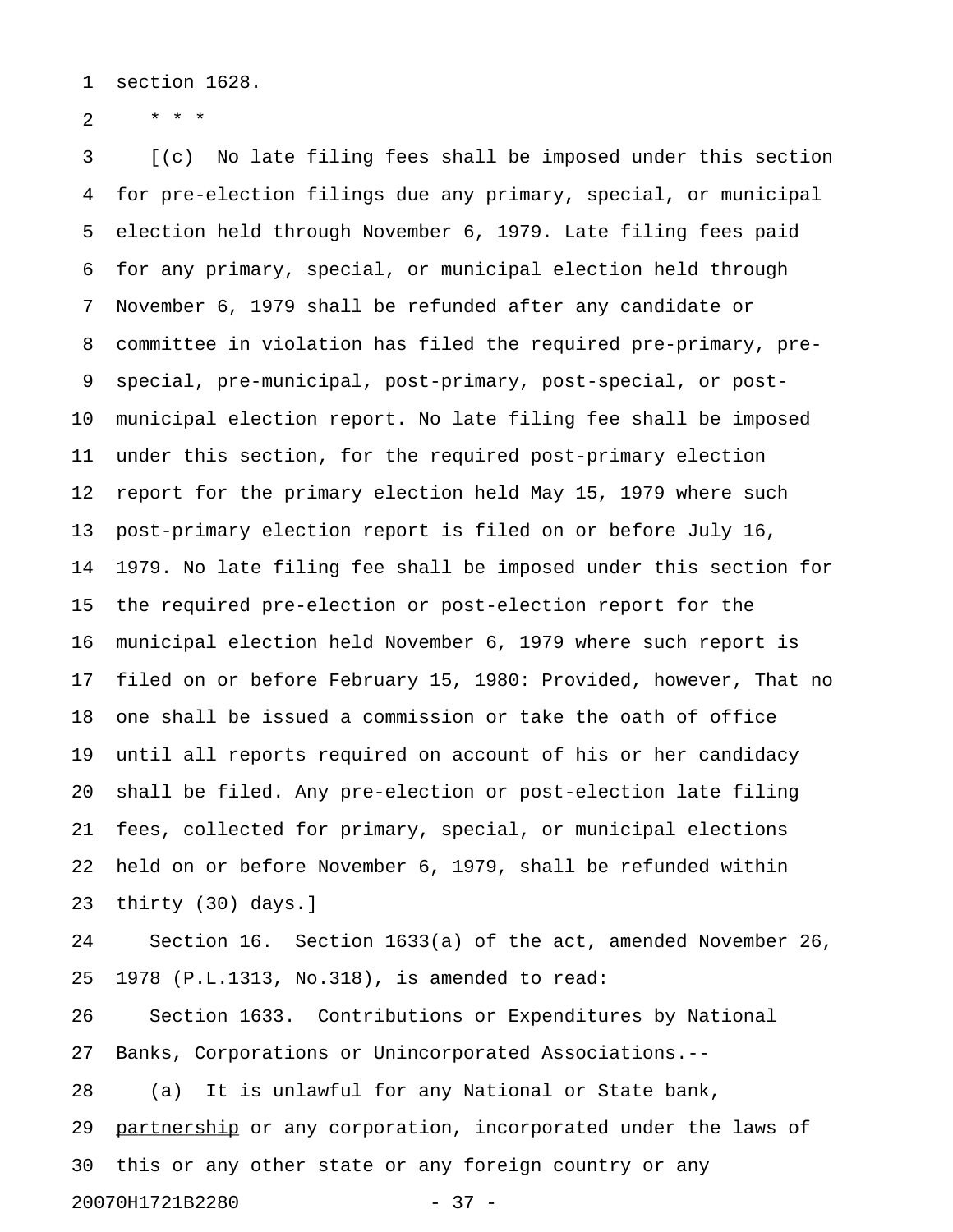1 unincorporated association, except those corporations formed 2 primarily for political purposes or as a political committee, to 3 make a contribution or expenditure in connection with the 4 election of any candidate or for any political purpose whatever 5 except in connection with any question to be voted on by the 6 electors of this Commonwealth. Furthermore, it shall be unlawful 7 for any candidate, political committee, or other person to 8 knowingly accept or receive any contribution prohibited by this 9 section, or for any officer or any director of any corporation, 10 bank, or any unincorporated association to consent to any 11 contribution or expenditure by the corporation, bank or 12 unincorporated association, as the case may be, prohibited by 13 this section.

14 \* \* \*

15 Section 17. Section 1635 of the act, amended or added 16 October 4, 1978 (P.L.893, No.171) and July 11, 1980 (P.L.591, 17 No.127), is amended to read:

18 Section 1635. Independent Audit.--

19 (a) [Every two (2) years, the Secretary of the Commonwealth 20 shall contract for the services of a certified public accountant 21 or certified public accounting firm. Such contract shall be 22 awarded on a bid basis and no certified public accountant or 23 certified public accounting firm shall be eligible to obtain 24 such a contract for two (2) successive contract periods.] The 25 State board of elections shall employ as many auditors as are 26 necessary to perform auditing functions required by this act. 27 (b) The [Secretary of the Commonwealth] State board of 28 elections shall select by lottery, at a public drawing, forty

29 (40) days after each primary, general and municipal election 30 [three  $(3)$ ]  $ten (10)$  per cent of all public offices for which</u>

20070H1721B2280 - 38 -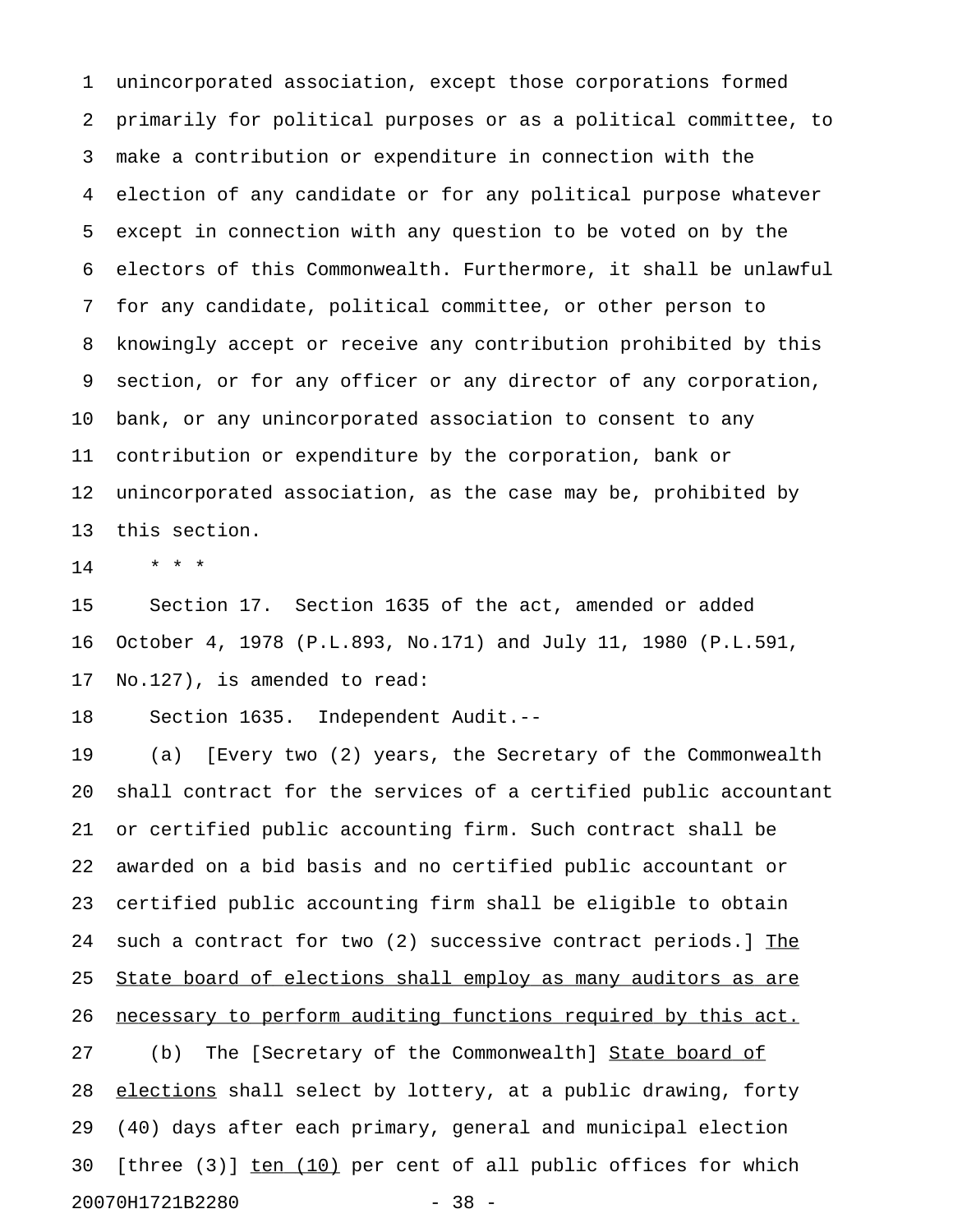1 candidates must file nominating petitions or papers with the 2 [Secretary of the Commonwealth] State board of elections. For 3 the purpose of this subsection, a legislative or senatorial 4 district shall be considered a public office. Any public office 5 filled at a special election occurring other than at a primary, 6 general or municipal election shall be placed in the lottery of 7 public offices for audit at the next succeeding primary, general 8 or municipal election whichever occurs first. Any public office 9 filled at a special election held at the same time as any other 10 election shall be included in the lottery for that election. 11 (c) The [certified public accountant] State board shall

12 audit the reports of all candidates for each public office 13 selected in accordance with subsection (b) and those committees, 14 authorized and created solely for the purposes of influencing an 15 election on behalf of those candidates.

16 (d) The [accountants] State board shall conduct [their] its 17 audit in accord with sound accounting principles and shall make 18 findings of any possible violations of this act with respect to 19 campaign contributions or expenses. All audited candidates and 20 their committees shall furnish any records to the [accountants] 21 State board which the [accountants deem] State board deems 22 necessary for the completion of their work.

23 (e) The [accountant shall report his or her findings to the 24 Secretary of the Commonwealth who shall make public the report 25 of the accountants.] State board shall make public the report of 26 its findings. The results of the primary election audit shall 27 not be released to the public until after the general or 28 municipal election. Nothing in this subsection shall be 29 construed to prohibit the initiation of prosecution for criminal 30 violations by the appropriate agencies.

20070H1721B2280 - 39 -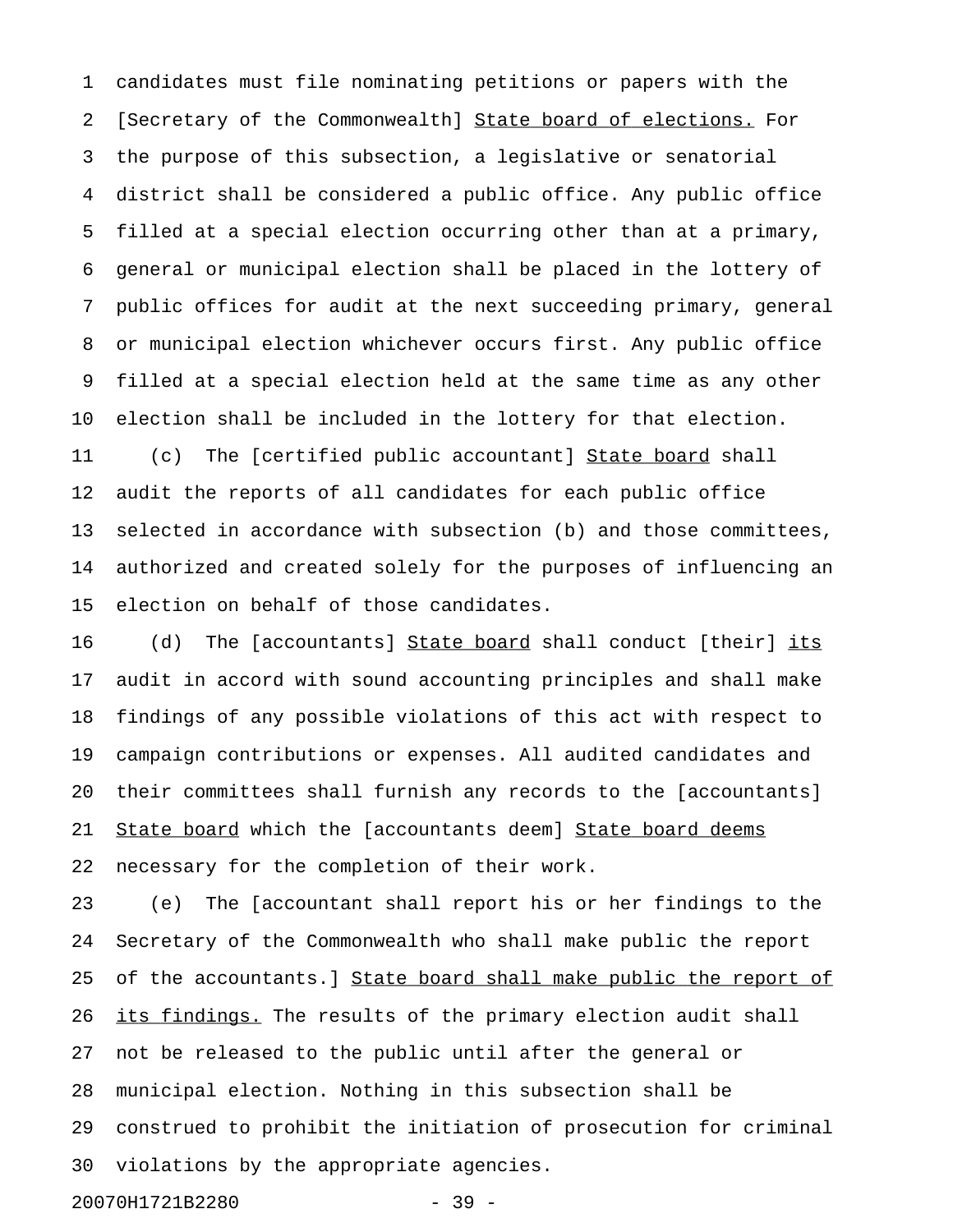1 (f) The [accountants] State board shall also furnish a 2 report of [their] its findings to the Attorney General for the 3 institution of such criminal proceedings as he or she shall deem 4 necessary.

5 Section 18. Sections 1639(6), (7), (8), (9) and (10) and 6 1640 of the act, added October 4, 1978 (P.L.893, No.171), are 7 amended to read:

8 Section 1639. Powers and Duties of the Supervisor.--It shall 9 be the duty of the supervisor to:

10 \* \* \*

11 [(6) Make from time to time inquiries and filed 12 investigations with respect to reports and statements filed 13 under the provisions of this article and with respect to alleged 14 failures to file any report or statement required under 15 provisions of this article.

16 (7) Report apparent violations of this article to the 17 appropriate law enforcement authorities.

18 (8)] (6) Collect any fines relating to the filing of late 19 reports and transmit all such fines collected to the appropriate 20 fiscal officer of the receiving supervisor.

21 [(9)] (7) Inform each candidate or committee which has 22 failed to file of that fact.

23 [(10)] (8) Publish a list of all those candidates and their \_\_\_ 24 committees who have failed to file reports as required by this 25 act within six (6) days of their failure to comply.

26 Section 1640. Additional Powers and Duties of the [Secretary 27 of the Commonwealth] State Board of Elections.--The [Secretary 28 of the Commonwealth] State board of elections shall have the 29 following additional powers and duties:

30 [(1) To serve as the State clearing house for information 20070H1721B2280 - 40 -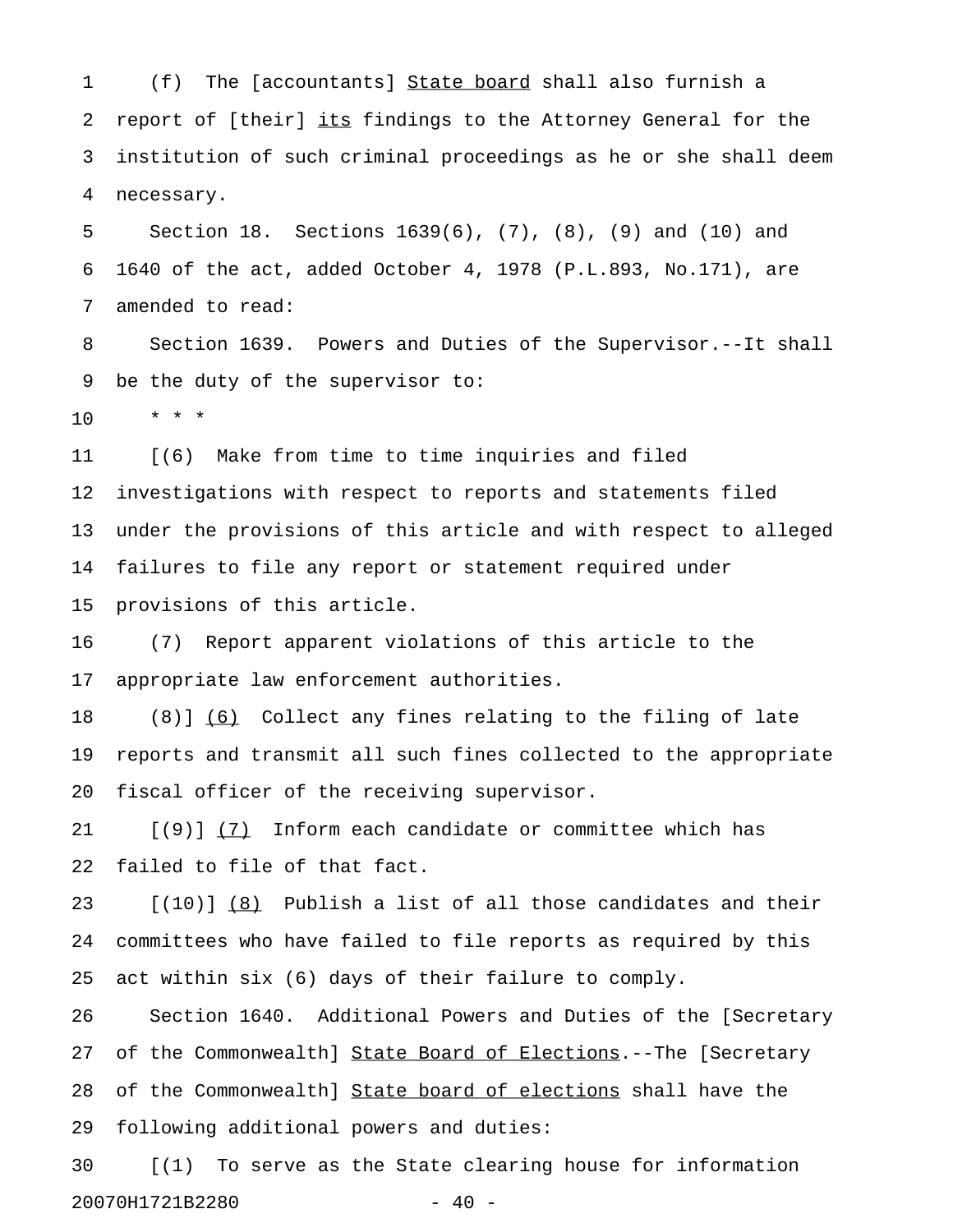1 concerning the administration of this act.

2 (2) To prescribe suitable rules and regulations to carry out 3 the provisions of this act.

4 (3)] (1) To develop the prescribed forms required by the 5 provisions of this article for the making of the reports and 6 statements required to be filed with the supervisor.

7 [(4)] (2) To prepare a manual setting forth recommended 8 uniform methods of bookkeeping and reporting which shall be 9 furnished by the supervisor to the person required to file such 10 reports and statements as required by this article.

11  $[(5)]$   $(3)$  To examine the contributions to State legislative 12 and Statewide candidates and publish a list of all those 13 political committees who have contributed to candidates and who 14 have failed to file reports as required by this act within six 15 (6) days of their failure to comply.

16 (4) The State board shall develop a computer data base and 17 electronic reporting system that shall contain all information 18 necessary for the proper administration of this act, including 19 information on contributions and expenditures by candidates and 20 their authorized committees and distribution of moneys, and 21 <u>including direct access through personal computer and the</u> 22 Internet. 23 (5) The State board shall make the electronic reporting

24 process available to any such candidate or committee which is

25 required to file reports and statements in accordance with this

26 act on self-executing computer diskettes; and make available

27 materials to facilitate the task of compliance with the

28 disclosure and recordkeeping requirements of this article.

29 (6) The State board shall cause all information contained in 30 such a statement filed with the State board which is not on such 20070H1721B2280 - 41 -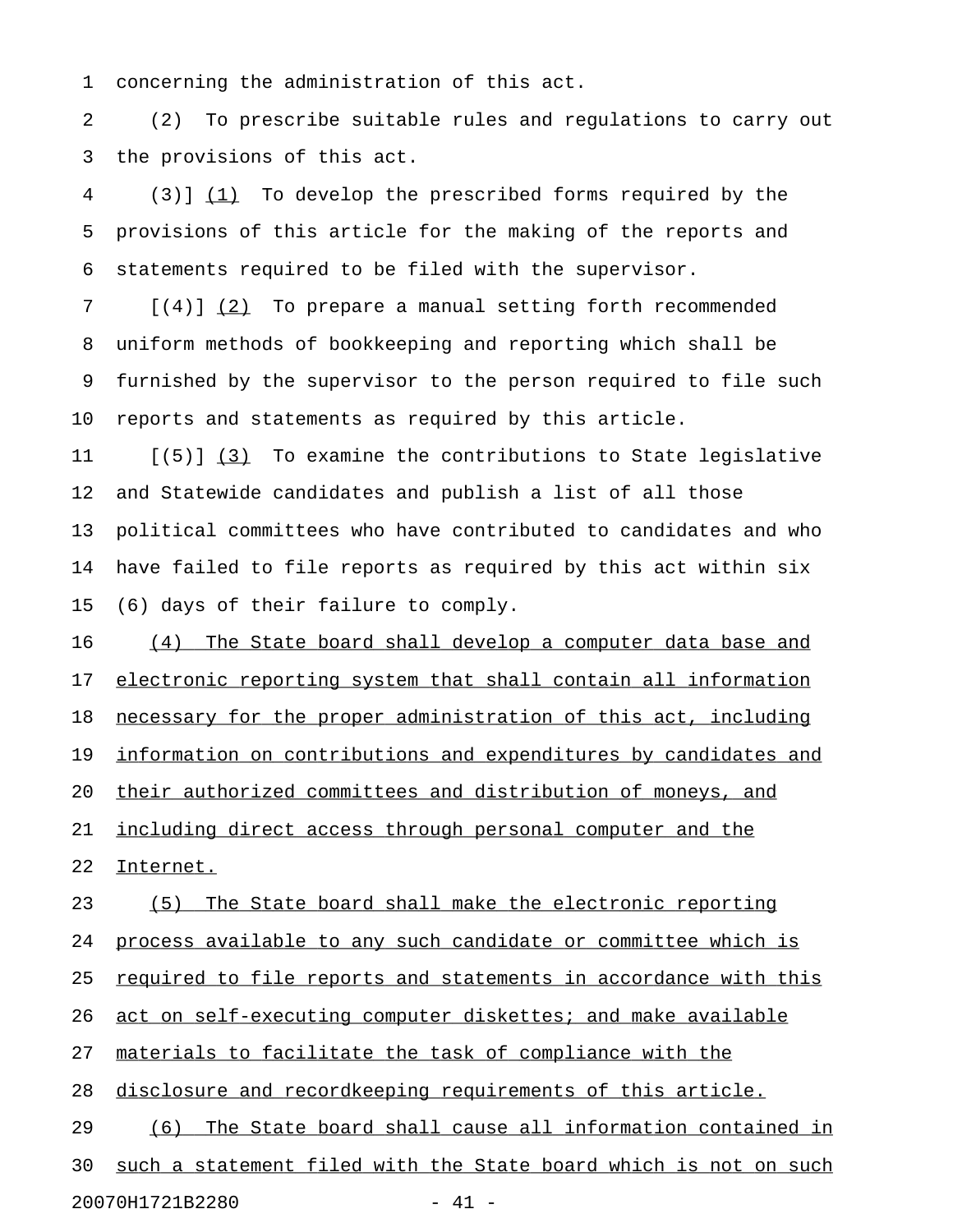1 electronic reporting system to be entered into such system as 2 soon as practicable but in no event later than four business 3 days after its receipt by the State board. 4 (7) (i) A list of campaign contributions and expenditures 5 and reports must be made available for public inspection at the 6 office of the supervisor no later than four business days after 7 receipt. 8 (ii) The State board shall not require the viewer to provide 9 any information or identification as a condition to view the 10 computer data base. 11 (iii) The State board shall ensure that the documents and 12 reports are available for copying or purchase at a reasonable 13 cost, not to exceed the actual costs to the State board. 14 Section 19. Section 1641 of the act, amended July 12, 1980 15 (P.L.649, No.134), is amended to read: 16 Section 1641. Reports by Business Entities; Publication by 17 [Secretary of the Commonwealth] State Board of Elections.--18 (a) Any business entity including but not limited to a 19 corporation, company, association, partnership or sole 20 proprietorship, which has been awarded non-bid contracts of any 21 value or contracts over \$50,000 from the Commonwealth or its 22 political subdivisions during the preceding calendar year, any 23 business entity or person applying for or receiving a permit to 24 operate a landfill from the Department of Environmental 25 Protection shall report by February 15 of each year to the 26 [Secretary of the Commonwealth] State board of elections an 27 itemized list of all political contributions known to the 28 business entity by virtue of the knowledge possessed by every 29 officer, director, associate, partner, limited partner or 30 individual owner that has been made by: 20070H1721B2280 - 42 -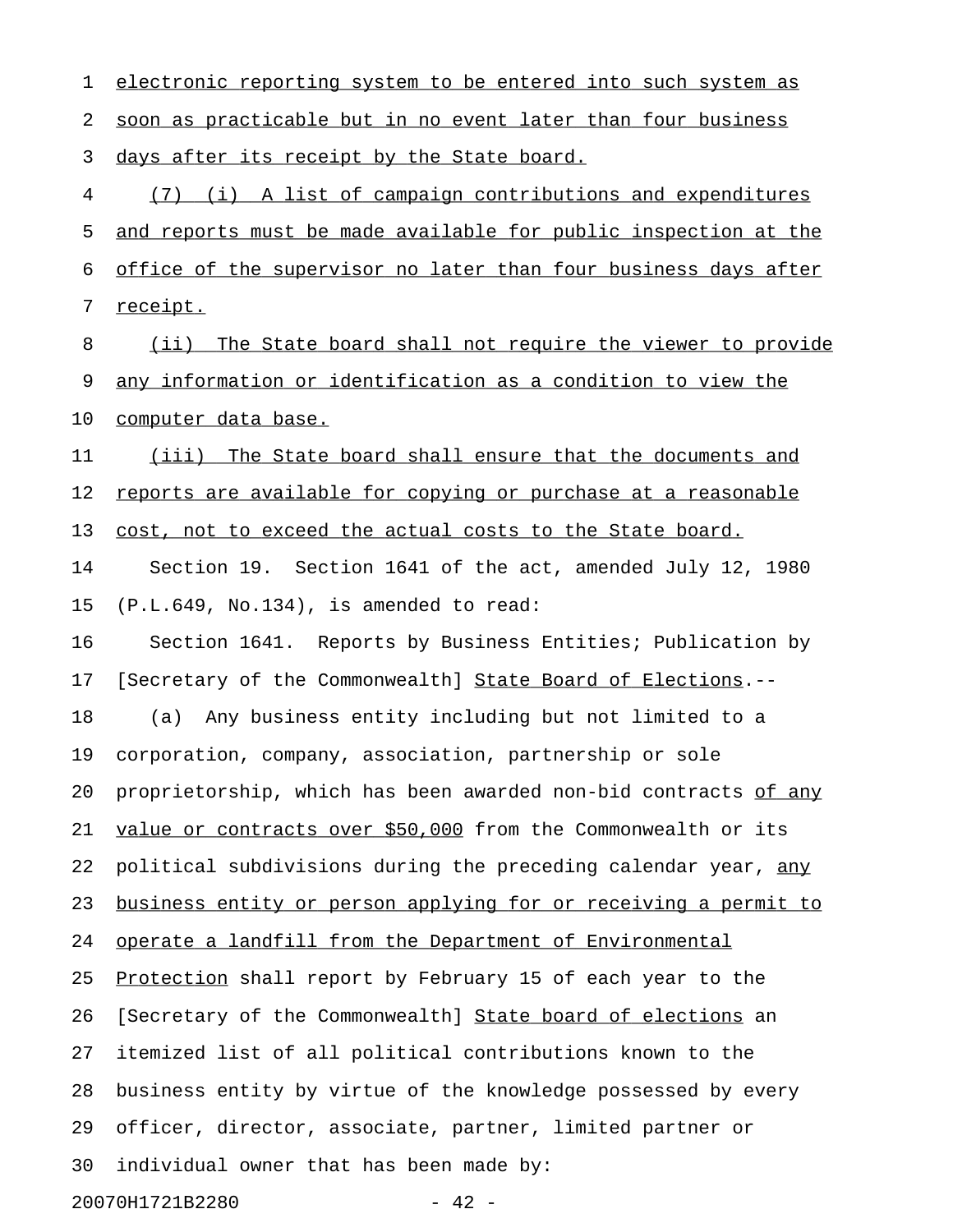1 (1) any officer, director, associate, partner, limited 2 partner, individual owner or members of their immediate family 3 when the contributions exceed an aggregate of [one thousand 4 dollars  $(51,000)$  five thousand dollars  $(55,000)$  by any 5 individual during the preceding year; or

6 (2) any employe or members of his immediate family whose 7 political [contribution] contributions exceeded [one thousand 8 dollars  $(51,000)$ ] five thousand dollars  $(55,000)$  during the 9 preceding year.

10 For the purposes of this subsection, "immediate family" means a 11 person's spouse and any unemancipated child.

12 (b) It shall be the duty of the [Secretary of the 13 Commonwealth] State board of elections to publish sixty (60) 14 days after February 15 of each year a complete itemized list of 15 all contributions given under the provisions of subsection (a). 16 This list shall be a matter of public record open to public 17 inspection and copies made available at cost to any individual 18 who requests them. The State board shall also make such data 19 available on electronic media and the Internet within the 20 deadline specified in this subsection.

21 (c) The Department of General Services shall provide 22 information regarding the requirements of this section to all 23 corporations, companies, associations, partnerships or sole 24 proprietorships receiving contracts from the Commonwealth prior 25 to the finalization of such contracts.

26 (d) The Department of General Services shall provide a list 27 of all corporations, companies, associations, partnerships or 28 sole proprietorships receiving nonbid contracts and contracts in 29 excess of fifty thousand dollars (\$50,000) from the Commonwealth 30 and the Department of Environmental Protection shall provide a 20070H1721B2280 - 43 -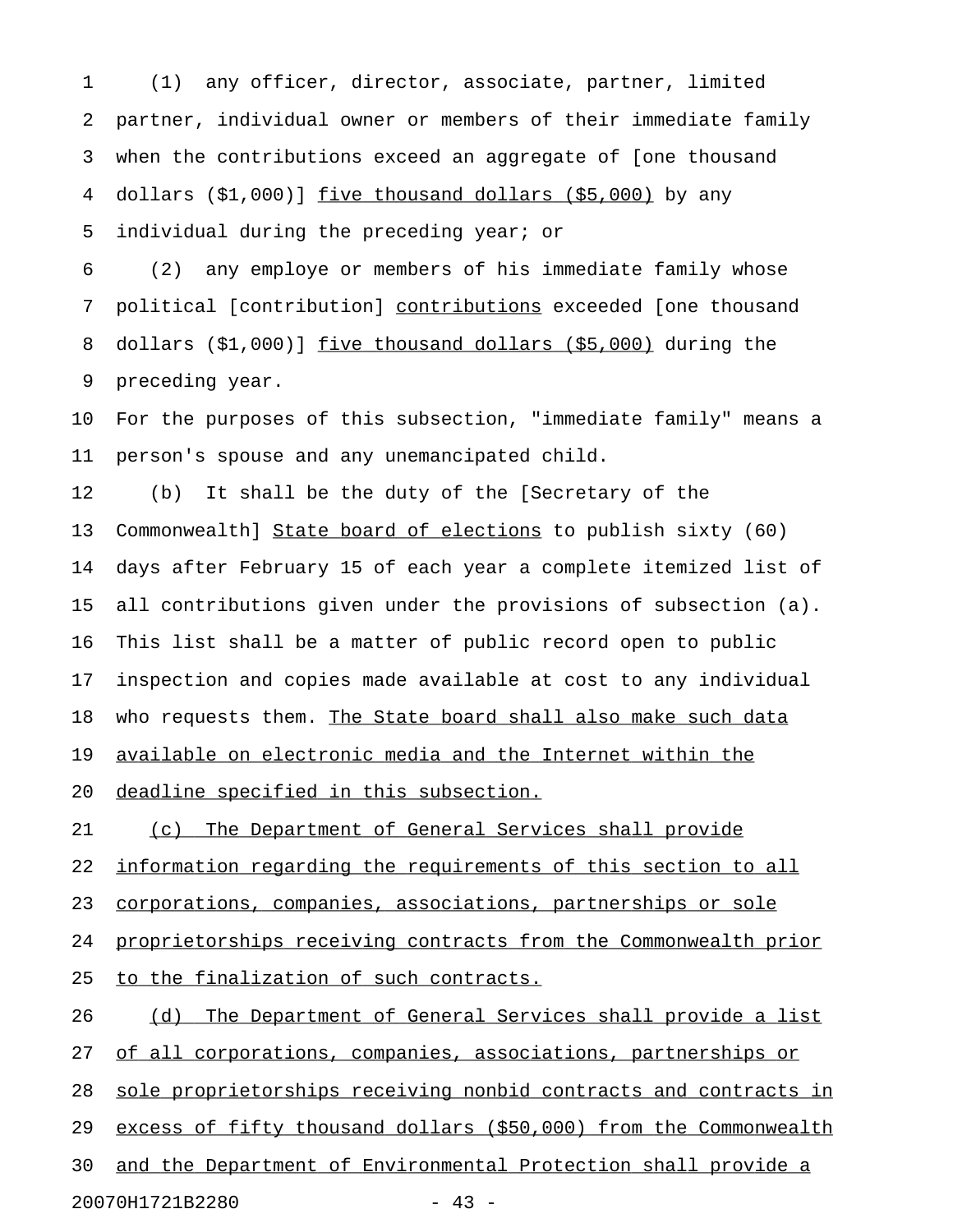1 list of any person of business entity applying for or receiving 2 a landfill permit to the State board of elections no later than 3 January 31 of each year for the preceding calendar year. 4 (e) The State board of elections shall compare all data 5 received pursuant to this section and campaign expense reports 6 filed for the same period to determine that all filing 7 requirements of this act have been met. Results of this 8 comparison shall be made available at its office and on the 9 Internet within 60 days of February 15 of each year. 10 Section 20. The sum of \$3,250,000 is hereby appropriated to 11 the Pennsylvania State Board of Elections for Fiscal Year 2007- 12 2008 and for every fiscal year thereafter subject to the 13 provisions of this section. Such appropriation cannot be reduced 14 but may be increased. The appropriation amount contained in this 15 section shall be adjusted annually at a rate equal to the 16 average percentage change in the All-Urban Consumer Price Index 17 for the Pittsburgh, Philadelphia and Scranton standard 18 metropolitan statistical areas as published by the Bureau of 19 Labor Statistics of the United States Department of Labor, or 20 any successor agency, occurring in the prior calendar year. The 21 base year shall be 2005. The average shall be calculated and 22 certified annually by the Pennsylvania State Board of Elections 23 by adding the percentage increase in each of the three areas and 24 dividing by three.

25 Section 21. All allocations, appropriations, equipment, 26 files, records and other material which are used, employed or 27 expended by the Department of State, in connection with the 28 conduct of elections, are hereby transferred to the Pennsylvania 29 State board of elections. Any personnel employed by the 30 Department of State in connection with its powers, duties or 20070H1721B2280 - 44 -